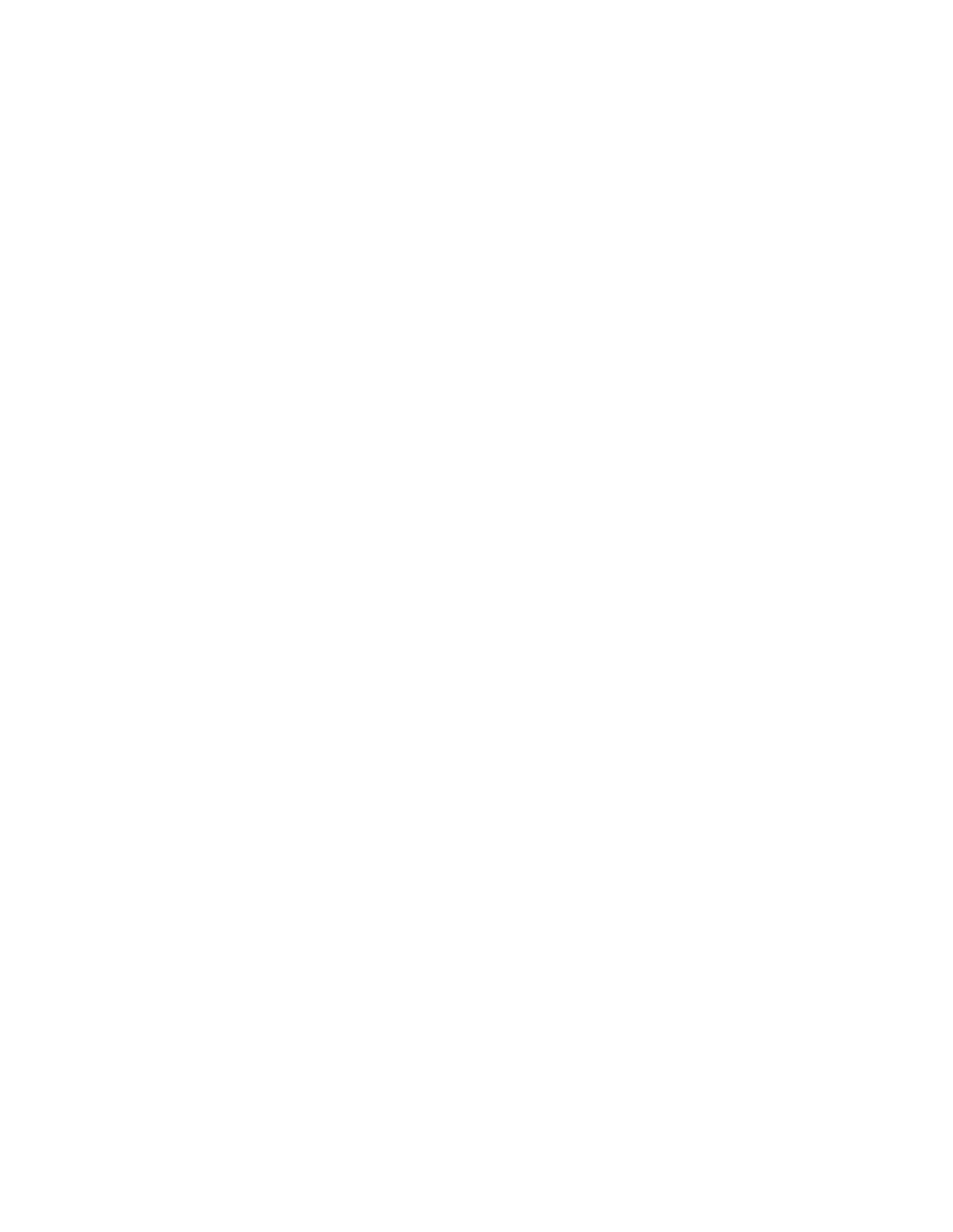# **Stormwater Pollution Prevention Plan Template for the Multisector General Permit**

| Address ____________________________ |
|--------------------------------------|
| <b>RN</b>                            |
| Contact Name Later and Contact Name  |
|                                      |

Prepared by Program Support and Environmental Assistance Division

> RG-556 Revised May 2022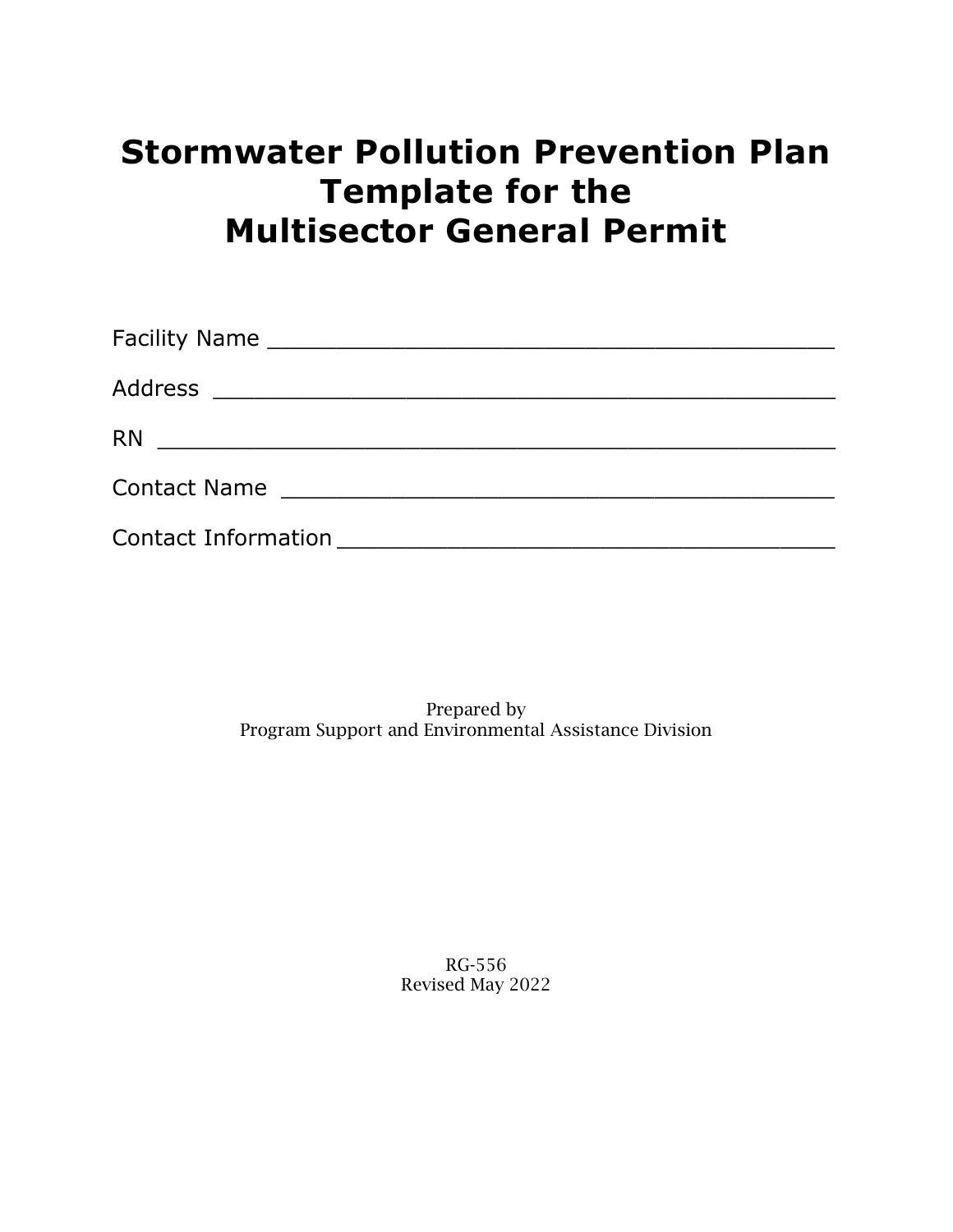

# **Jon Niermann,** *Chairman* **Emily Lindley,** *Commissioner* **Bobby Janecka,** *Commissioner*

### **Toby Baker,** *Executive Director*

We authorize you to use or reproduce any original material contained in this publication—that is, any material we did not obtain from other sources. Please acknowledge the TCEQ as your source.

Copies of this publication are available for public use through the Texas State Library, other state depository libraries, and the TCEQ Library, in compliance with state depository law. For more information on TCEQ publications visit our website at:

### **tceq.texas.gov/publications**

Published and distributed by the Texas Commission on Environmental Quality P.O. Box 13087 Austin TX 78711-3087

TCEQ is an equal opportunity employer. The agency does not allow discrimination on the basis of race, color, religion, national origin, sex, disability, age, sexual orientation or veteran status. In compliance with the Americans with Disabilities Act, this document may be requested in alternate formats by contacting TCEQ at 512-239-0010 or 1-800-RELAY-TX (TDD), or by writing P.O. Box 13087, Austin, TX 78711-3087.

How is our customer service? tceq.texas.gov/customersurvey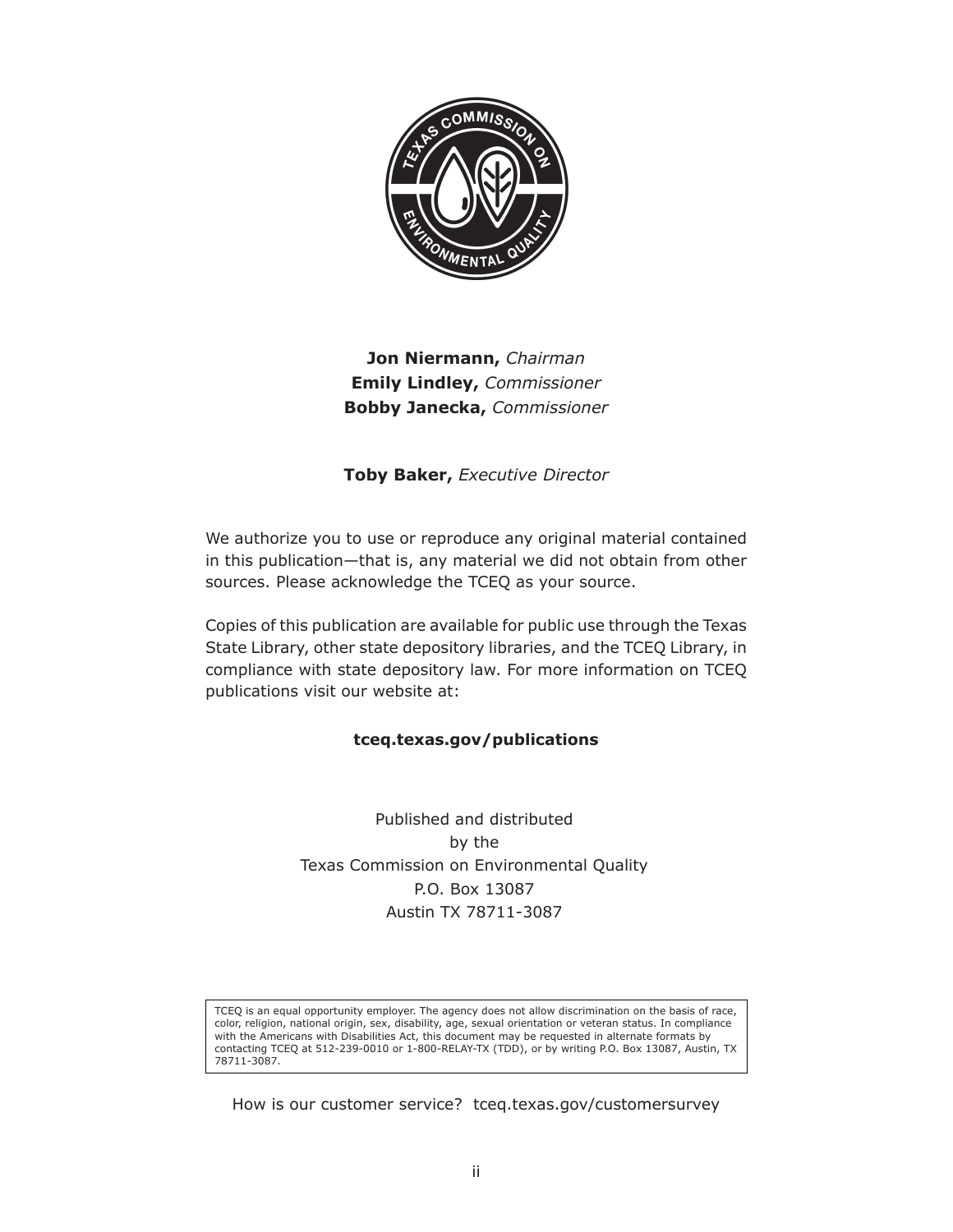# **Contents**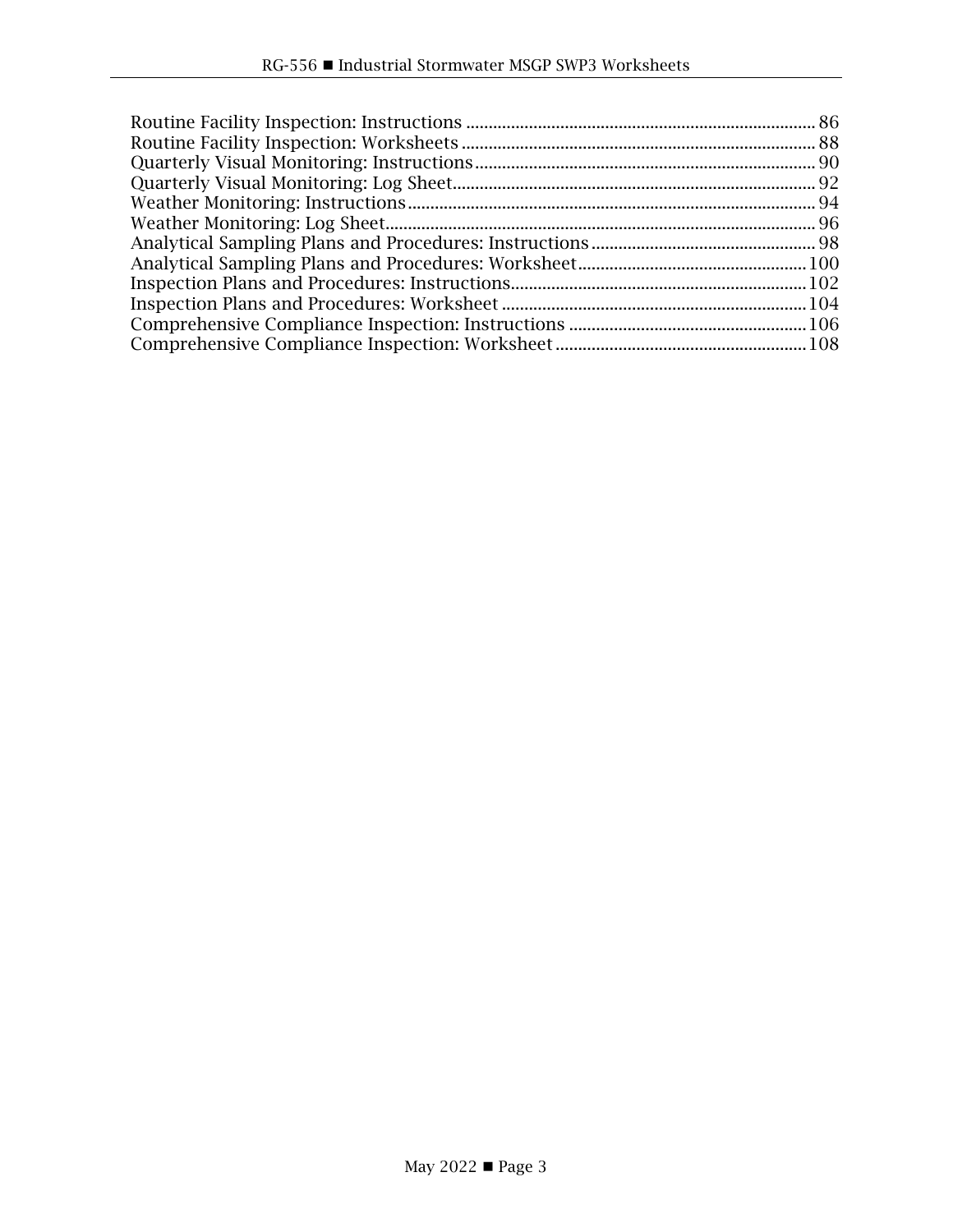# <span id="page-6-0"></span>**How to Use This Template**

If your industrial facility is subject to the TPDES Multisector General Permit (MSGP) for stormwater discharges, use this document to help prepare a Stormwater Pollution Prevention Plan (SWP3). It is not intended for construction sites, concrete batch plants, and other facilities regulated by other wastewater permits.

It includes worksheets, links to applicable forms, references to regulations, record retention timeframes, and other technical guidance included in each section. The worksheets are suggested templates to help you collect required information. Place records from your system in their appropriate section to keep them organized.

# <span id="page-6-1"></span>**Where to Find More Information**

- Request records from TCEO by contacting the **Central Records Section** at (512) 239-2900 or [cfrreq@tceq.texas.gov.](mailto:cfrreq@tceq.texas.gov)
- [Search for TCEQ forms](http://www.tceq.texas.gov/search_forms.html)<sup>[1](#page-6-2)</sup> using a keyword, form number, or subject.
- [See Part III of the MSGP](https://www.tceq.texas.gov/assets/public/permitting/stormwater/txr050000-2021.pdf)<sup>[2](#page-6-3)</sup> for a complete list of SWP3 requirements.
- [Use our assistance tools](https://www.tceq.texas.gov/assistance/water/stormwater/sw-industrial.html)<sup>[3](#page-6-4)</sup> to help you comply with permit requirements.
- Review the following TCEQ publications:
	- *[Conditional No Exposure Exclusion from Stormwater Permit Requirements](https://www.tceq.texas.gov/assets/public/comm_exec/pubs/rg/rg-467.pdf)[4](#page-6-5)* (TCEQ publication RG-467). Guidance for following No Exposure Exclusion requirements.

<span id="page-6-2"></span><sup>1.</sup> www.tceq.texas.gov/search\_forms.html

<span id="page-6-3"></span><sup>2.</sup> www.tceq.texas.gov/assets/public/permitting/stormwater/txr050000-2021.pdf

<span id="page-6-4"></span><sup>3.</sup> www.tceq.texas.gov/assistance/water/stormwater/sw-industrial.html

<span id="page-6-5"></span><sup>4.</sup> www.tceq.texas.gov/assets/public/comm\_exec/pubs/rg/rg-467.pdf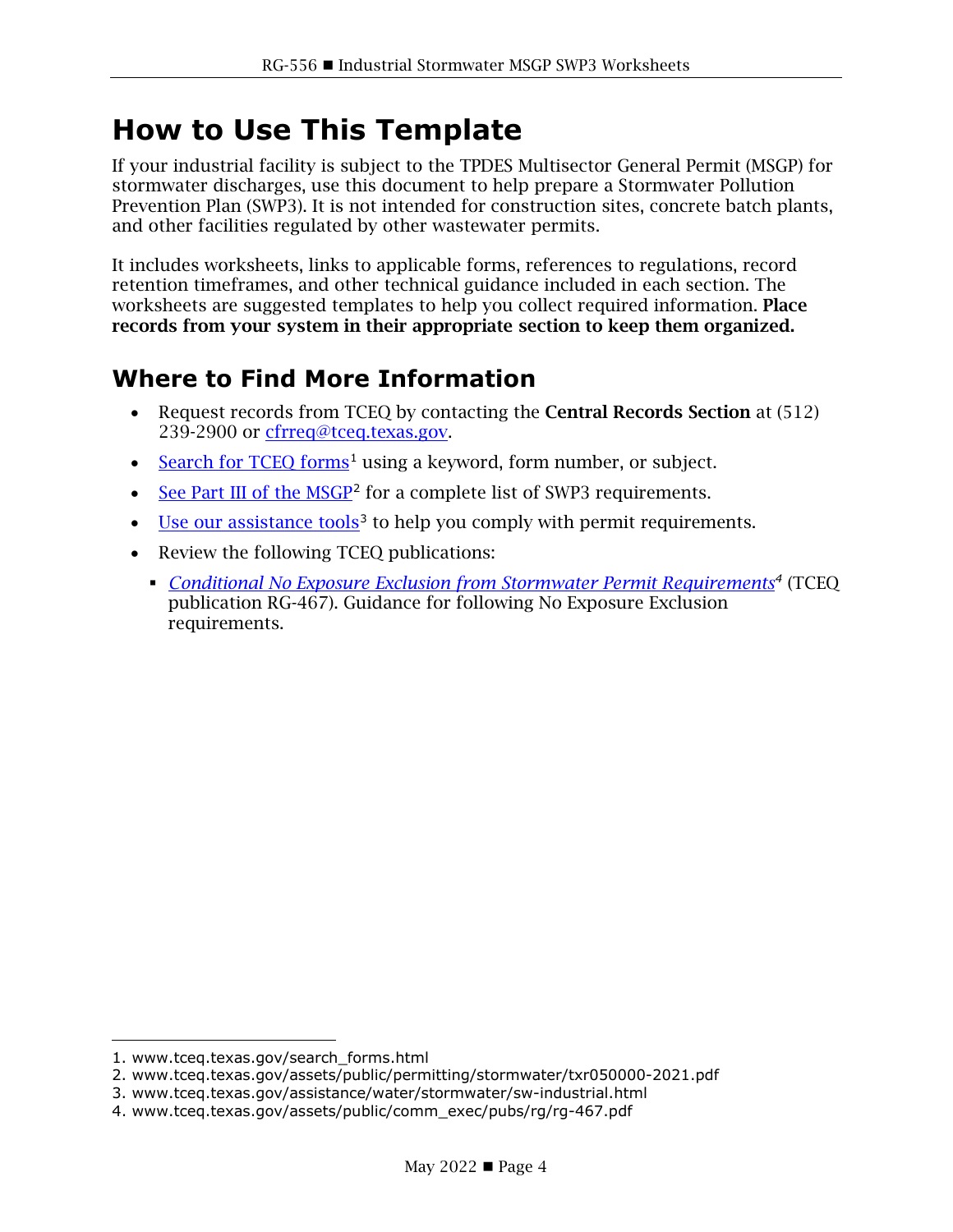This document is a general guide to requirements about industrial facilities under the MSGP. It does not replace the laws and regulations, which take priority over any information supplied here.

Local governments and other state and federal agencies may have more rules and requirements. As the owner or operator of the industrial facility, you must ensure compliance with all applicable laws and regulations.

If you have questions or need more information about MSGP requirements, please refer to the **Small Business and Local Government Assistance (SBLGA) webpage.<sup>[5](#page-7-0)</sup> For more** help, call our SBLGA Hotline at 800-447-2827 or email us at [TexasEnviroHelp@tceq.texas.gov.](mailto:TexasEnviroHelp@tceq.texas.gov)

<span id="page-7-0"></span><sup>5.</sup> www.texasenvirohelp.org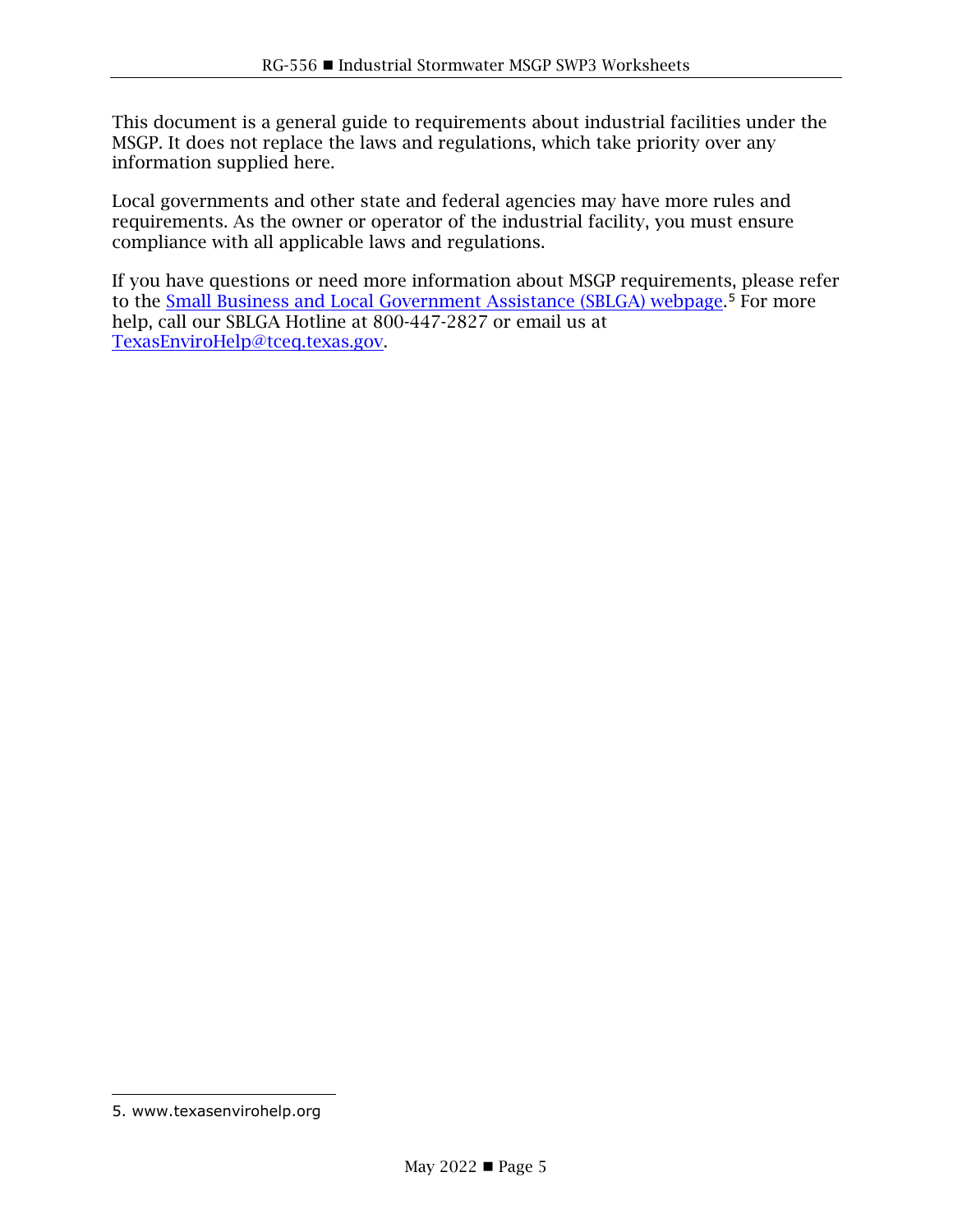# <span id="page-8-0"></span>**Definitions**

### *TXR050000 Part I. Definitions*

Best Management Practices (BMPs): Schedules of activities, prohibitions of practices, maintenance procedures, and other techniques to control, prevent or reduce the discharge of pollutants. BMPs also include treatment requirements, operating procedures, and practices to control site runoff, spills or leaks, sludge or waste disposal, or drainage from raw material storage areas.

Control Measure: Any BMP, including structural and non-structural controls, or other method (including effluent limitations) used to prevent or reduce the discharge of pollutants to water in the state.

Discharge: The drainage, release, or disposal of stormwater associated with industrial activity and certain allowable non-stormwater sources listed in this general permit to surface water in the state.

Facility: All contiguous land and fixtures (including ponds and lagoons), structures, or appurtenances used at an industrial facility described by one or more of Sectors A through AD of this general permit.

Grab Sample: An individual sample collected in less than 15 minutes.

Non-Stormwater Discharge: Discharges from your facility that occur when it is not raining. Certain non-stormwater discharges are covered under this permit. See the MSGP Part III, Section B.1. for more information.

Outfall: A point source at the point where stormwater runoff associated with industrial activity, and certain non-stormwater discharges listed in this permit, exits the facility and discharge(s) to surface water in the state or a municipal or private separate storm sewer system. An outfall from a diffuse point source includes the point or points where the diffuse point source discharges to surface water in the state or a municipal or private separate storm sewer system.

Point Source: Any discernible, confined, and discrete conveyance, including but not limited to, any pipe, ditch, channel, tunnel, conduit, well, discrete fissure, container, rolling stock, concentrated animal feeding operation, landfill leachate collection system, vessel or other floating craft from which pollutants are or may be discharged. This term does not include return flows from irrigated agriculture or agricultural stormwater runoff. For the purpose of this permit, a point source includes any identifiable conveyance from which pollutants might enter surface water in the state, including a diffuse point source as defined in this section.

Pollutant: (from TWC §26.001(13)) Dredged spoil, solid waste, incinerator residue, sewage, garbage, sewage sludge, filter backwash, munitions, chemical wastes, biological materials, radioactive materials, heat, wrecked or discarded equipment, rock, sand, cellar dirt, and industrial, municipal, and agricultural waste discharged into any water in the state.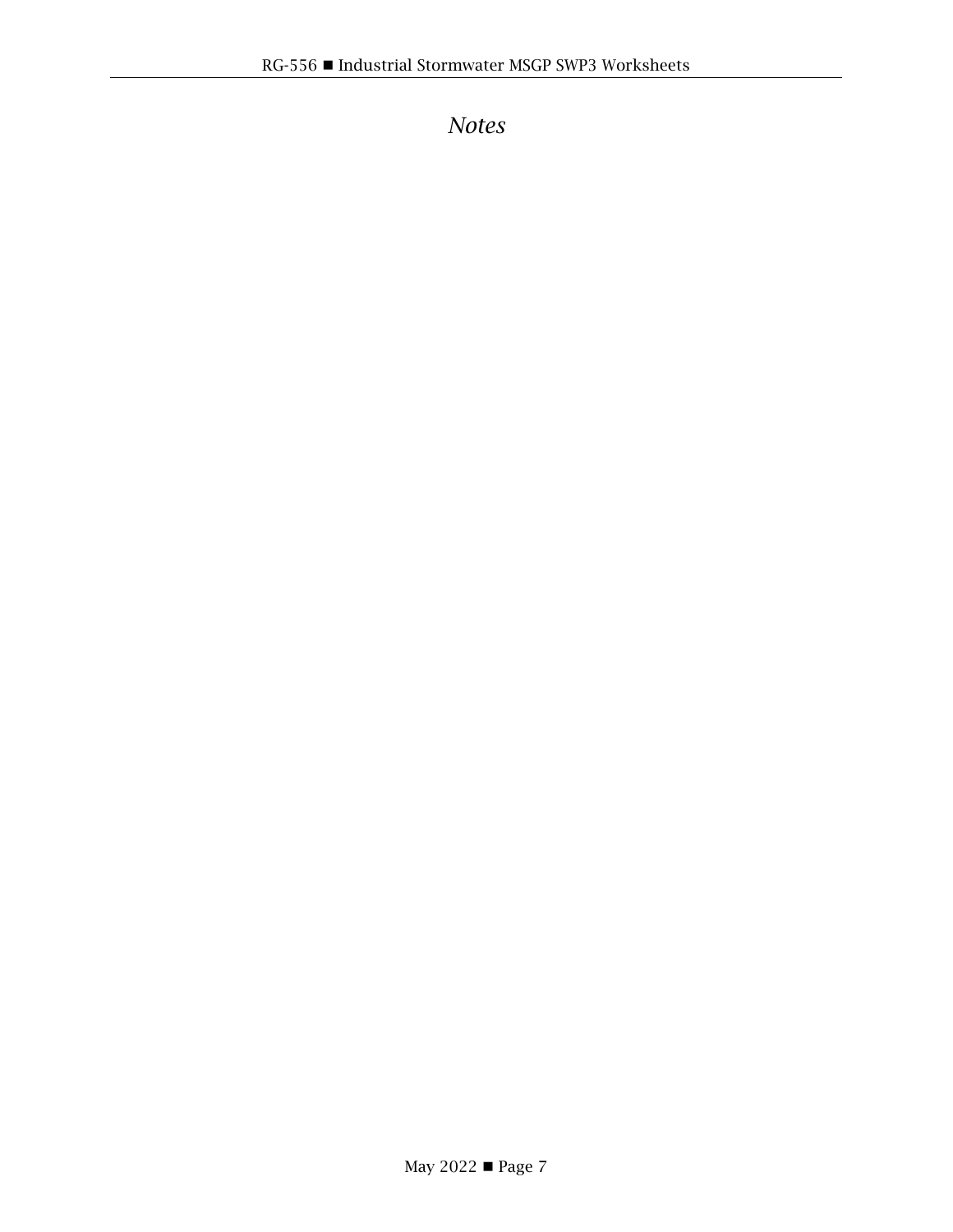# <span id="page-10-0"></span>**Certification Signature Page**

### *TXR050000 Part III Section E.6.c*

*Sign your SWP3 according to Signatories to Reports requirements. [6](#page-10-1) If you delegate signatory authority to a duly authorized representative, include a copy of your Delegation of Signatories application with your SWP3.*

- Find more information in *[Delegation of Signatories for the MSGP](https://www.tceq.texas.gov/downloads/assistance/water/stormwater/msgp/rg-557.pdf)*<sup>[7](#page-10-2)</sup> (RG-557).
- If your duly authorized representative changes, submit a new application.

### **Instructions**

Read the certification statement and sign below. Only individuals with signatory authority can sign.

"I certify under penalty of law that this document and all attachments were prepared under my direction or supervision in accordance with a system designed to assure that qualified personnel properly gather and evaluate the information submitted. Based on my inquiry of the person or persons who manage the system, or those persons directly responsible for gathering the information, the information submitted is, to the best of my knowledge and belief, true, accurate, and complete. I am aware there are significant penalties for submitting false information, including the possibility of fines and imprisonment for knowing violations."

| Signature:  | Date: |
|-------------|-------|
| Print Name: |       |
| Job Title:  |       |

<span id="page-10-1"></span><sup>6.</sup> See 30 TAC 305.128.

<span id="page-10-2"></span><sup>7.</sup> www.tceq.texas.gov/downloads/assistance/water/stormwater/msgp/rg-557.pdf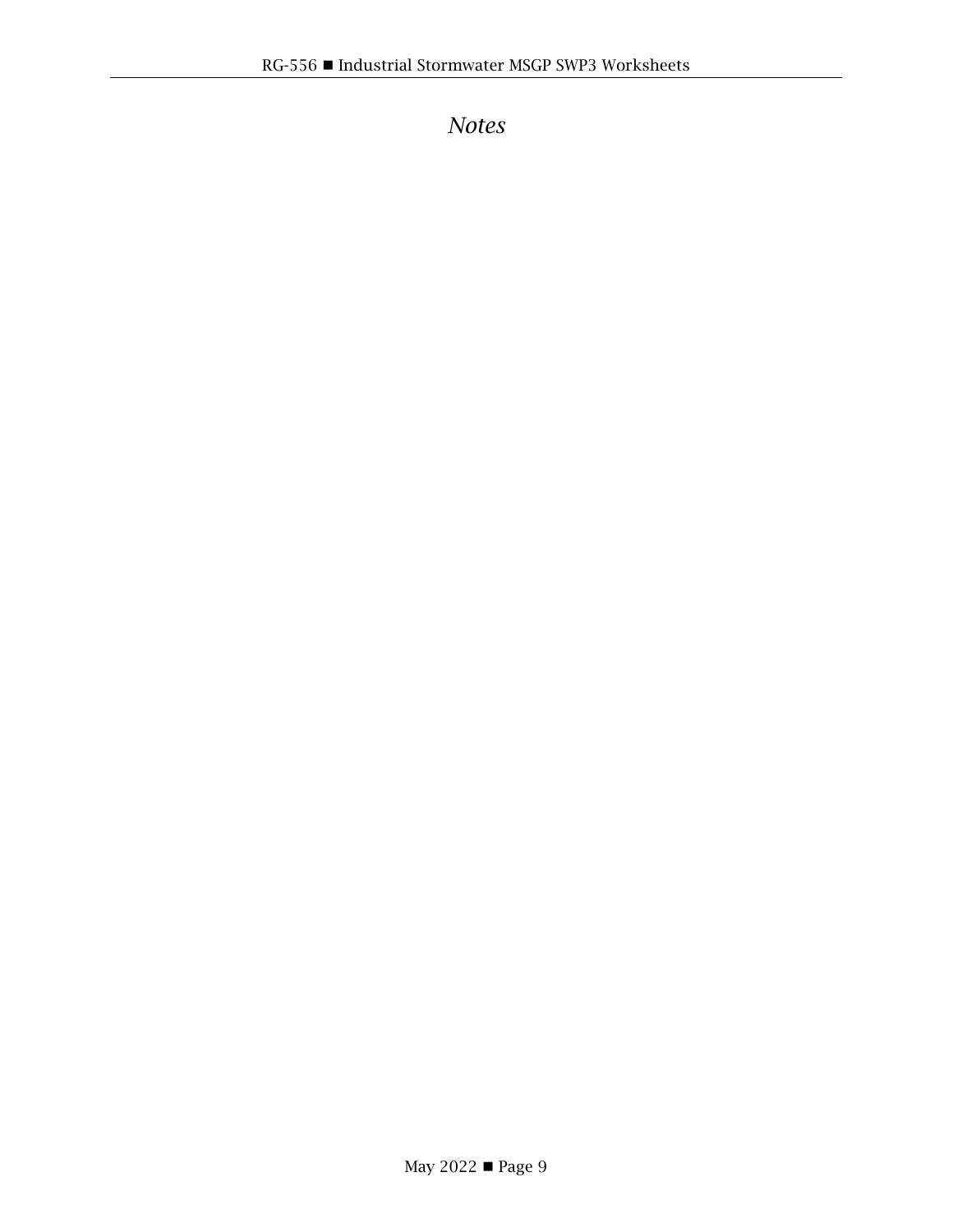# <span id="page-12-0"></span>**General Facility Information**

# **Include**

- General Facility Information and Industrial Activities and Processes Description [\(see page 12\)](#page-14-0)
- General Location and Drainage Site Maps [\(see page 16\)](#page-18-0)

# **Instructions**

Write a short description about all industrial activities and processes at your site, including any water bodies receiving discharges. Develop general location and drainage site maps.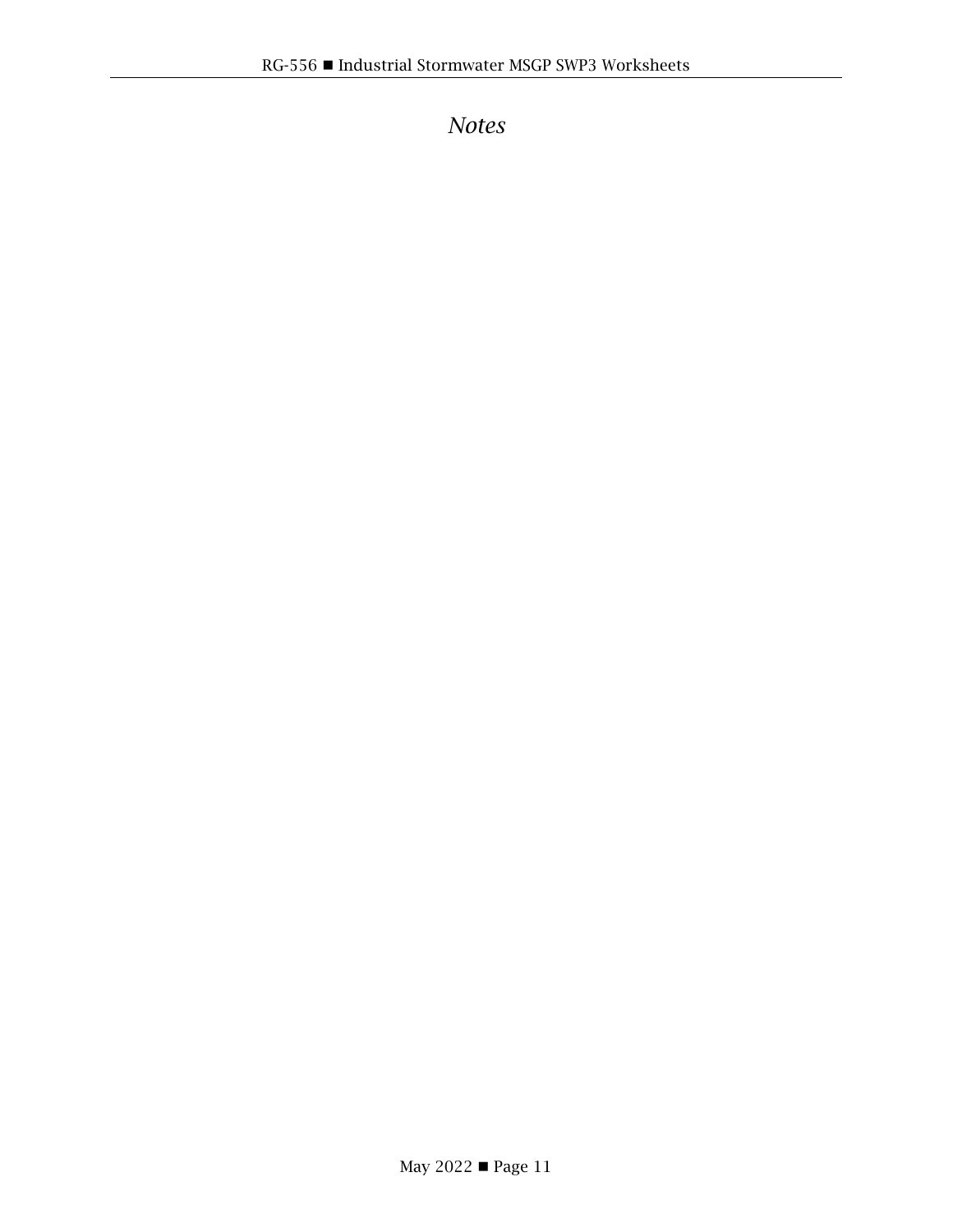# <span id="page-14-0"></span>**General Facility Information: Instructions**

*TXR050000 Part III Section A*

# **Describe Your Industrial Activities and Processes**

Write a short description about all industrial activities and processes at your site.

# **List Water Bodies Receiving Discharges**

Your stormwater discharges may affect water quality. Identify bodies of water that might receive discharges from your facility and note whether they are impaired.

- Use our [Surface Water Quality \(Segments\) Viewer](https://www.tceq.texas.gov/gis/segments-viewer)<sup>[8](#page-14-1)</sup> to find water bodies and segments downstream of your facility.
- Check the [Texas Integrated Report of Surface Water Quality](https://www.tceq.texas.gov/waterquality/assessment)<sup>[9](#page-14-2)</sup> for a list of impaired water bodies.

Discharges to [water bodies with a total maximum daily load](https://www.tceq.texas.gov/waterquality/tmdl/nav/tmdlsegments#list-of-segments-with)<sup>[10](#page-14-3)</sup> (TMDL) are not permitted if they contain any pollutants the water is impaired by, unless consistent with the EPA-approved TMDL.

• Additional limitations, conditions, and requirements apply to these discharges.

Facilities located within the Edwards Aquifer Recharge or Contributing Zones may have additional requirements.

• See the [Edwards Aquifer Protection Program](https://www.tceq.texas.gov/permitting/eapp)<sup>[11](#page-14-4)</sup> for more information.

# **Explain How Your Discharges May Affect the Water Bodies**

Stormwater discharges can affect any receiving water bodies by adding contaminants, creating runoff, increasing erosion, and more. Explain how your stormwater may affect the receiving bodies and why.

# **Update Often and Keep with SWP3**

Update the information with any changes to site activities, processes, or characteristics. Keep the up-to-date worksheet in this section of your SWP3 for inspections.

<span id="page-14-1"></span><sup>8.</sup> www.tceq.texas.gov/gis/segments-viewer

<span id="page-14-3"></span><span id="page-14-2"></span><sup>9.</sup> www.tceq.texas.gov/waterquality/assessment

<sup>10.</sup> www.tceq.texas.gov/waterquality/tmdl/nav/tmdlsegments#list-of-segments-with

<span id="page-14-4"></span><sup>11.</sup> www.tceq.texas.gov/permitting/eapp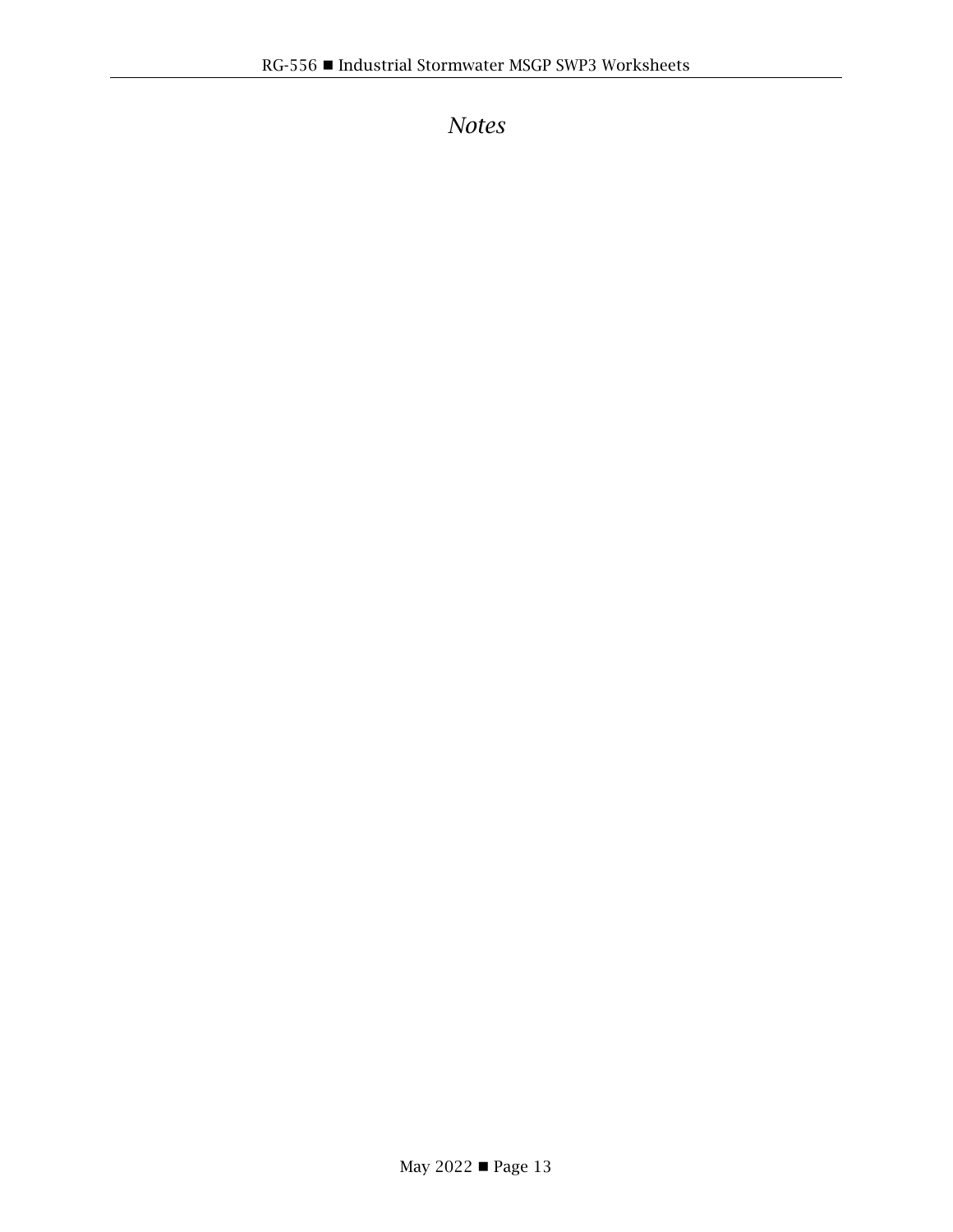# <span id="page-16-0"></span>**General Facility Information: Worksheet**

**Describe the facility's industrial activities and processes:**

**List the water bodies receiving the facility's stormwater discharges and note any that are impaired or have a Total Maximum Daily Load (TMDL) for any pollutants:**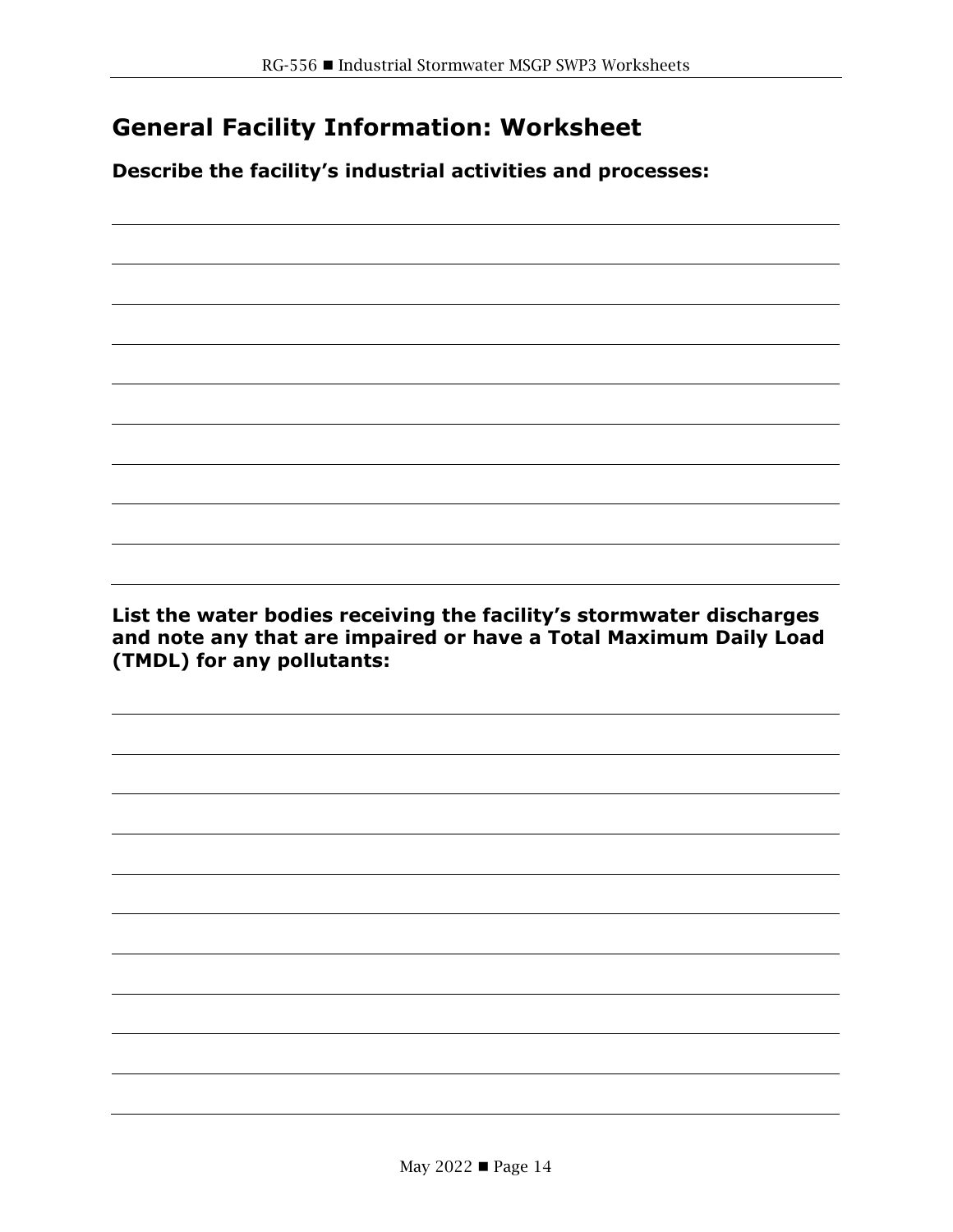# **Explain how any discharges will impact those water bodies and why:**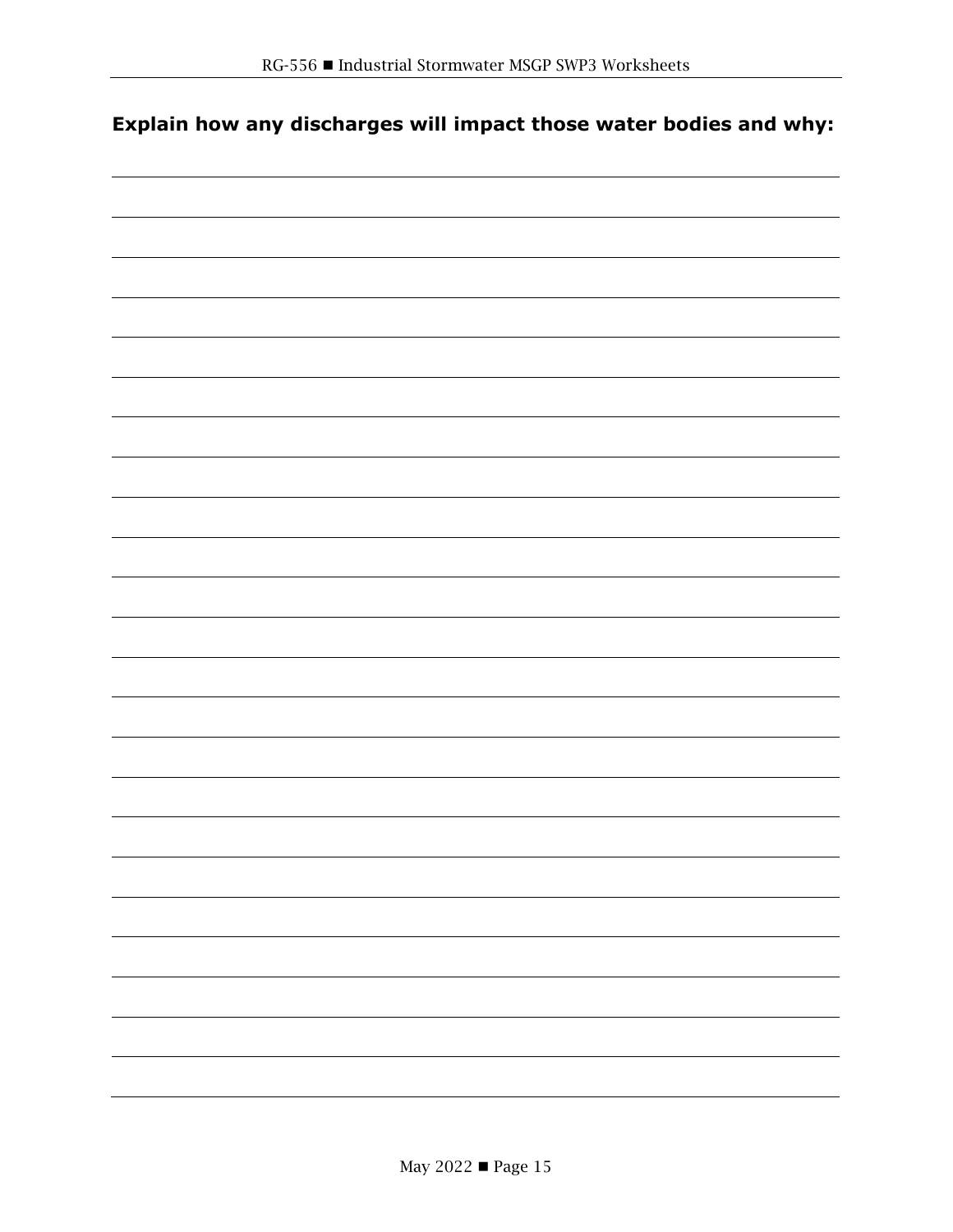# <span id="page-18-0"></span>**General Location and Drainage Site Maps: Instructions**

*TXR050000 Part III Section A.3.c-d*

### **Develop Maps of Your Facility**

You may hand-draw your general location and drainage site maps, but they must include all elements required by Part III Section A.3.c-d. [Table 1](#page-19-1) on the next page summarizes these requirements.

Your maps must be easy to read and interpret. While you can create a single map to meet both requirements, we encourage using separate maps to avoid overcrowding and increase readability. See  $Figure 1$  for an example of a simple drainage site map.

# **Update Often and Keep with SWP3**

Update your maps as your facility changes. Keep up-to-date maps in this section of your SWP3 for inspections. Keep outdated maps for three years.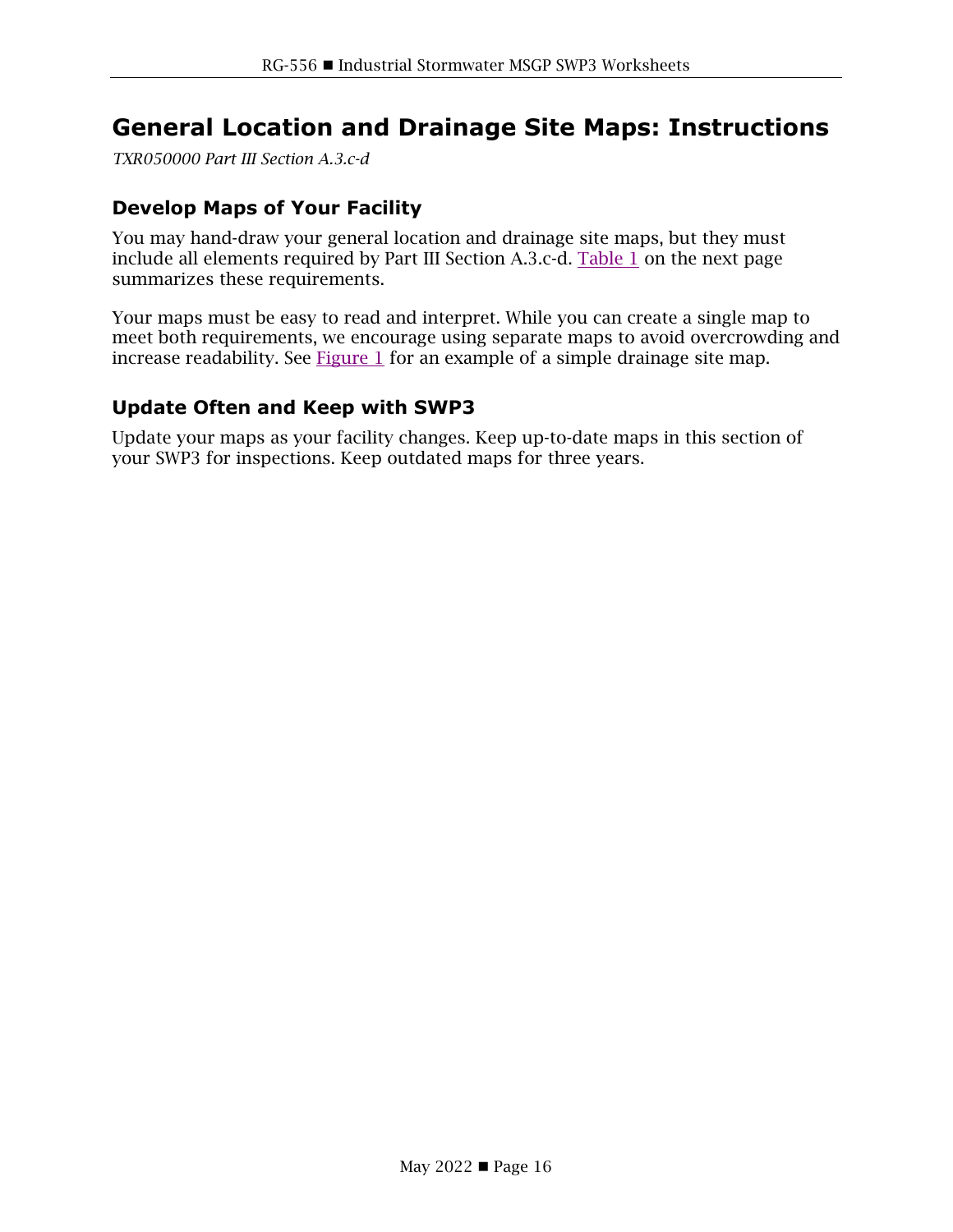<span id="page-19-0"></span>

| <b>Map Type</b>                | <b>Include</b>                                                                                                                                                                                                                                                                                                                                                                                                                                                                                                                                                                                                                                                                                                                                                                                                                                                                                                                                                                                                                                                                                                                                                                                                                                                                                                                                                                                      |
|--------------------------------|-----------------------------------------------------------------------------------------------------------------------------------------------------------------------------------------------------------------------------------------------------------------------------------------------------------------------------------------------------------------------------------------------------------------------------------------------------------------------------------------------------------------------------------------------------------------------------------------------------------------------------------------------------------------------------------------------------------------------------------------------------------------------------------------------------------------------------------------------------------------------------------------------------------------------------------------------------------------------------------------------------------------------------------------------------------------------------------------------------------------------------------------------------------------------------------------------------------------------------------------------------------------------------------------------------------------------------------------------------------------------------------------------------|
| General<br><b>Location Map</b> | The general location of your facility<br>Surface waters that could receive stormwater discharges from your site<br>Plots of land where you do not conduct industrial activity <sup>a</sup>                                                                                                                                                                                                                                                                                                                                                                                                                                                                                                                                                                                                                                                                                                                                                                                                                                                                                                                                                                                                                                                                                                                                                                                                          |
| Drainage Site<br>Map           | For each outfall:<br>sampling points <sup>b</sup><br>$\bullet$<br>flow of stormwater runoff<br>$\bullet$<br>location, including latitude and longitude<br>$\bullet$<br>drainage area outline within the facility's boundary<br>Include the following areas if applicable:<br>vehicle fueling and exposed maintenance areas<br>$\bullet$<br>process wastewater treatment units, including ponds<br>$\bullet$<br>landfills, scrap yards, and surface water bodies (including wetlands)<br>$\bullet$<br>bag house and other air treatment units exposed to rainfall or runoff<br>process areas, storage areas, or other places where materials are<br>exposed to rainfall or runoff<br>Also include:<br>physical features of the site that may influence runoff<br>$\bullet$<br>structural control devices used to reduce pollution in runoff<br>$\bullet$<br>connections or discharges to municipal separate storm sewer<br>$\bullet$<br>systems (MS4s)<br>surface area of the facility <sup>c</sup> or a clear scale so it can be calculated<br>$\bullet$<br>locations of all receiving waters; note whether they are impaired or<br>$\bullet$<br>have established TMDLs<br>locations where reportable quantity spills or leaks occurred during<br>$\bullet$<br>the 3 years before you submitted the notice of intent for this permit<br>locations and descriptions of all non-stormwater discharges |

<span id="page-19-1"></span>

|  |  |  |  | <b>Table 1. Basic Map Requirements for SWP3s</b> |
|--|--|--|--|--------------------------------------------------|
|  |  |  |  |                                                  |

<span id="page-19-4"></span>c. The size in acres or square feet.

<span id="page-19-2"></span>a. You do not need to assign outfalls for areas that only discharge stormwater that has not contacted industrial activities.

<span id="page-19-3"></span>b. Include latitude and longitude if different from the outfall.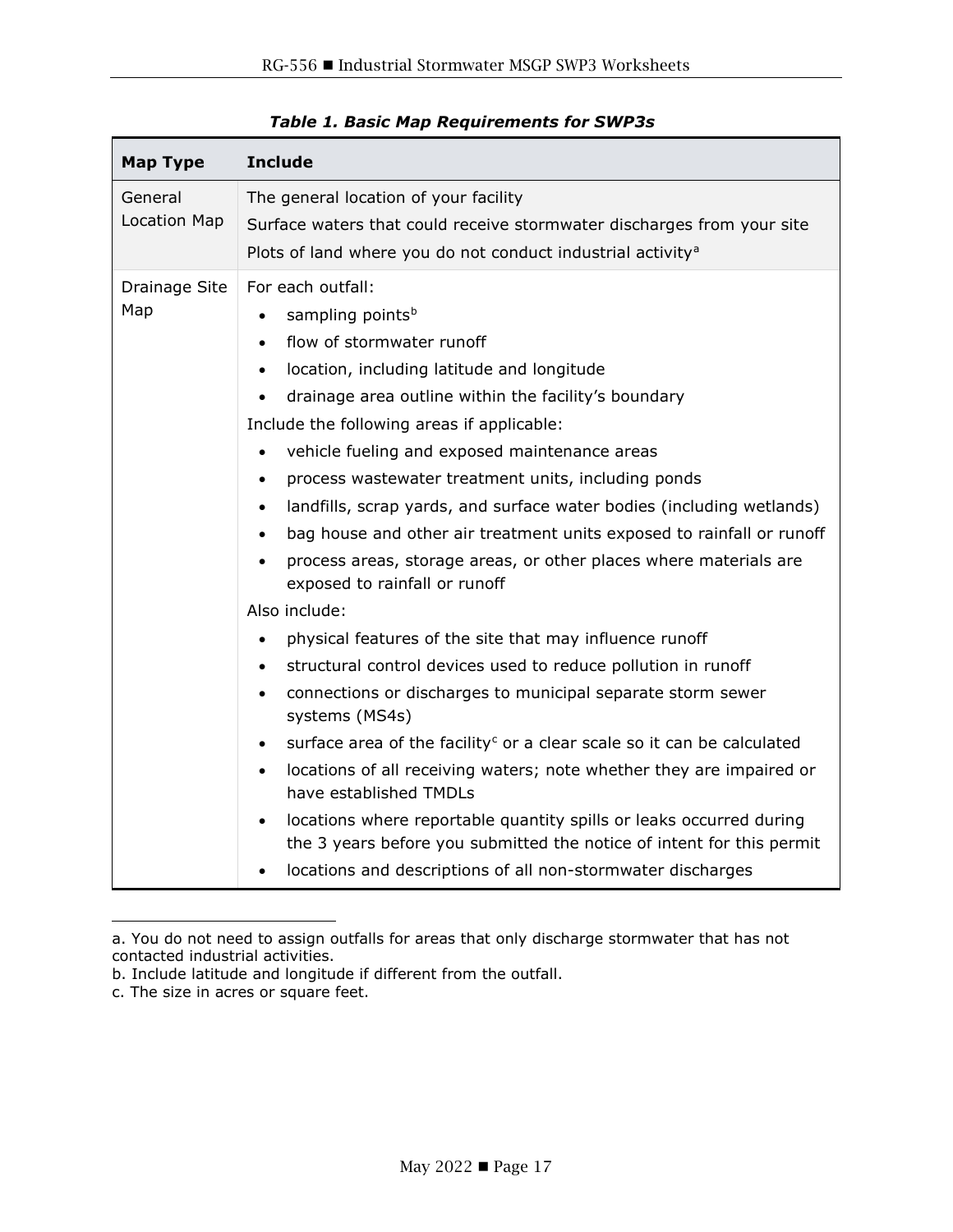<span id="page-20-0"></span>

*Figure 1. Drainage Site Map Example*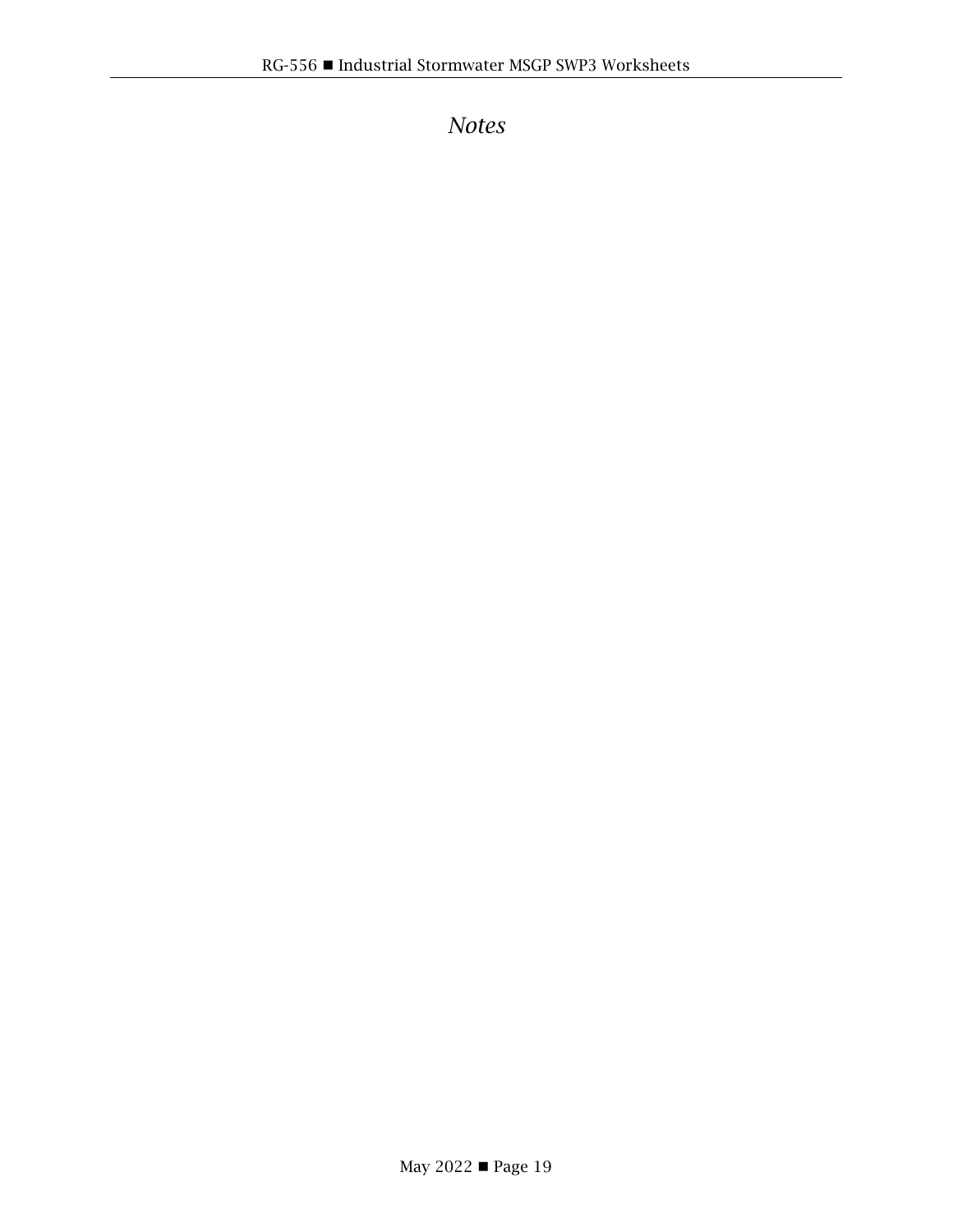# <span id="page-22-0"></span>**Stormwater Pollution Prevention (SWPP) Team**

# **Include**

- SWPP Team Information [\(see page 22\)](#page-24-0)
- SWPP Team Training Log Sheets [\(see page 26\)](#page-28-0)
- Employee Education Log Sheets [\(see page 30\)](#page-32-0)

# **Instructions**

Describe and implement SWPP Team Responsibilities and Training and Employee Education.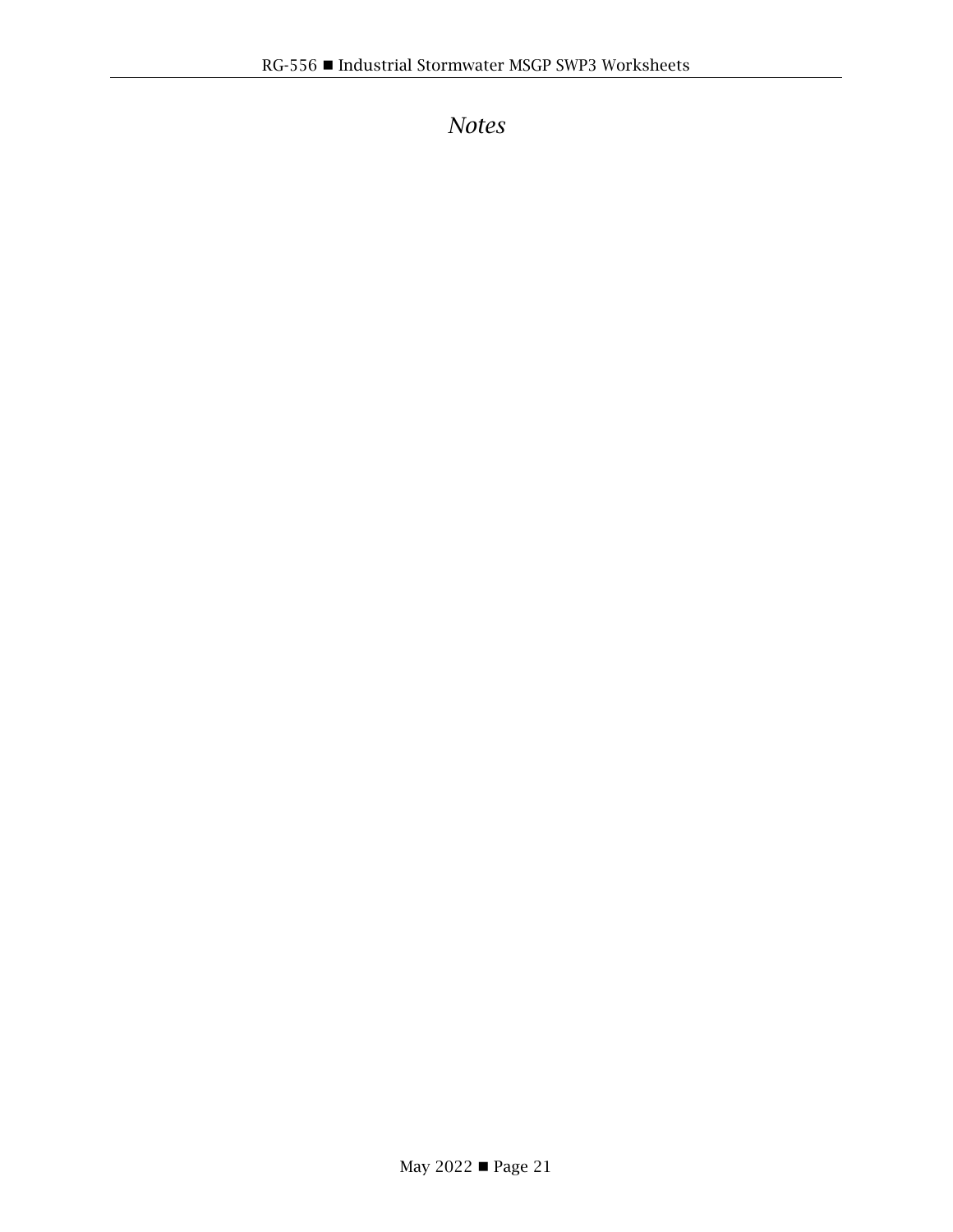# <span id="page-24-0"></span>**SWPP Team Information: Instructions**

*TXR050000 Part III Section A.2.a-b*

# **Select Team Members**

This team will develop, implement, maintain, and revise your facility's stormwater pollution prevention plan (SWP3). Select one or more employees to serve as members of your team.

• If your facility is regularly unstaffed, you may choose to hire a third party.

All members must be familiar with MSGP requirements, your facility, and your SWP3. Acceptable members include:

- Environmental health and safety staff.
- Plant or facility managers or operators.
- Regional managers.
- Environmental consultants.

# **Determine Responsibilities**

Each team member should know their responsibilities, and some may have more than one. Examples of duties may include:

- Revising the SWP3
- Routinely inspecting the facility
- Developing, implementing, and maintaining:
	- A spill and leak log
	- An accurate site map
	- Spill prevention and response measures
	- Best management practices (BMPs) and erosion controls
	- Good housekeeping measures and lists of exposed inventory
- Sampling stormwater and monitoring rain gauges
- Conducting comprehensive site evaluations each year
- Training employees on stormwater practices and keeping documentation

# **Record Team Member Information**

List each team member's name, title, contact information, and responsibilities.

# **Update Often and Keep with SWP3**

Update your list whenever team members or member responsibilities change. Keep it in this section of your SWP3 for inspections.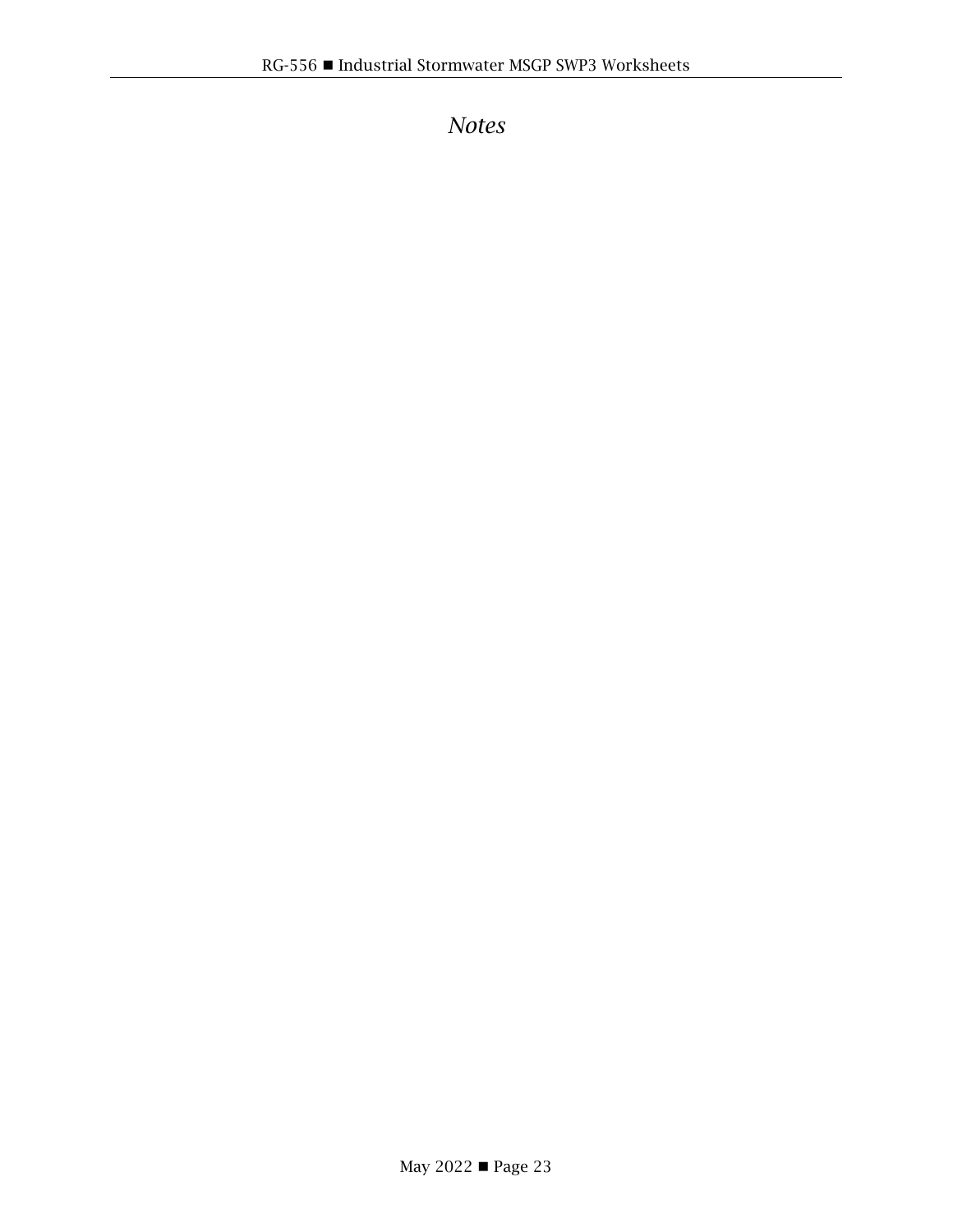# <span id="page-26-0"></span>**SWPP Team Information: Log Sheet**

| Team Member:      | Title      |  |
|-------------------|------------|--|
| Phone:            | Alt Phone: |  |
| Responsibilities: |            |  |
|                   |            |  |
|                   |            |  |
|                   |            |  |

| Team Member:      | <b>Title</b> |  |
|-------------------|--------------|--|
| Phone:            | Alt Phone:   |  |
| Responsibilities: |              |  |
|                   |              |  |
|                   |              |  |
|                   |              |  |

| Team Member:      | Title      |  |
|-------------------|------------|--|
| Phone:            | Alt Phone: |  |
| Responsibilities: |            |  |
|                   |            |  |
|                   |            |  |
|                   |            |  |

| Team Member:      | <b>Title</b> |  |
|-------------------|--------------|--|
| Phone:            | Alt Phone:   |  |
| Responsibilities: |              |  |
|                   |              |  |
|                   |              |  |
|                   |              |  |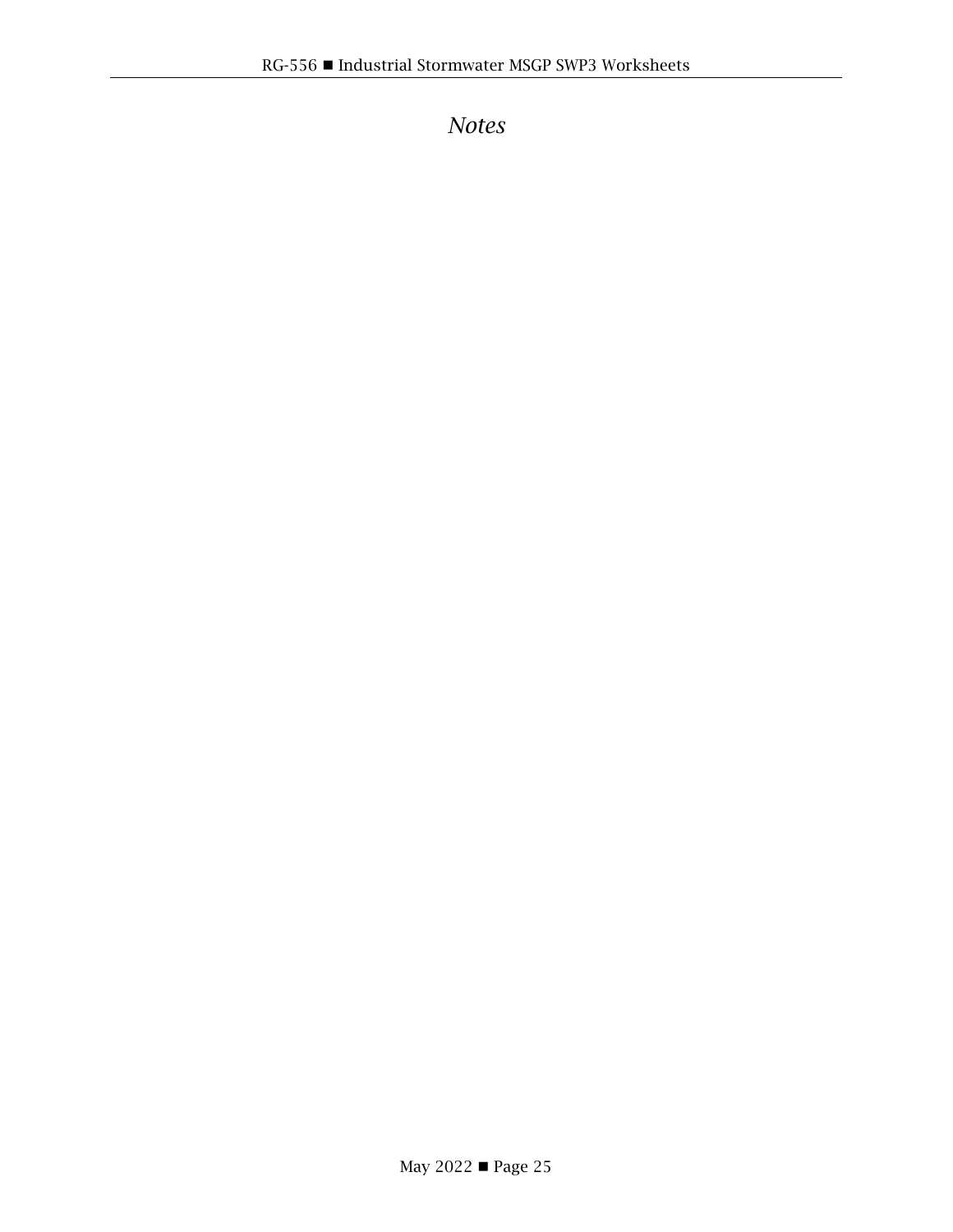# <span id="page-28-0"></span>**SWPP Team Training: Instructions**

*TXR050000 Part III Section A.4.g.1*

# **Train SWPP Team Members**

Train team members in:

- Proper material management and handling practices for any chemicals, fluids, or materials used or commonly encountered at your facility.
- Proper spill prevention and spill reporting measures.
- Spill cleanup techniques and where to find the necessary supplies.
- Good housekeeping measures, best management practices, and the overall goals of the SWP3.

Conduct training at least once per year and keep activity and attendance lists in your SWP3.

# **Document Training Activities**

Use this log to document any training activities and attendance for your stormwater pollution prevention team. You must provide at least one each year.

Write the date of the training, the names of your attendees, and mark the topics you will cover with a "Y" for "yes." Have attendees sign and date next to their printed names.

# **Update Often and Keep with SWP3**

Update your log whenever you hold training. Keep it in this section of your SWP3 for inspections.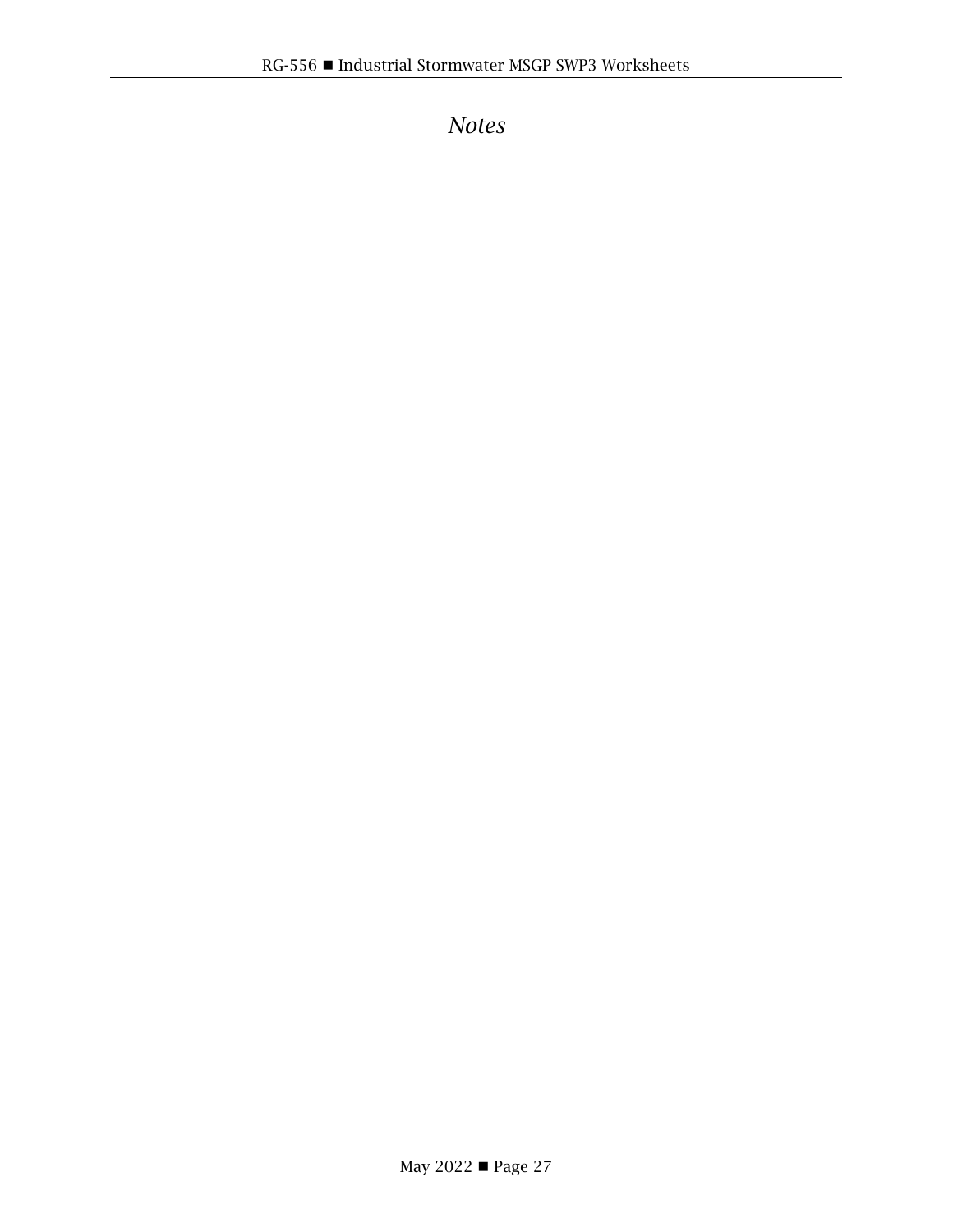# <span id="page-30-0"></span>**SWPP Team Training: Log Sheet**

# **Training Date:**

| <b>Training Topics</b>                                                 | Covered? |
|------------------------------------------------------------------------|----------|
| Proper material management and handling practices                      |          |
| Spill prevention measures                                              |          |
| Location of spill materials and equipment necessary for spill clean-up |          |
| Spill clean-up techniques                                              |          |
| Proper spill reporting procedures                                      |          |
| Familiarization with good housekeeping measures                        |          |
| <b>BMPs</b>                                                            |          |
| Goals of SWP3                                                          |          |

# **Training Attendance Log**

| <b>Employee Name (Print)</b> | <b>Date</b> | <b>Employee Signature</b> |
|------------------------------|-------------|---------------------------|
|                              |             |                           |
|                              |             |                           |
|                              |             |                           |
|                              |             |                           |
|                              |             |                           |
|                              |             |                           |
|                              |             |                           |
|                              |             |                           |
|                              |             |                           |
|                              |             |                           |
|                              |             |                           |
|                              |             |                           |
|                              |             |                           |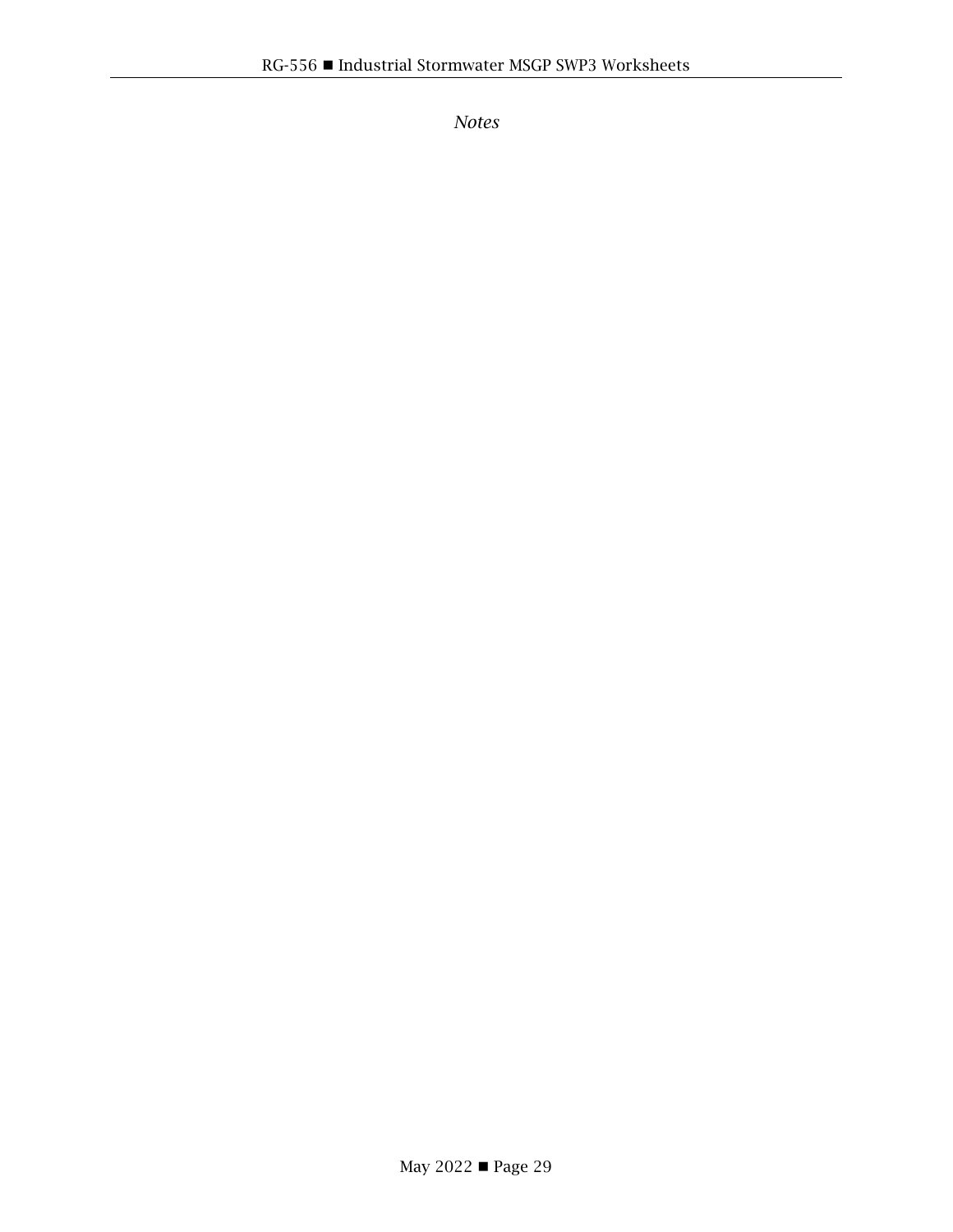# <span id="page-32-0"></span>**Employee Education: Instructions**

*TXR050000 Part III Section A.4.g.2*

# **Educate Employees About Your SWP3**

Teach employees not on the SWPP team about the SWP3's basic goal and how to contact the facility's SWPP team about stormwater-related issues.

# **Document Training Activities**

Use this log to document any training activities and attendance for employees who are not directly responsible for meeting stormwater requirements.

Write the date of the training, the names of your attendees, and mark the topics you will cover with a "Y" for "yes." Have attendees sign and date next to their printed names.

# **Keep with SWP3**

Update your log whenever you hold training. Keep it in this section of your SWP3 for inspections.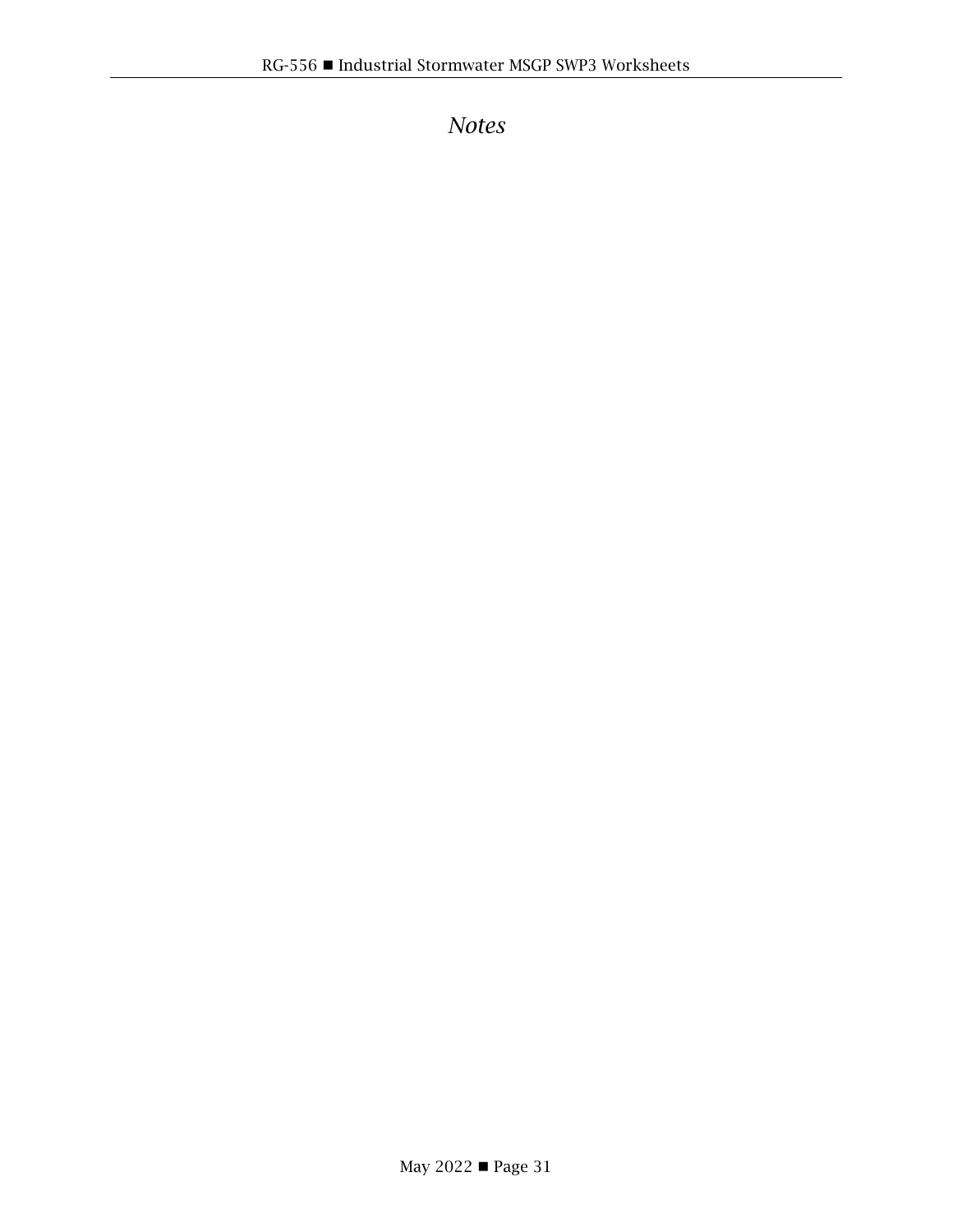# <span id="page-34-0"></span>**Employee Education: Log Sheet**

# **Employee Training Date:**

| <b>Training Topics</b>                                                                                | Covered? |
|-------------------------------------------------------------------------------------------------------|----------|
| Goals of SWP3                                                                                         |          |
| How to contact the facility's stormwater pollution prevention team about<br>stormwater related issues |          |

# **Training Attendance Log**

| <b>Employee Name (Print)</b> | <b>Date</b> | <b>Employee Signature</b> |
|------------------------------|-------------|---------------------------|
|                              |             |                           |
|                              |             |                           |
|                              |             |                           |
|                              |             |                           |
|                              |             |                           |
|                              |             |                           |
|                              |             |                           |
|                              |             |                           |
|                              |             |                           |
|                              |             |                           |
|                              |             |                           |
|                              |             |                           |
|                              |             |                           |
|                              |             |                           |
|                              |             |                           |
|                              |             |                           |
|                              |             |                           |
|                              |             |                           |
|                              |             |                           |
|                              |             |                           |
|                              |             |                           |
|                              |             |                           |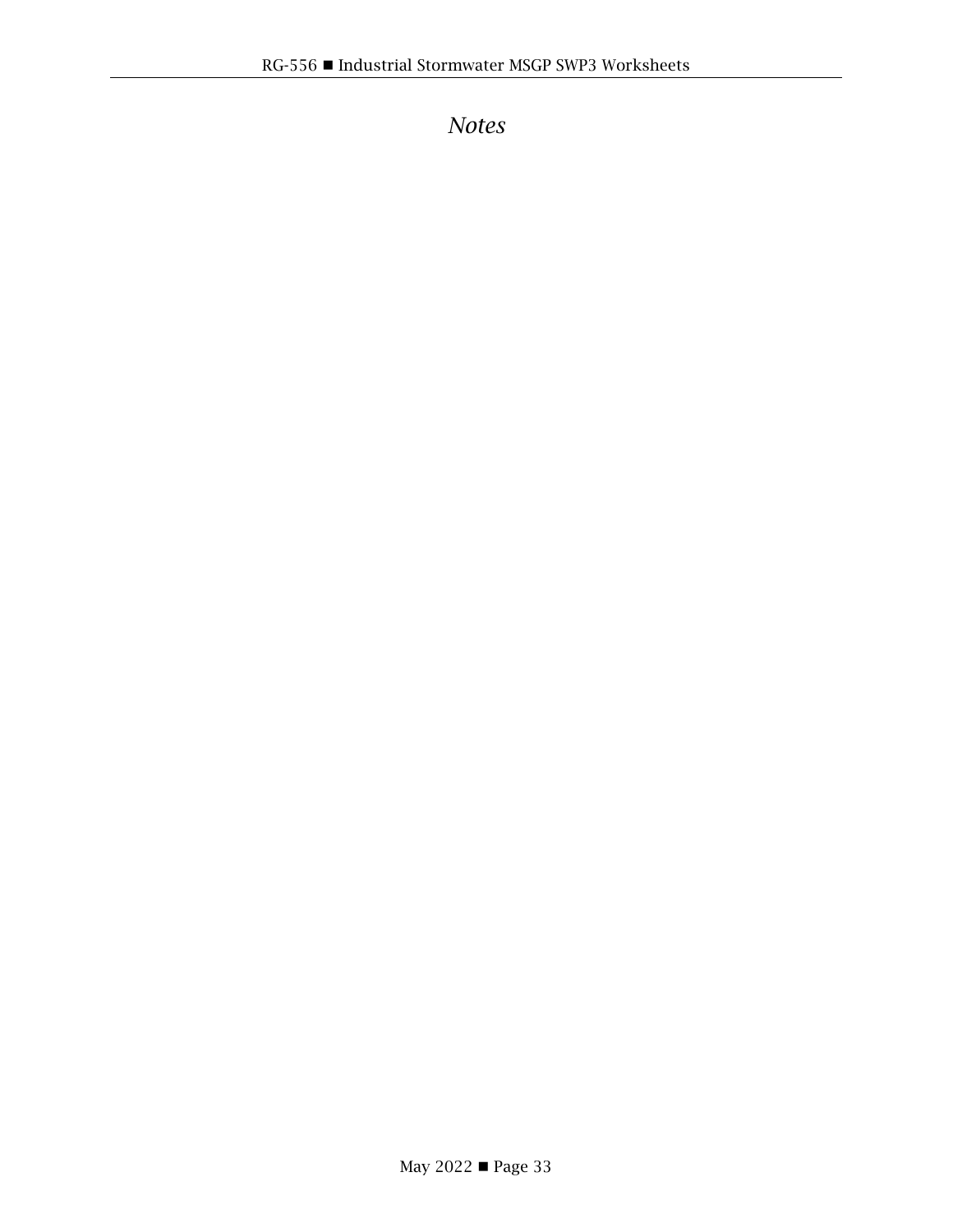# **Potential Pollutant Sources**

#### **Include**

- Description of Potential Pollutant Sources [\(see page 36\)](#page-38-0)
- Exposed Materials Inventory [\(see page 40\)](#page-42-0)
- Summaries of Sampling Data Analyses [\(see page 44\)](#page-46-0)

#### **Instructions**

List and describe all potential pollutant sources.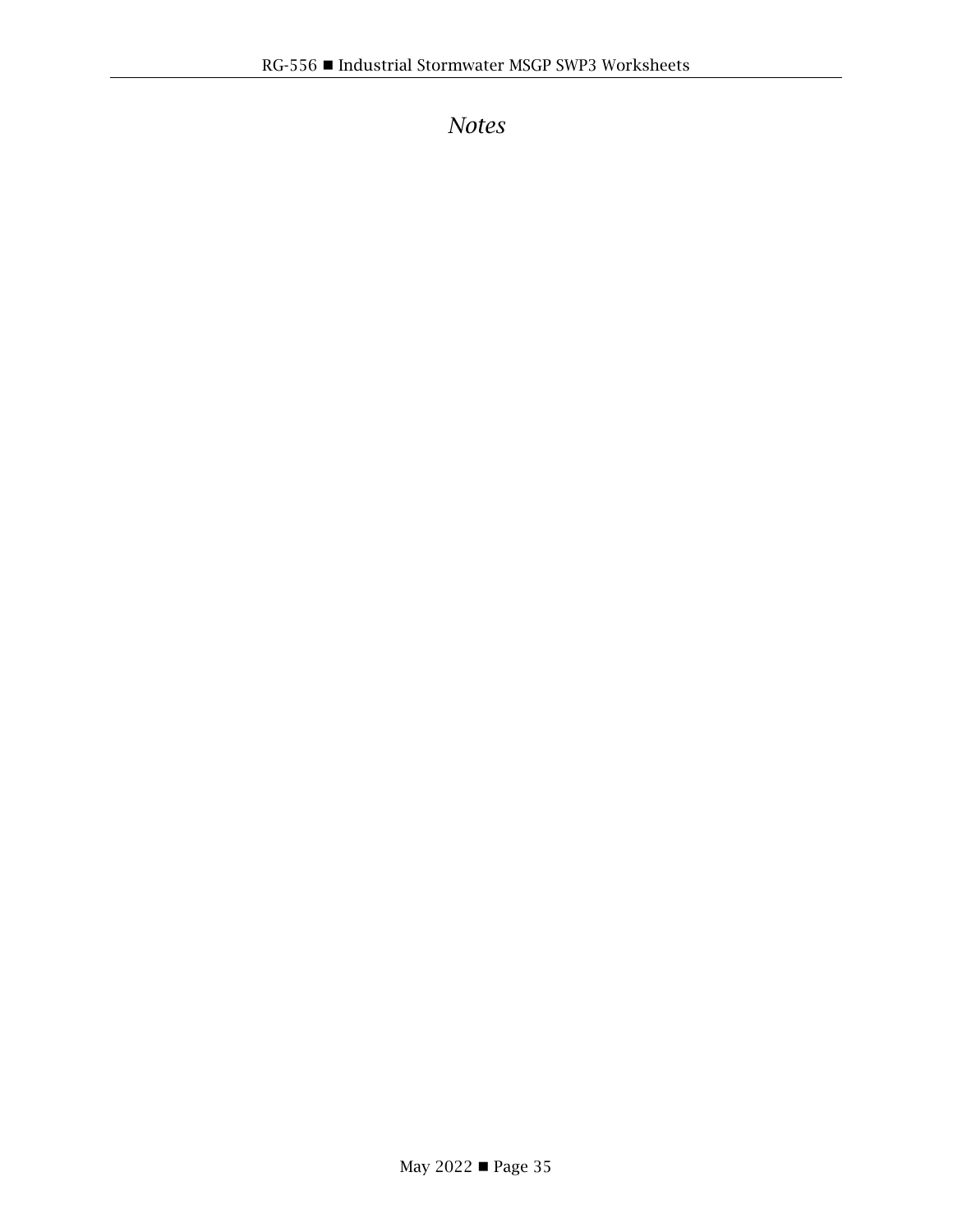## <span id="page-38-0"></span>**Potential Pollutant Sources: Narrative Description Instructions**

*TXR050000 Part III Section A.3.b*

#### **Describe Potential Pollutant Sources**

Your stormwater pollution prevention plan (SWP3) must include a narrative description of potential sources of pollution that may contaminate stormwater or cause nonstormwater discharges.

Describe all activities and potential sources that may add pollutants to stormwater discharges or that may result in non-stormwater discharges from the facility. Examples include:

- loading and unloading or transfer areas.
- liquid storage tank, outdoor storage, or processing areas.
- dust producing activities.
- on-site waste disposal.
- vehicle and equipment maintenance, cleaning, fueling, and storage areas.
- railroad sidings, tracks, and rail cars.
- $\bullet$  historical<sup>[12](#page-38-1)</sup> and potential spill or leak locations.

You may write your description on the following page or insert your own page in this section.

#### **Update Often and Keep with SWP3**

Update the description within 30 days of a change that may affect any material's exposure to rainfall. This includes changes in:

- the types or quantities of materials at your facility.
- your material management practices.

Keep your up-to-date description in this section of your SWP3 for inspections.

<span id="page-38-1"></span><sup>12.</sup> Where significant spills or leaks occurred on site in the past three years.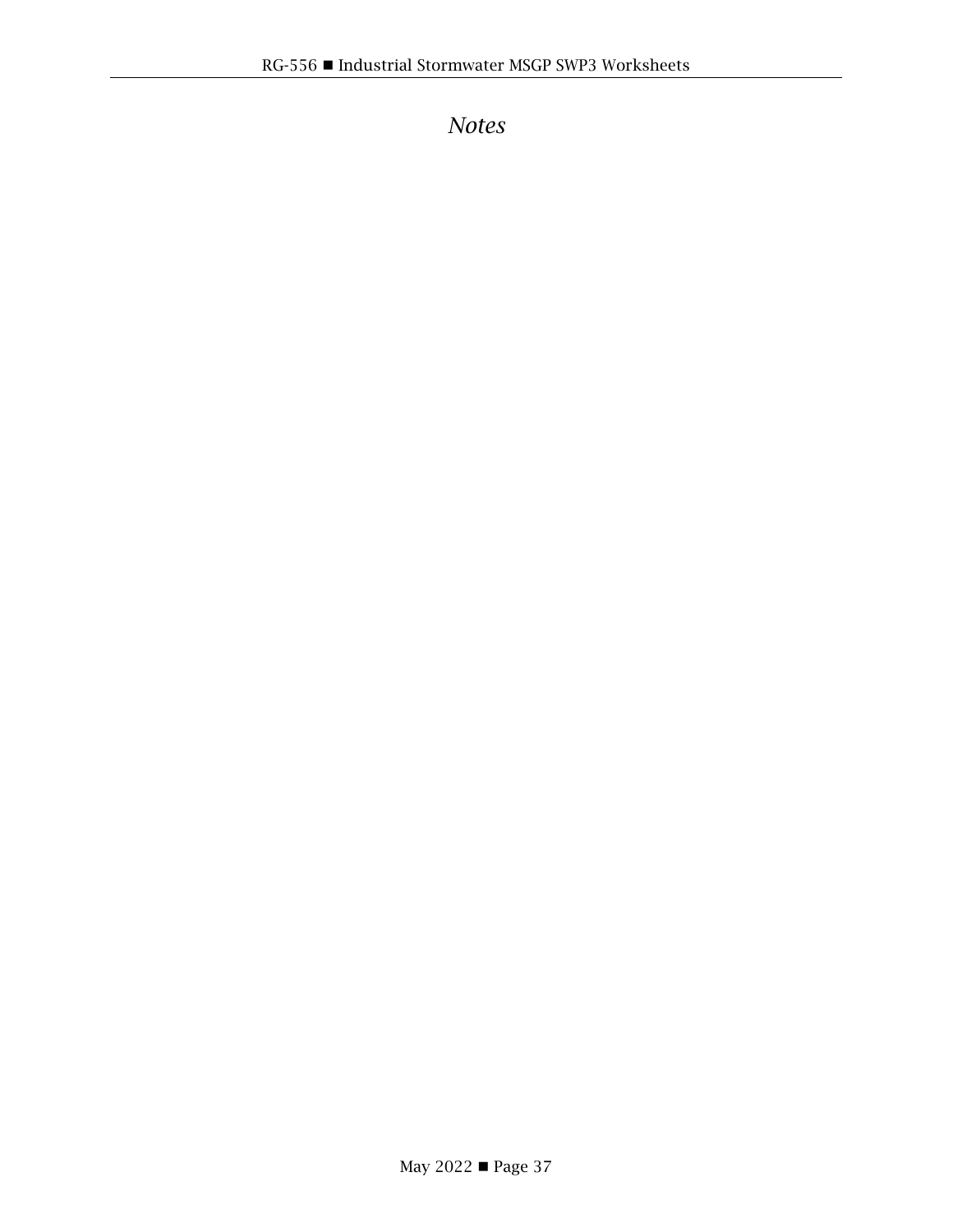# **Potential Pollutant Sources: Narrative Description**

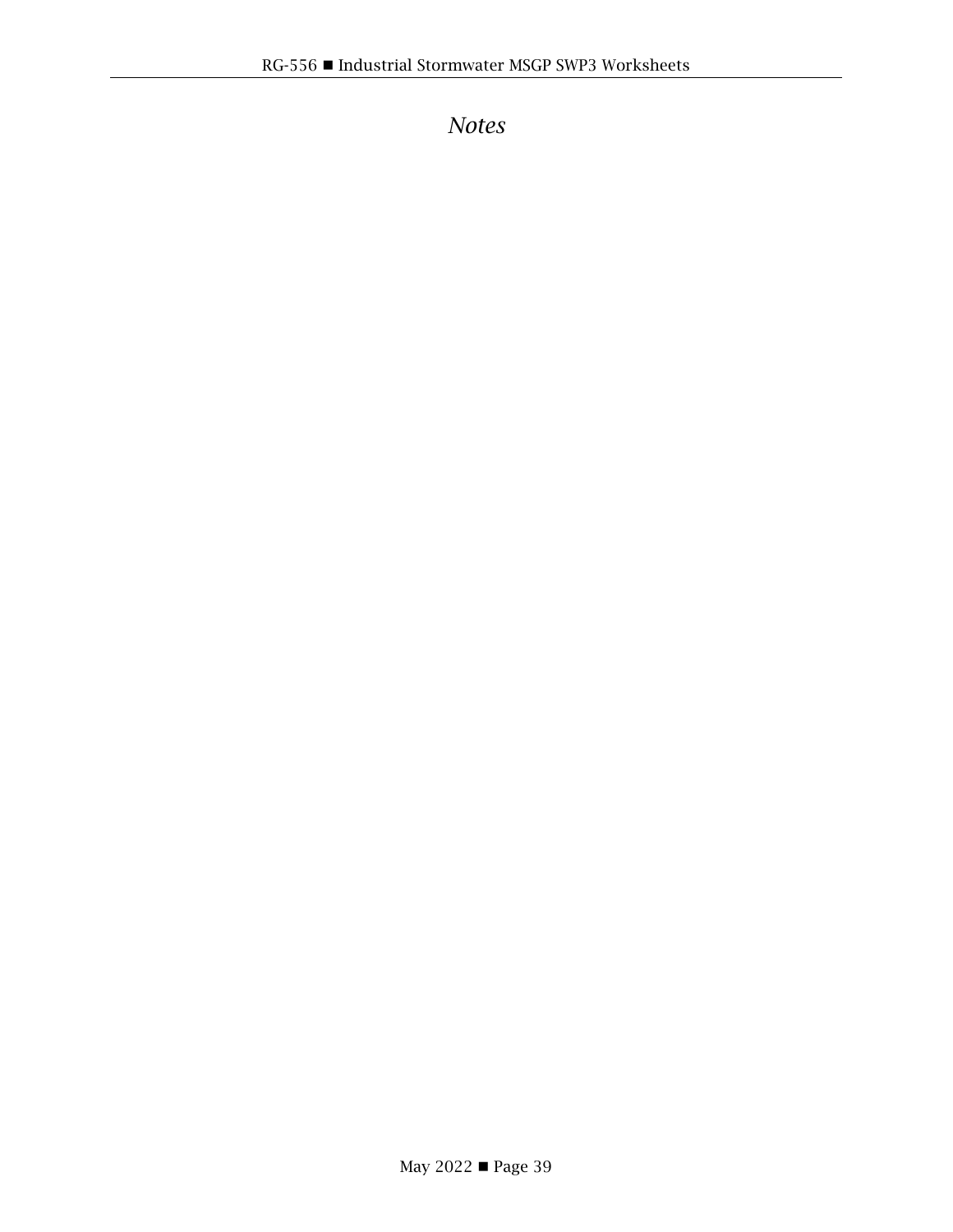## <span id="page-42-0"></span>**Exposed Materials: Inventory Instructions**

*TXR050000 Part III Section A.3.a*

#### **Develop an Inventory of Exposed Materials**

Develop an inventory of materials handled at the facility that may be exposed to rainfall. Include all materials you handle, store, process, treat, or dispose of in ways that allow exposure to rainfall or runoff.

• Include specific pollutants these materials may create, such as oil and grease, copper, or wood shavings.

You do not need to list materials stored in drums, barrels, tanks, and similar containers that are tightly sealed, in good structural condition, and do not have leaking valves.

#### **Update Often and Keep with SWP3**

Update your inventory list within 30 days of a significant change in the:

- types of materials exposed to rainfall or runoff.
- practices that affect material exposure to rainfall or runoff.

A significant change is one that may result in either:

- exposure of a material not listed in the inventory.
- increased exposure of an already listed material.

Keep your up-to-date inventory in this section of your SWP3 for inspections.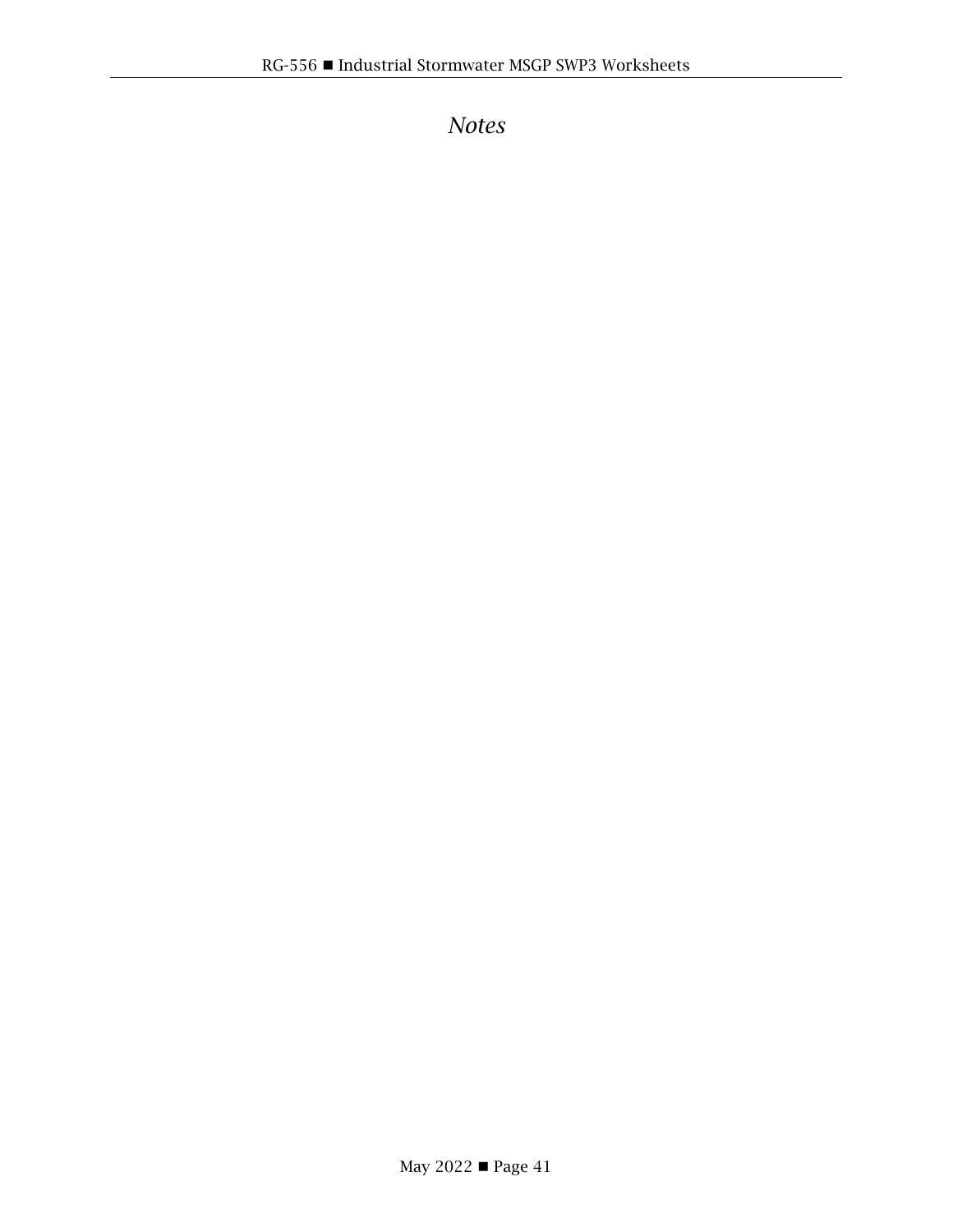# **Exposed Materials: Inventory Sheet**

| <b>Material</b> | Quantity | <b>Storage Location or Activity</b> | <b>Specific Pollutant(s)</b> |
|-----------------|----------|-------------------------------------|------------------------------|
|                 |          |                                     |                              |
|                 |          |                                     |                              |
|                 |          |                                     |                              |
|                 |          |                                     |                              |
|                 |          |                                     |                              |
|                 |          |                                     |                              |
|                 |          |                                     |                              |
|                 |          |                                     |                              |
|                 |          |                                     |                              |
|                 |          |                                     |                              |
|                 |          |                                     |                              |
|                 |          |                                     |                              |
|                 |          |                                     |                              |
|                 |          |                                     |                              |
|                 |          |                                     |                              |
|                 |          |                                     |                              |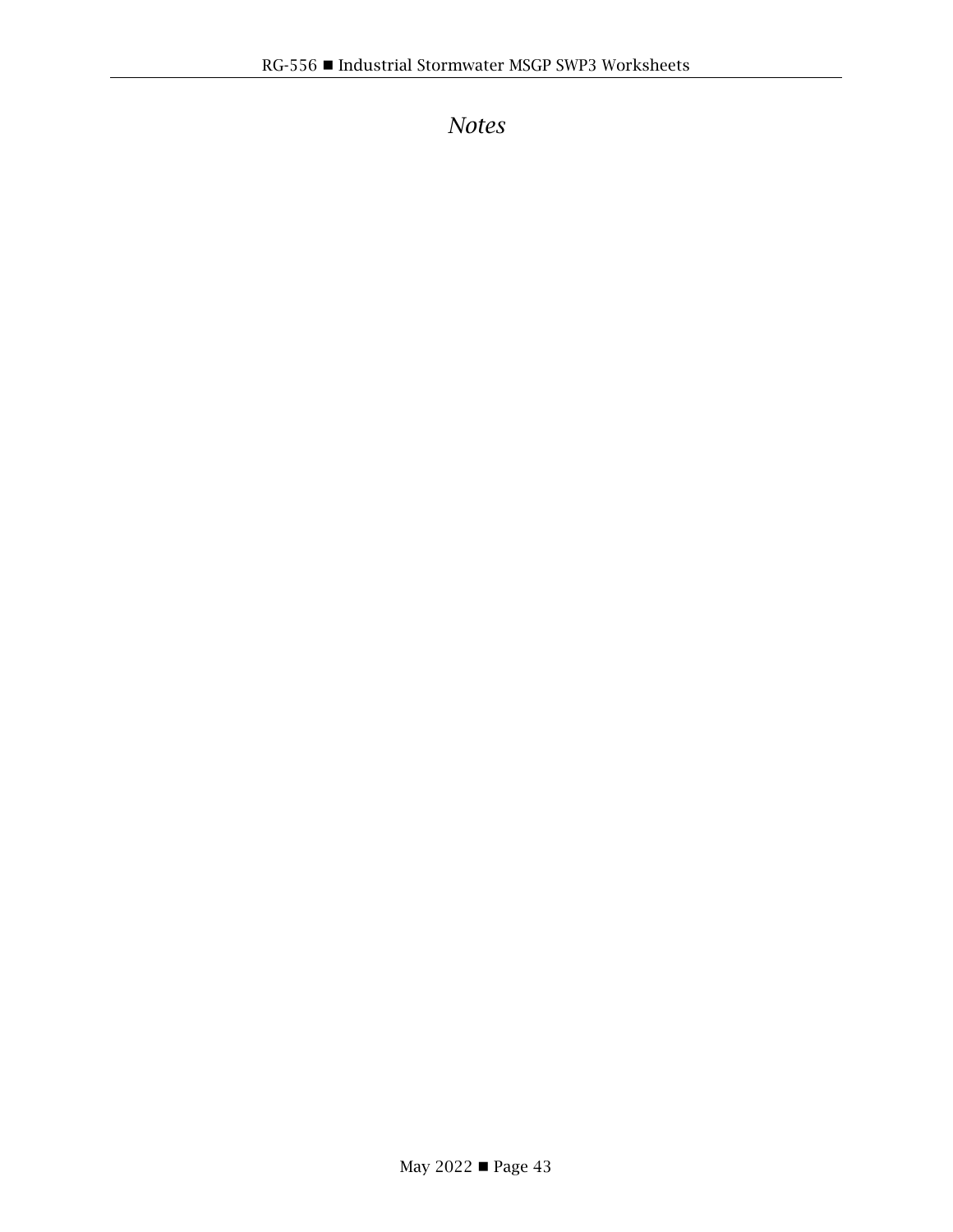## <span id="page-46-0"></span>**Sampling Data: Instructions**

*TXR050000 Part III Section A.3.f*

#### **Include Summaries of Analysis Results**

You must maintain summaries of sampling analysis results, either by including them in your SWP3 or referencing them and keeping them in another location. You can provide your own summaries or use the summaries provided with the sampling analyses from the laboratory results.

#### **Update Every Year and Keep with SWP3**

Update the summary every year to include additional analysis results. Keep all analysis results in this section of your SWP3 for inspections.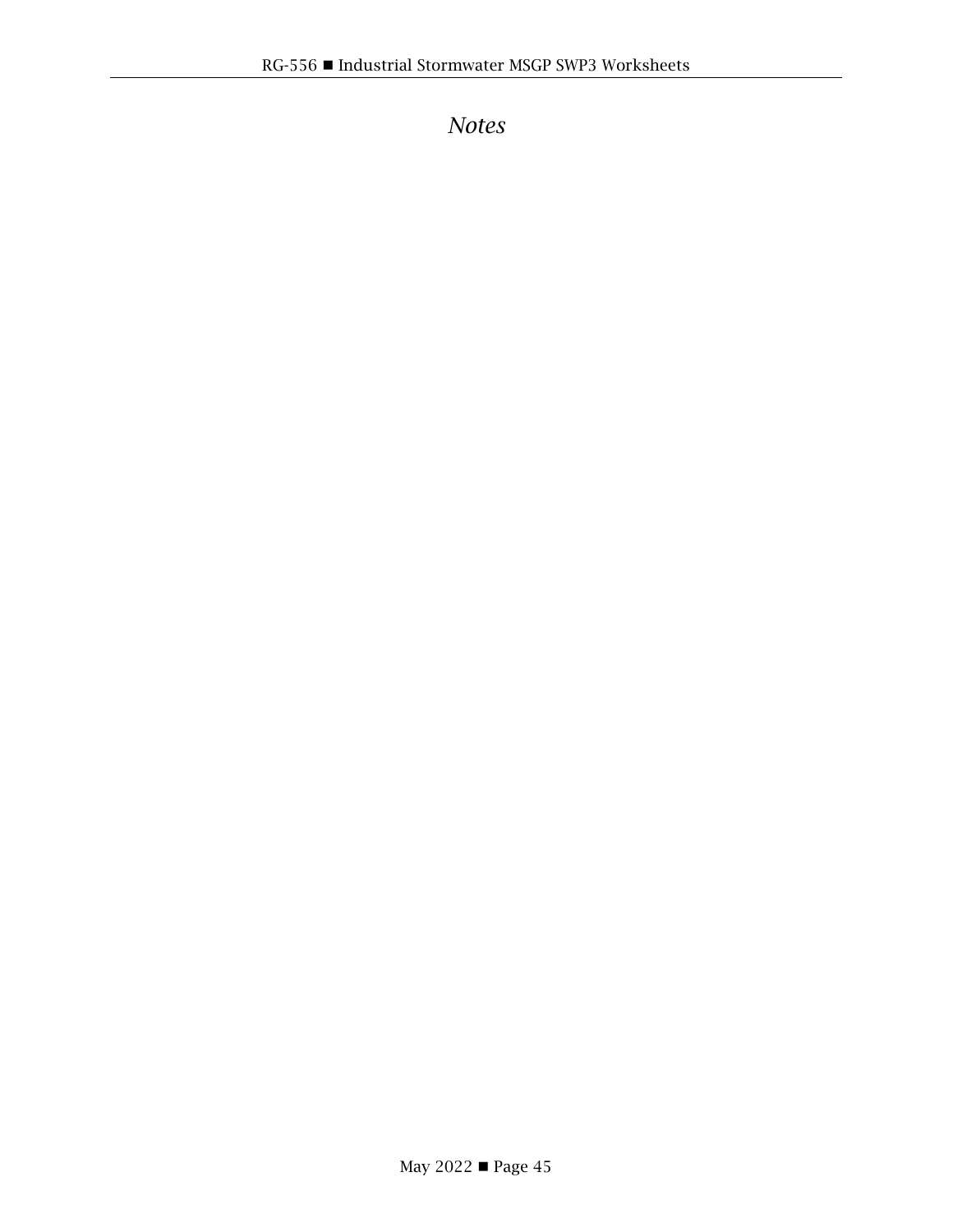# **Pollution Prevention Measures and Controls**

#### **Include**

- Best Management Practices [\(see page 48\)](#page-50-0)
- Good Housekeeping Measures [\(see page 52\)](#page-54-0)
- Erosion and Sedimentation Control Measures [\(see page 56\)](#page-58-0)
- Evaluation of Non-Stormwater Discharges [\(see page 60\)](#page-62-0)
- Spill Prevention and Response Measures [\(see page 66\)](#page-68-0)
- Spill Cleanup Materials and Equipment Inventory [\(see page 70\)](#page-72-0)

#### **Instructions**

Implement and describe your pollution prevention measures and controls.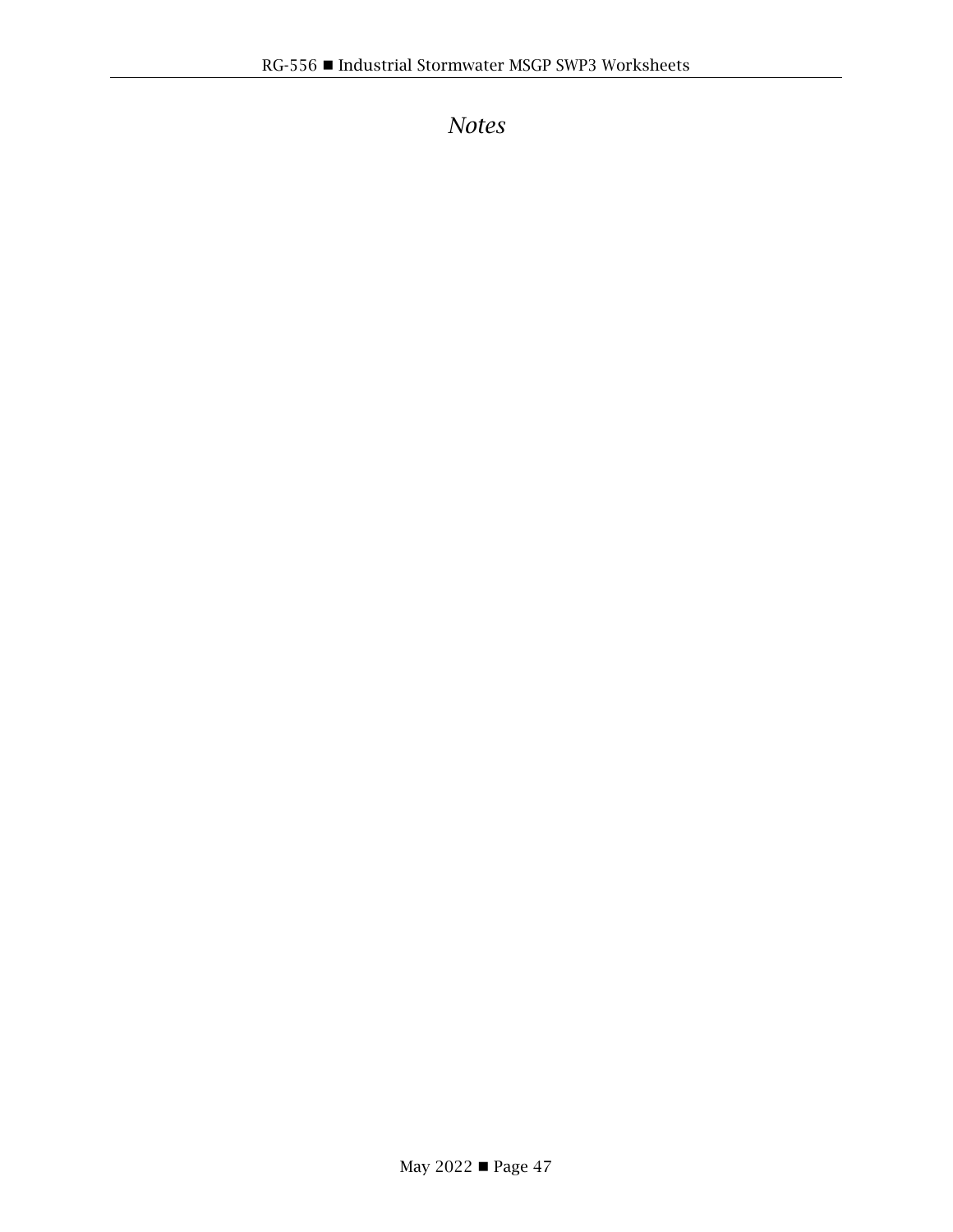### <span id="page-50-0"></span>**Best Management Practices: Instructions**

*TXR050000 Part III Section A.4.a*

#### **Develop and Implement Best Management Practices (BMPs)**

Develop and implement BMPs to reduce any potential or actual discharge of pollutants in stormwater. When developing BMPs, consider any standard operating procedures that may affect stormwater discharge and where and how you:

- handle and store materials.
- conduct equipment and machinery maintenance.
- conduct spill prevention and cleanup activities.
- manage stormwater equipment.

See the following parts of the MSGP for more information:

- Part III, Section A.4(a) for examples of BMPs.
- Part V for any sector-specific pollution prevention measures.

#### **Describe Your BMPs**

List the practices and controls used at each BMP location and explain how each prevents or reduces pollution at your facility. Include any useful literature references or site-specific performance information. Provide the dates they were implemented<sup>[13](#page-50-1)</sup> and note the specific location above each table.

#### **Update Often and Keep with SWP3**

Update as needed with changes in BMPs or your SWP3. Keep your list in this section of your SWP3 for inspections.

<span id="page-50-1"></span><sup>13.</sup> If exact date is unknown, list the month and year or quarter and year they were implemented.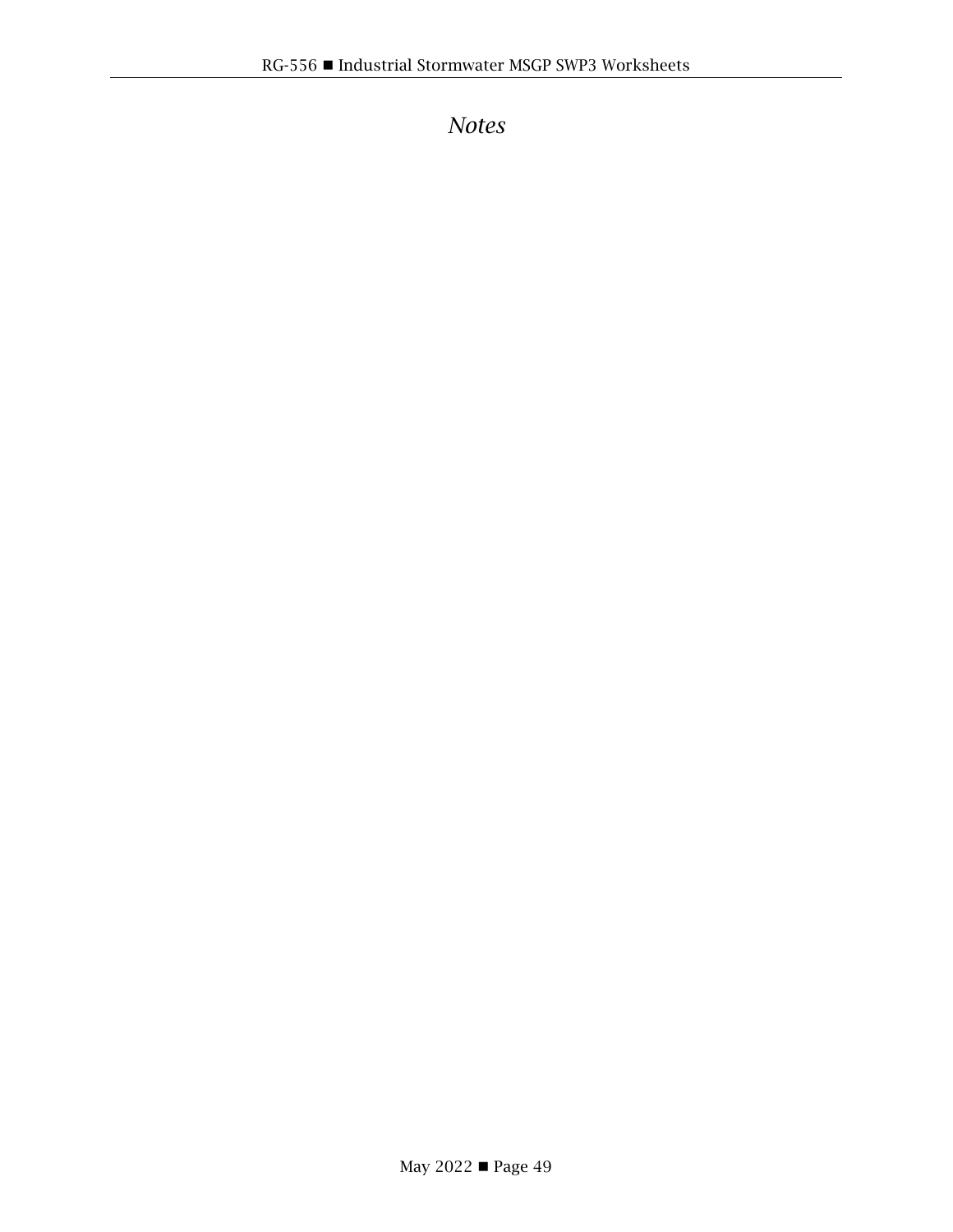# **Best Management Practices: List Sheet**

#### **Location:**

| <b>BMP Used</b> | <b>Implementation Date</b> | <b>Narrative Description</b> |
|-----------------|----------------------------|------------------------------|
|                 |                            |                              |
|                 |                            |                              |
|                 |                            |                              |

#### **Location:**

| <b>BMP Used</b> | <b>Implementation Date</b> | Narrative Description |
|-----------------|----------------------------|-----------------------|
|                 |                            |                       |
|                 |                            |                       |
|                 |                            |                       |

#### **Location:**

| <b>BMP Used</b> | <b>Implementation Date</b> | Narrative Description |
|-----------------|----------------------------|-----------------------|
|                 |                            |                       |
|                 |                            |                       |
|                 |                            |                       |

#### **Location:**

| <b>BMP Used</b> | <b>Implementation Date</b> | Narrative Description |
|-----------------|----------------------------|-----------------------|
|                 |                            |                       |
|                 |                            |                       |
|                 |                            |                       |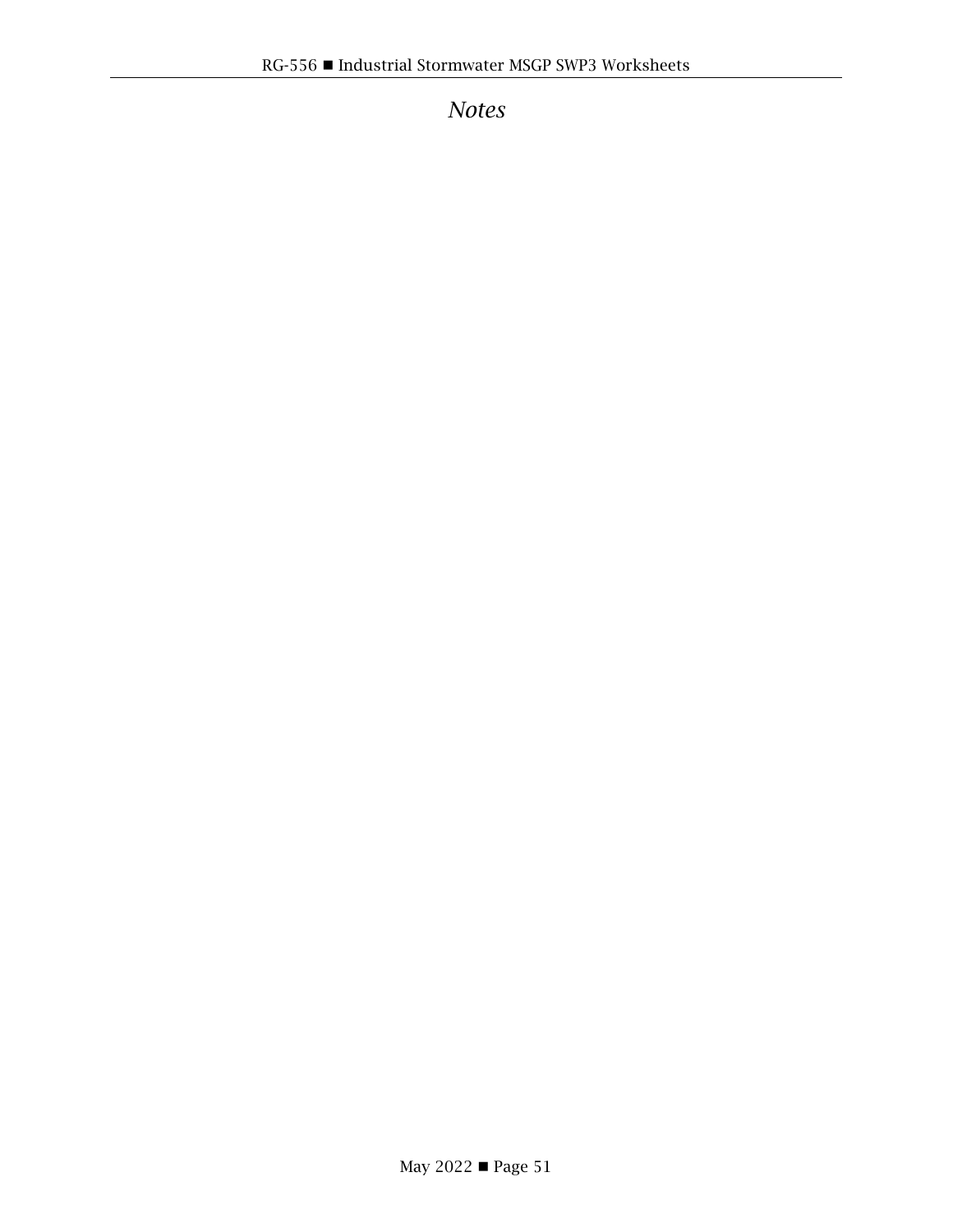### <span id="page-54-0"></span>**Good Housekeeping Measures: Instructions**

*TXR050000 Part III Section A.4.b*

#### **Practice Good Housekeeping**

You must maintain areas of the facility that may contribute pollutants to stormwater discharges<sup>[14](#page-54-1)</sup> in a clean, orderly manner. Tracking which housekeeping measures are used in each location will help your SWPP team maintain them.

These measures must:

- eliminate or reduce exposure of trash, debris, and pre-production plastic<sup>[15](#page-54-2)</sup> to rainfall or runoff.
- be incorporated as part of the employee training program.

Typical good housekeeping measures include activities performed daily by employees during normal work activities.

#### **Keep a List of Measures Used**

List each housekeeping measure used and where it is used at your site.

#### **Update Often and Keep with SWP3**

Update as needed with changes in operating procedures or your SWP3. Keep your list in this section of your SWP3 for inspections.

<span id="page-54-1"></span><sup>14.</sup> Such as loading docks, areas around trash containers, and outdoor storage or processing areas.

<span id="page-54-2"></span><sup>15.</sup> Includes, but is not limited to, virgin and recycled plastic resin pellets, powders, flakes, powdered additives, regrind, scrap, waste, and recycling material with the potential to discharge or migrate off-site.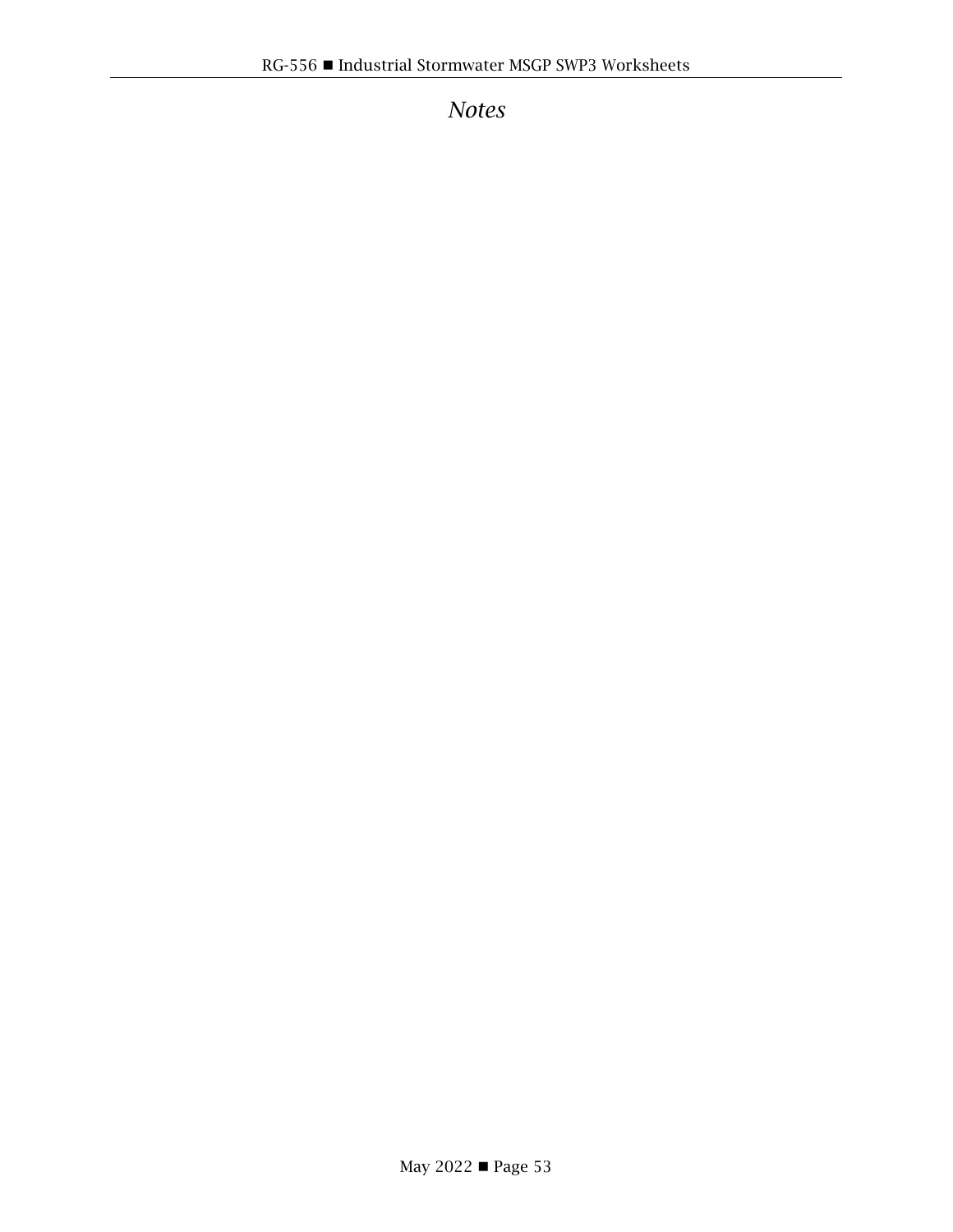# **Good Housekeeping Measures: List Sheet**

| <b>Location Within the Facility</b> | <b>Housekeeping Measures</b> |
|-------------------------------------|------------------------------|
|                                     |                              |
|                                     |                              |
|                                     |                              |
|                                     |                              |
|                                     |                              |
|                                     |                              |
|                                     |                              |
|                                     |                              |
|                                     |                              |
|                                     |                              |
|                                     |                              |
|                                     |                              |
|                                     |                              |
|                                     |                              |
|                                     |                              |
|                                     |                              |
|                                     |                              |
|                                     |                              |
|                                     |                              |
|                                     |                              |
|                                     |                              |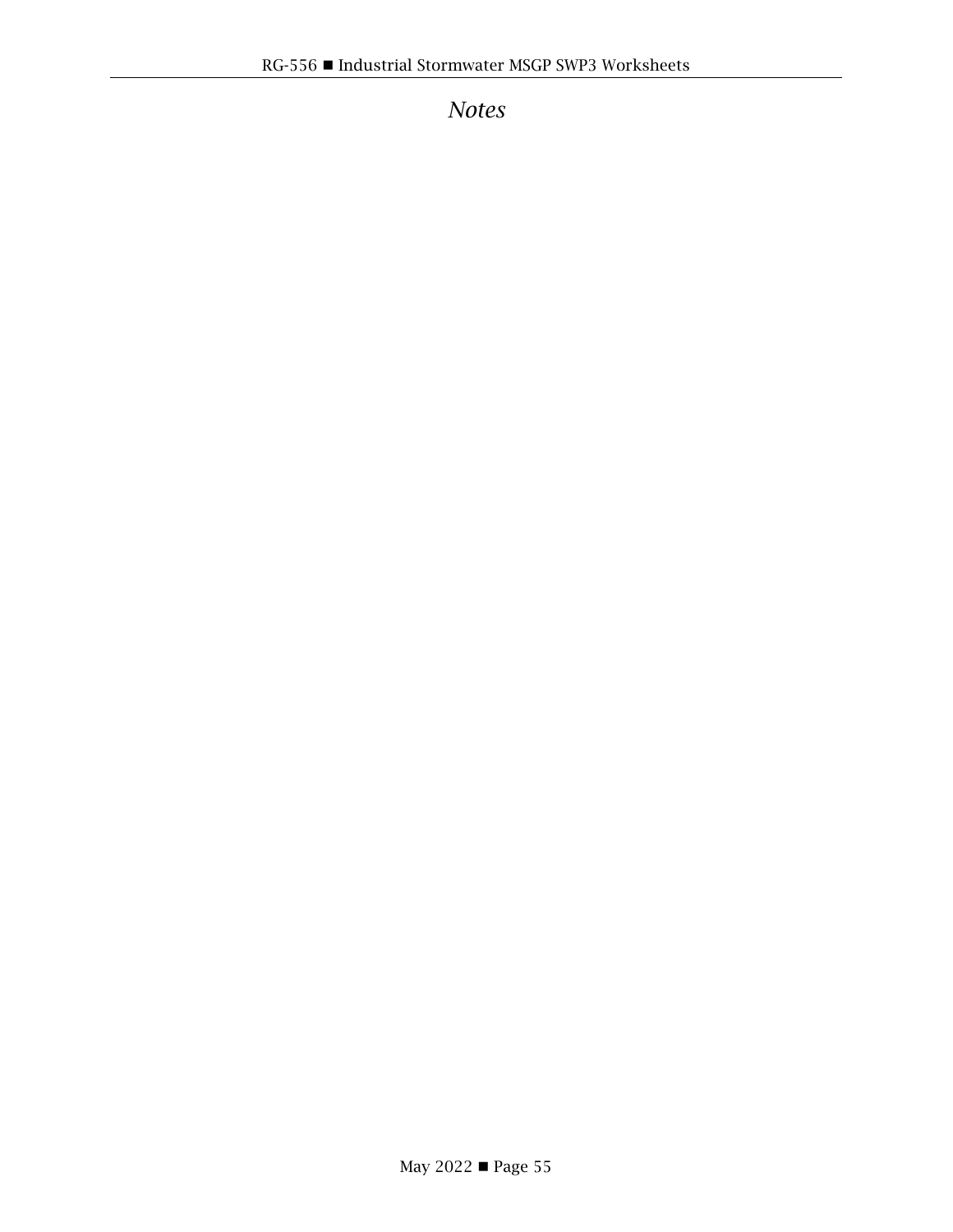# <span id="page-58-0"></span>**Erosion and Sedimentation Control: Instructions**

*TXR050000 Part III Section A.4.d*

#### **Evaluate and Implement Erosion and Sedimentation Controls**

Your SWP3 must include control measures to prevent soil erosion. At minimum, assess whether to use the following controls:

- soil stabilization using vegetative cover (i.e., grass, weeds, etc.)
- contouring slopes
- paving
- installation of structural controls

If erosion is not an issue at your facility, note it in your plan.

#### **List the Control Measures Used**

List the types of erosion and sedimentation control measures evaluated for use at your site, the locations you evaluated their use, and whether they are used in those locations.

#### **Update Often and Keep with SWP3**

Update as needed with changes in erosion control measures or your SWP3. Keep your list in this section of your SWP3 for inspections.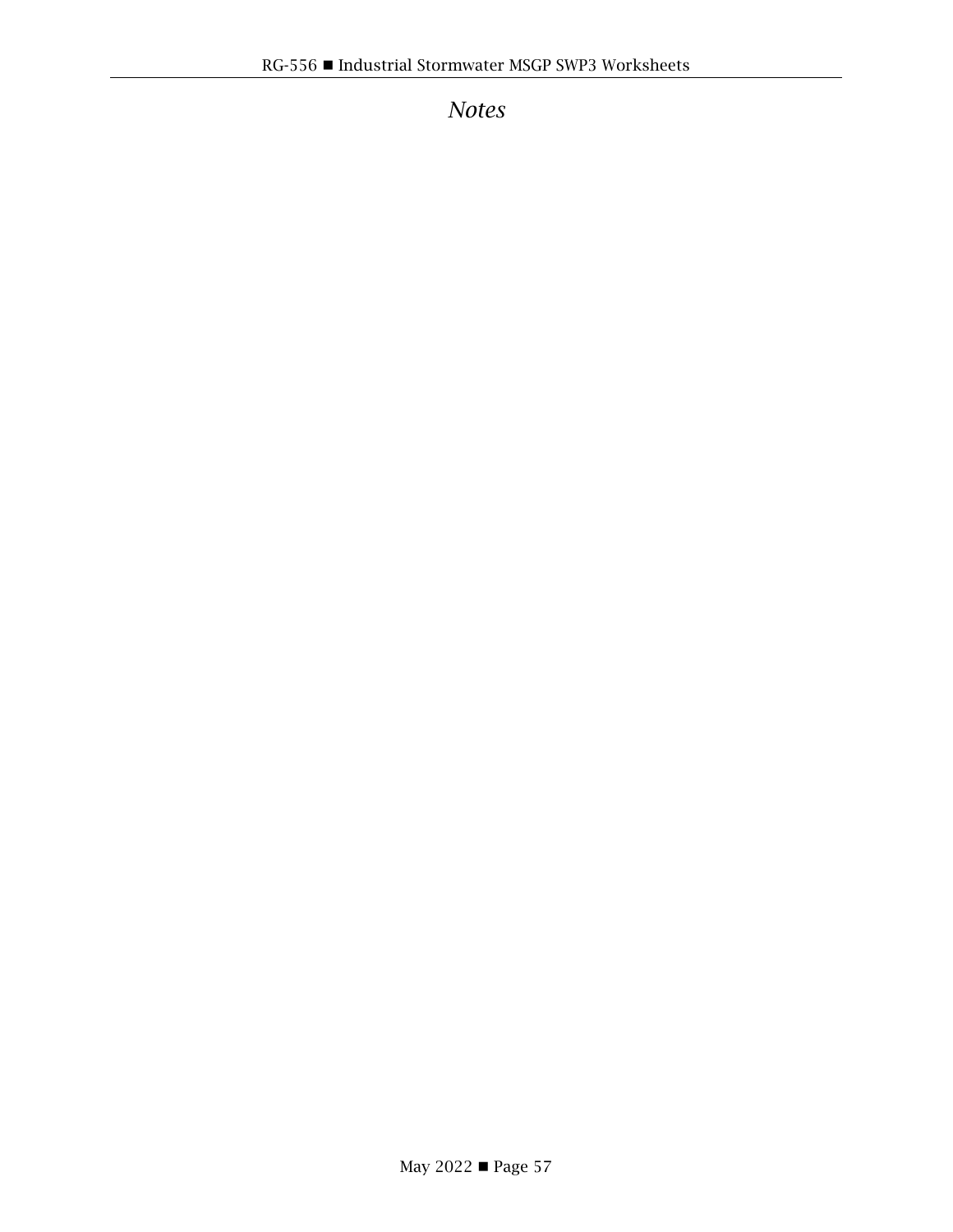# **Erosion and Sedimentation Control: List Sheet**

| <b>Soil Erosion Controls</b>                          | <b>Locations</b> | <b>Used</b> | <b>Not</b><br><b>Used</b> |
|-------------------------------------------------------|------------------|-------------|---------------------------|
| Soil Stabilization through<br><b>Vegetative Cover</b> |                  |             |                           |
| <b>Contouring Slopes</b>                              |                  |             |                           |
| <b>Paving</b>                                         |                  |             |                           |
| <b>Installation of Structural Controls</b>            |                  |             |                           |
|                                                       |                  |             |                           |
|                                                       |                  |             |                           |
|                                                       |                  |             |                           |
|                                                       |                  |             |                           |
|                                                       |                  |             |                           |
|                                                       |                  |             |                           |
|                                                       |                  |             |                           |
|                                                       |                  |             |                           |
|                                                       |                  |             |                           |
|                                                       |                  |             |                           |
|                                                       |                  |             |                           |
|                                                       |                  |             |                           |
|                                                       |                  |             |                           |
|                                                       |                  |             |                           |
|                                                       |                  |             |                           |
|                                                       |                  |             |                           |
|                                                       |                  |             |                           |
|                                                       |                  |             |                           |
|                                                       |                  |             |                           |
|                                                       |                  |             |                           |
|                                                       |                  |             |                           |
|                                                       |                  |             |                           |
|                                                       |                  |             |                           |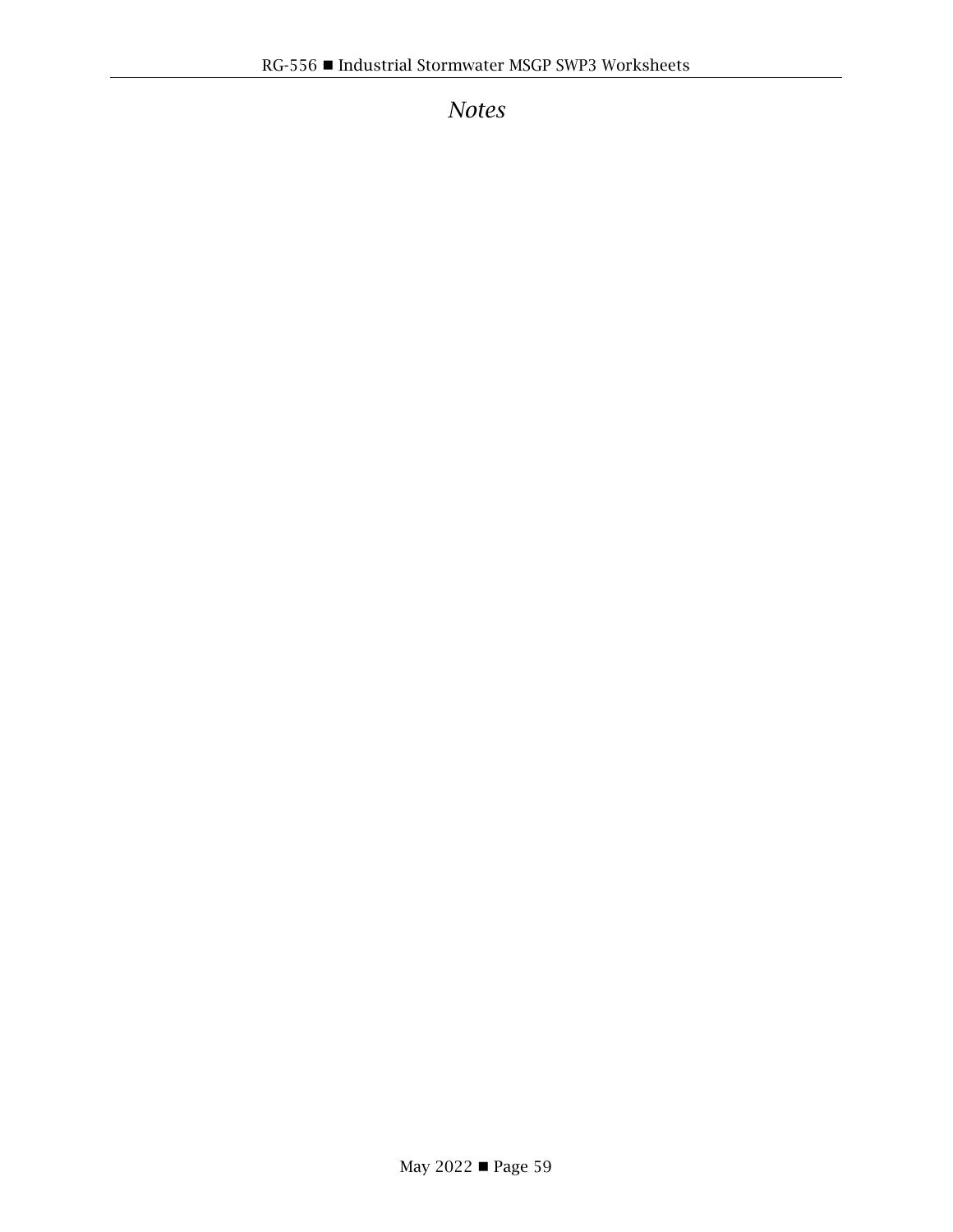# <span id="page-62-0"></span>**Non-Stormwater Discharges: Evaluation Instructions**

*TXR050000 Part III Section B.1*

#### **Evaluate Non-Stormwater Discharges**

Within 180 days of submitting a Notice of Intent (NOI) for permit coverage, evaluate any potential non-stormwater discharges. Eliminate the sources of any discharges not covered by the permit. [16](#page-62-1) If your facility discharges to a separate storm sewer system, test or inspect the system for non-stormwater flows.

• You cannot discharge process wastewater<sup>[17](#page-62-2)</sup> or combine it with stormwater discharges.

#### **Summarize Your Results**

Summarize your evaluation and include the:

- Dates, descriptions, and results of any criteria or testing used.
- Locations of outfalls or onsite discharge points.
- Types, sources, and locations of any non-stormwater discharges and associated BMPs or measures used to eliminate them.
- Steps taken and portions of the storm sewer system observed during the evaluation.

After recording the information, sign the certification statement that you completed the evaluation and that no non-permitted discharges occurred.<sup>[18](#page-62-3)</sup>

#### **Certify You Completed the Evaluation**

Certify you completed the evaluation and that you do not discharge any non-permitted non-stormwater by signing a certification statement as written in 30 TAC 305.128. If you are unable to certify, see Part III, Section B.1.d of the MSGP for further instructions.

• See [Non-Stormwater Discharges: Certification](#page-64-0) for template. Only individuals with signatory authority can sign the certification.

#### **Update Often and Keep with SWP3**

Update as needed with changes in non-stormwater discharges or your SWP3. Keep your summary in this section of your SWP3 for inspections.

<span id="page-62-1"></span><sup>16.</sup> See Part III, Section B.1. of the permit for descriptions of covered non-stormwater discharges.

<span id="page-62-3"></span><span id="page-62-2"></span><sup>17.</sup> Unless authorized under a Texas Pollutant Discharge Elimination System permit.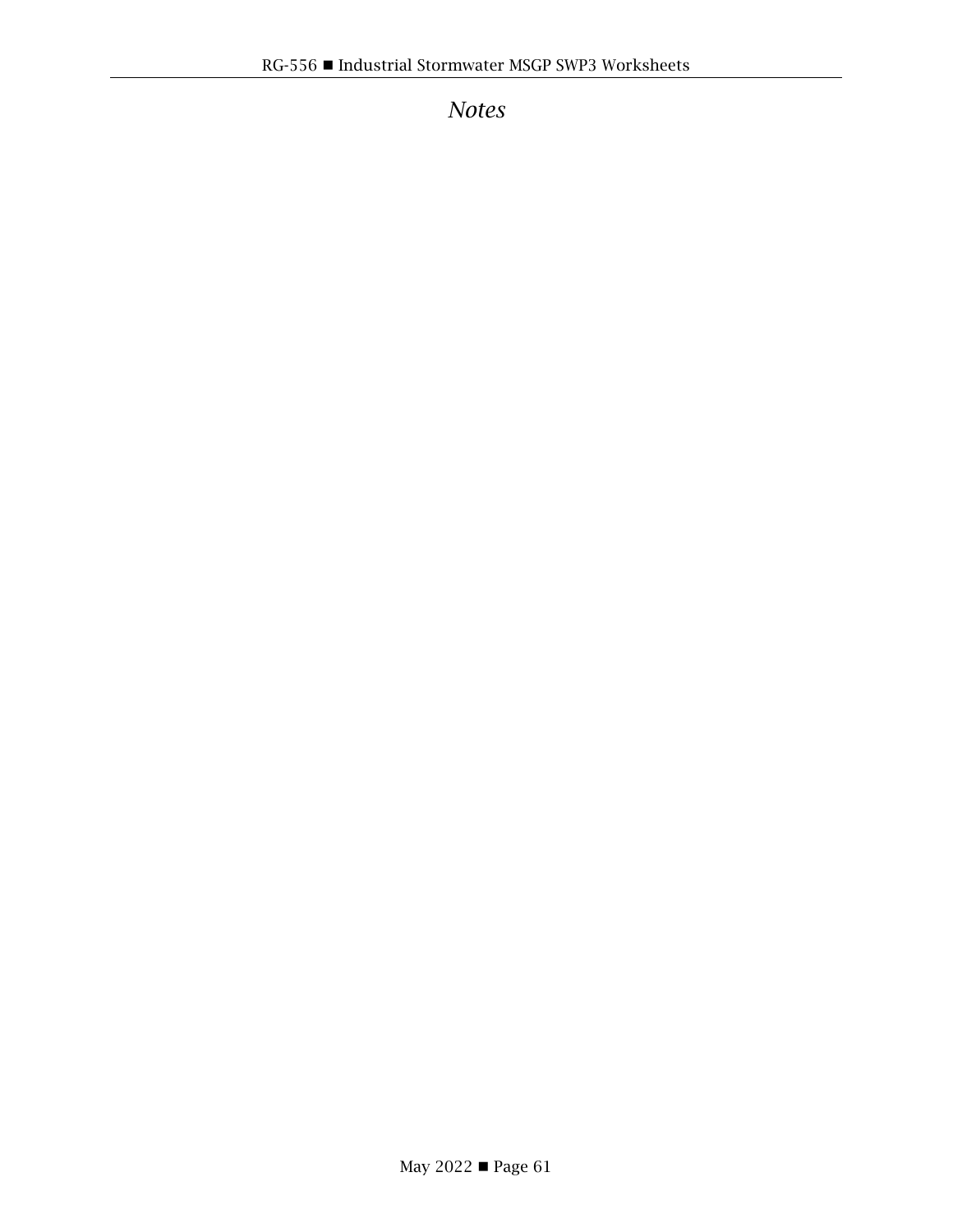# **Non-Stormwater Discharges: Evaluation Summary**

#### **Date of Investigation:**

| <b>Criteria or Testing Used</b> | <b>Findings or Test Results</b> |
|---------------------------------|---------------------------------|
|                                 |                                 |
|                                 |                                 |
|                                 |                                 |
|                                 |                                 |
|                                 |                                 |
|                                 |                                 |
|                                 |                                 |

#### <span id="page-64-0"></span>**Outfalls or Onsite Discharge Points Observed**

| <b>Outfall Name</b> | <b>Outfall Location</b> |
|---------------------|-------------------------|
|                     |                         |
|                     |                         |
|                     |                         |
|                     |                         |
|                     |                         |
|                     |                         |
|                     |                         |
|                     |                         |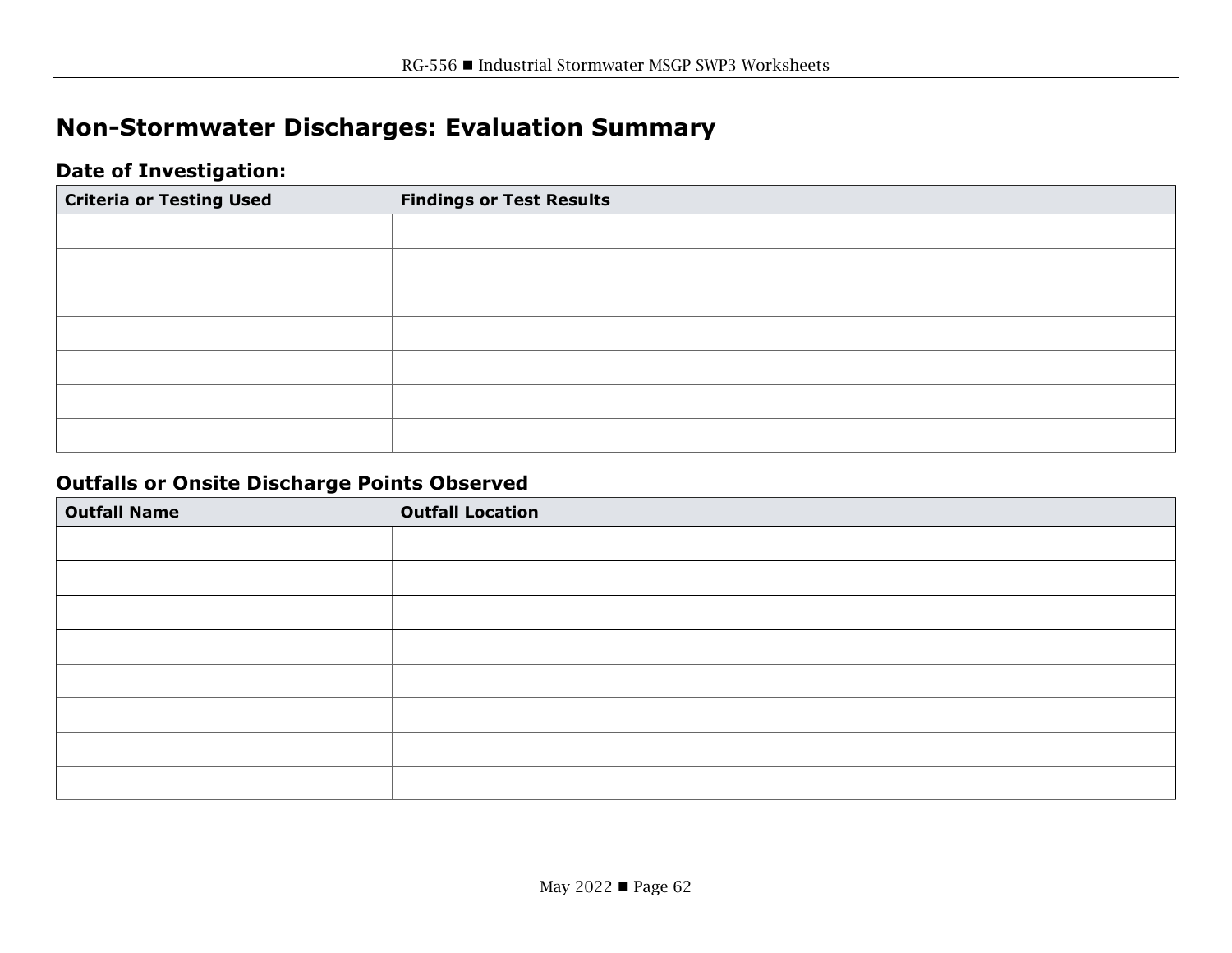#### **Identified Non-Stormwater Discharges**

| Approved<br>by Permit? Source Location | <b>Corrective Action Taken or BMPs Used</b> |
|----------------------------------------|---------------------------------------------|
|                                        |                                             |
|                                        |                                             |
|                                        |                                             |
|                                        |                                             |
|                                        |                                             |
|                                        |                                             |

#### **Description of the Investigation and Portions of the Storm Sewer Observed**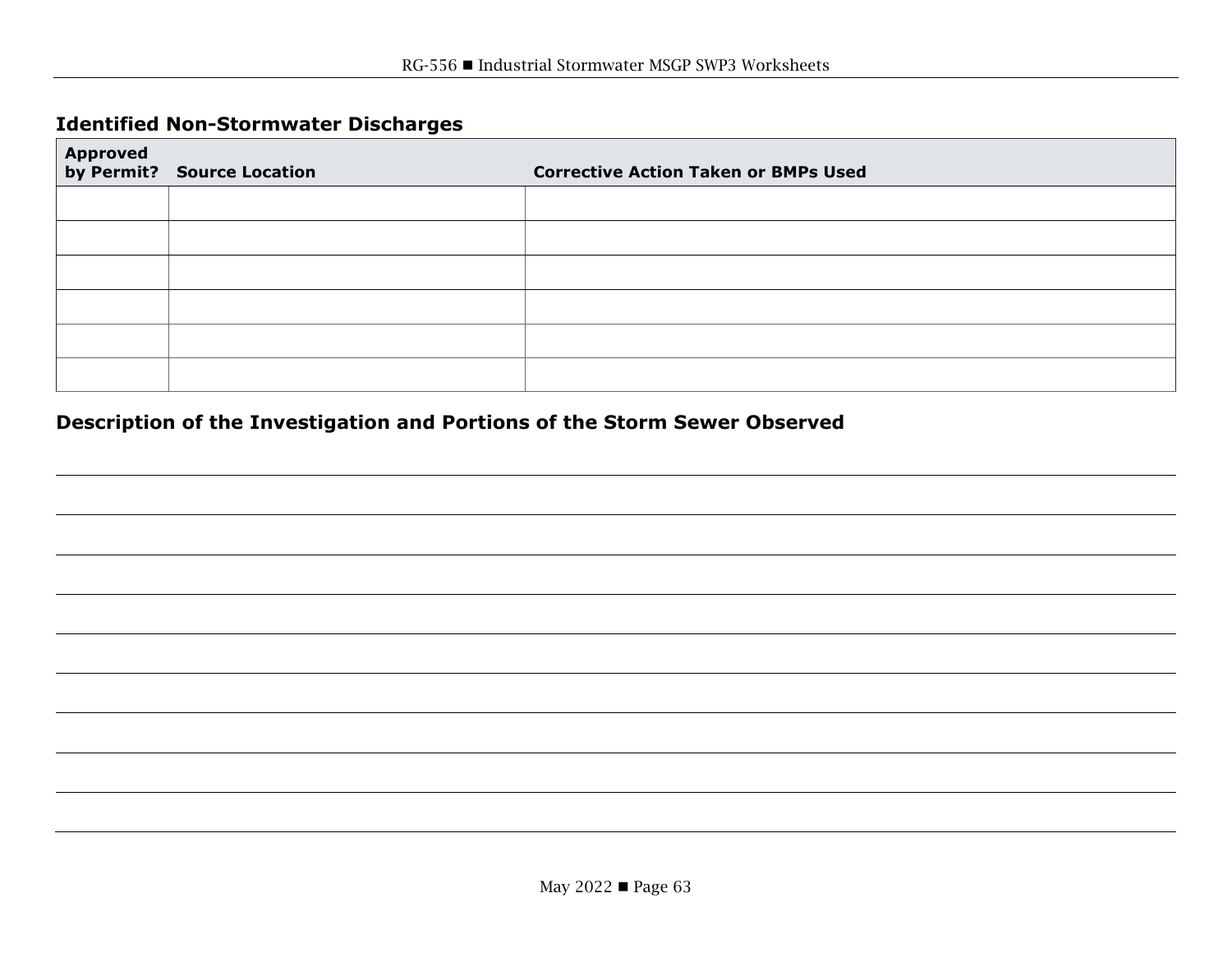### **Non-Stormwater Discharges: Certification**

*TXR050000 Part III Section B.1 and 30 TAC 305.128*

The facility's storm sewer system has been evaluated for the presence of nonstormwater discharges and the discharge of non-permitted, non-stormwater does not occur.

The attached [evaluation summary](#page-64-0) documents:

- How the evaluation was conducted
- Dates and results of any evaluations or tests
- Any discharges identified
- Locations of outfalls and onsite discharges
- Portions of the storm sewer system observed during the inspection

"I certify under penalty of law that this document and all attachments were prepared under my direction or supervision in accordance with a system designed to assure that qualified personnel properly gather and evaluate the information submitted. Based on my inquiry of the person or persons who manage the system, or those persons directly responsible for gathering the information, the information submitted is, to the best of my knowledge and belief, true, accurate, and complete. I am aware there are significant penalties for submitting false information, including the possibility of fines and imprisonment for knowing violations."

| Signature:  | Date: |
|-------------|-------|
| Print Name: |       |
| Job Title:  |       |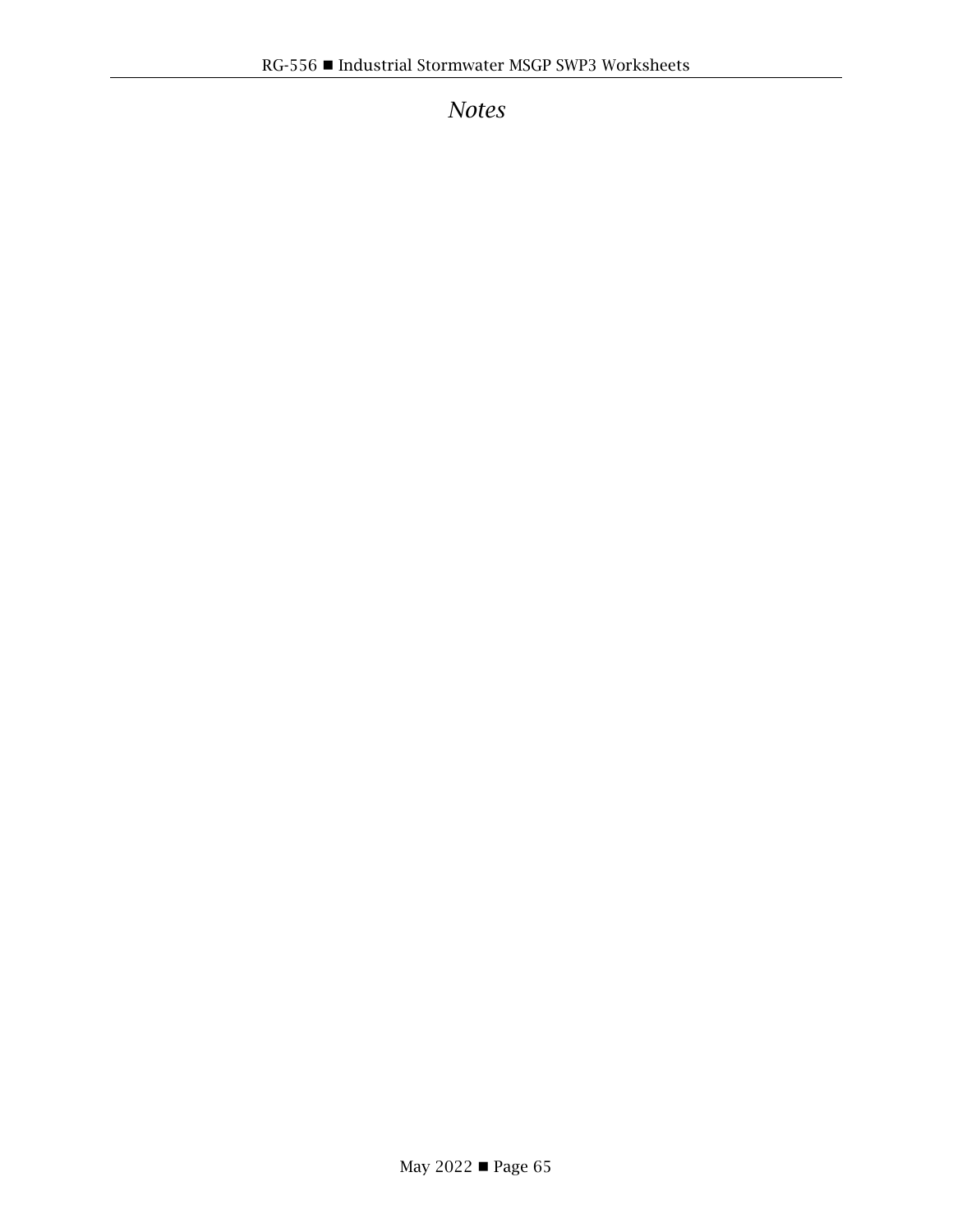### <span id="page-68-0"></span>**Spill Prevention and Response: Instructions**

*TXR050000 Part III Section A.4.f*

#### **Identify and List Areas with Potential Spill or Leak Sources**

Identify areas at your site that could become spill or leak sources. Your SWP3 must address how you prevent and respond to spills.

#### **Include Associated Response Measures**

List the types and locations of the prevention and response measures used at your facility. At minimum, you must:

- clearly mark hazardous waste containers if they require special handling, storage, use, or disposal
- properly label all tanks, drums, and similar containers
- maintain a supply of spill cleanup materials and equipment

Examples of other prevention and response measures may include:

- training employees to inspect for leaks each day during operation of equipment
- installing overfill prevention devices and secondary containment structures
- inspecting drums, tanks, and similar containers routinely
- modifying material handling techniques

#### **Update Often and Keep with SWP3**

Update as needed with changes in erosion control measures or your SWP3. Keep your list in this section of your SWP3 for inspections.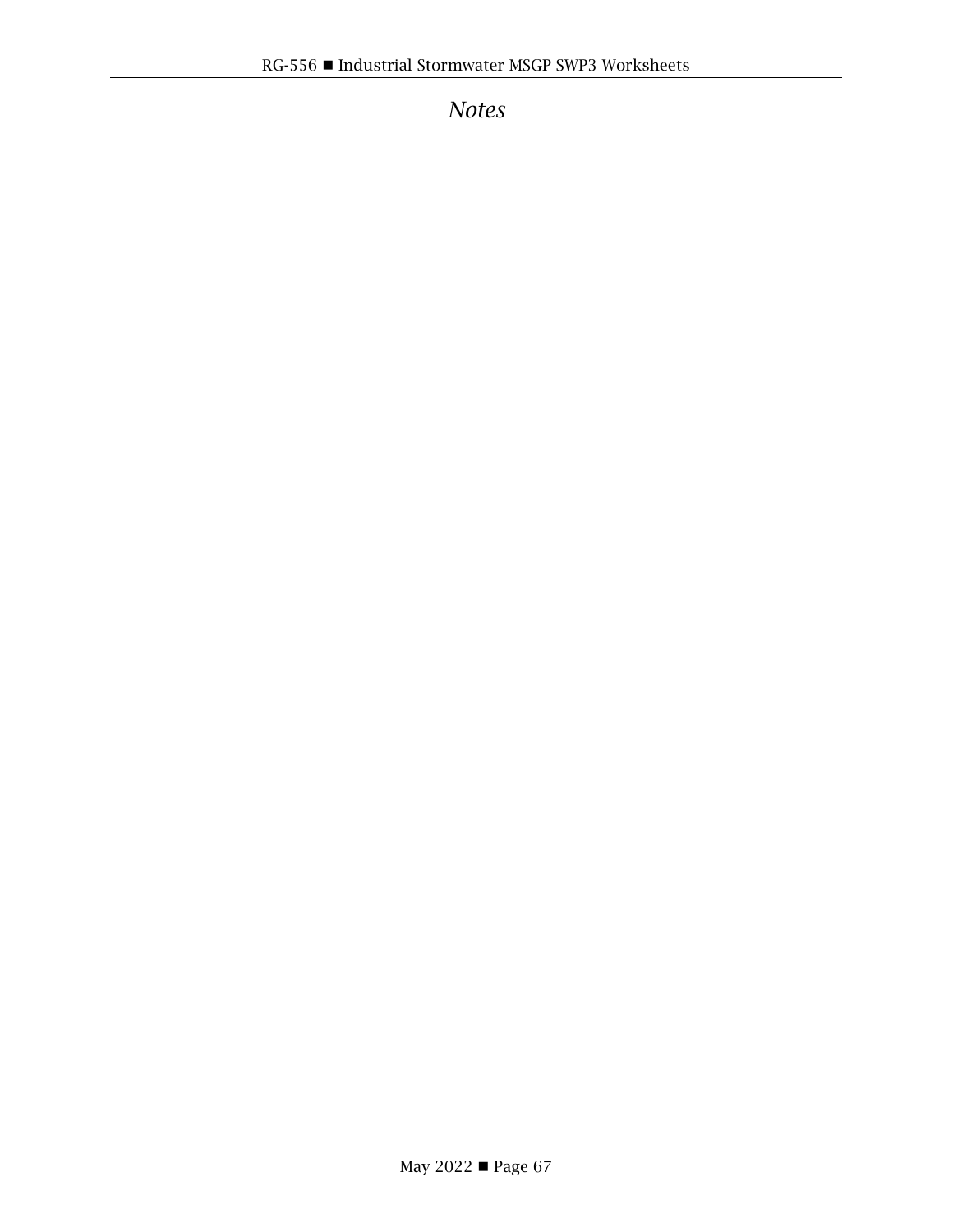# **Spill Prevention and Response: List Sheet**

| <b>Potential Spill or Leak Source</b> | <b>Prevention Measures</b> | <b>Detection Method</b> | <b>Response Measures</b> |
|---------------------------------------|----------------------------|-------------------------|--------------------------|
|                                       |                            |                         |                          |
|                                       |                            |                         |                          |
|                                       |                            |                         |                          |
|                                       |                            |                         |                          |
|                                       |                            |                         |                          |
|                                       |                            |                         |                          |
|                                       |                            |                         |                          |
|                                       |                            |                         |                          |
|                                       |                            |                         |                          |
|                                       |                            |                         |                          |
|                                       |                            |                         |                          |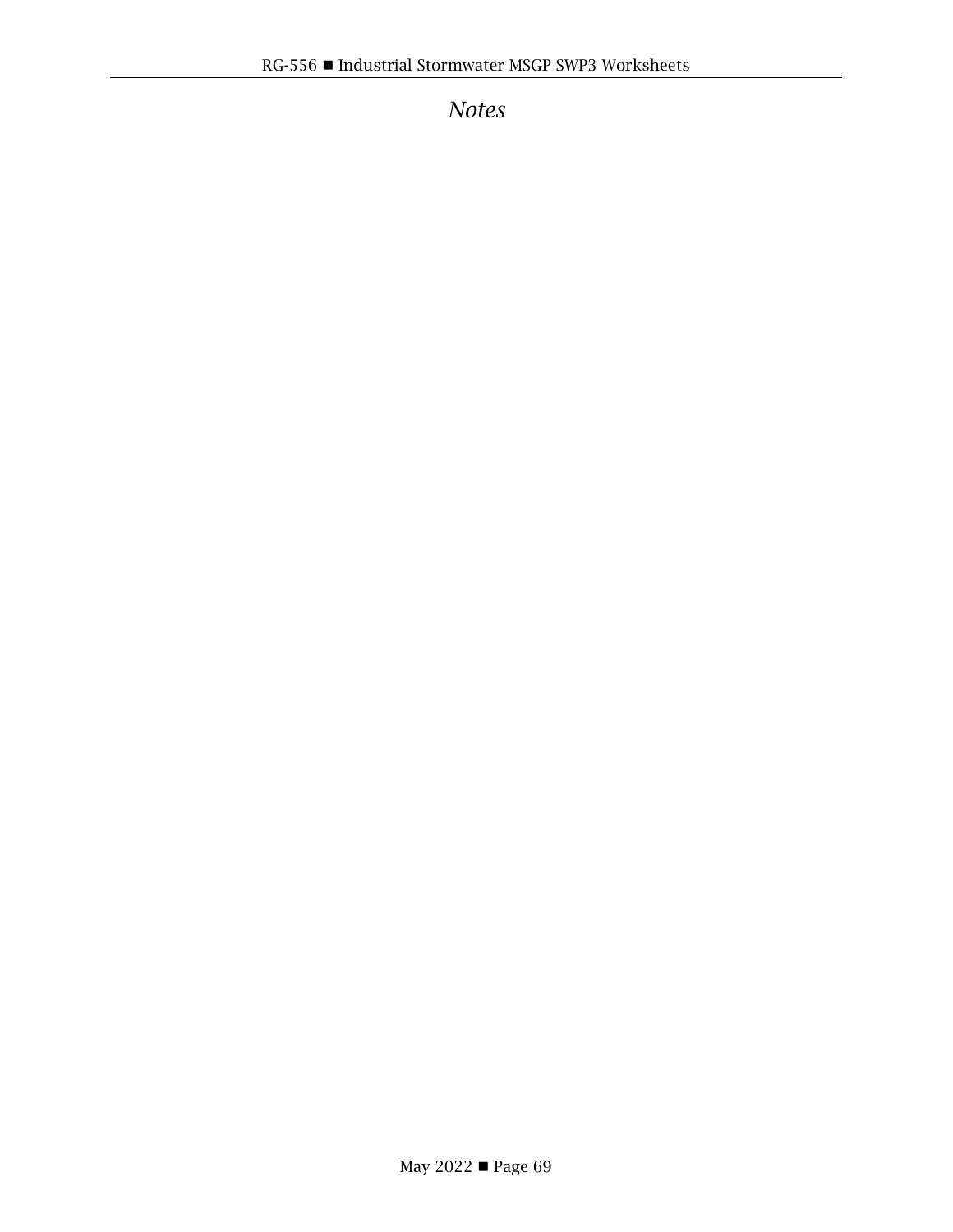# **Spill Cleanup Materials and Equipment: Instructions**

*TXR050000 Part III Section A.4.f*

## **Develop an Inventory of Spill Cleanup Materials and Equipment**

Develop and maintain an inventory of spill cleanup materials and equipment. List the:

- specific clean up materials and equipment.
- quantity of each item that is available.
- storage location of the materials and equipment in the facility.
- specific use of the materials and equipment if a spill occurs.

### **Update Often and Keep with SWP3**

Update as needed and keep your up-to-date inventory in this section of your SWP3 for inspections.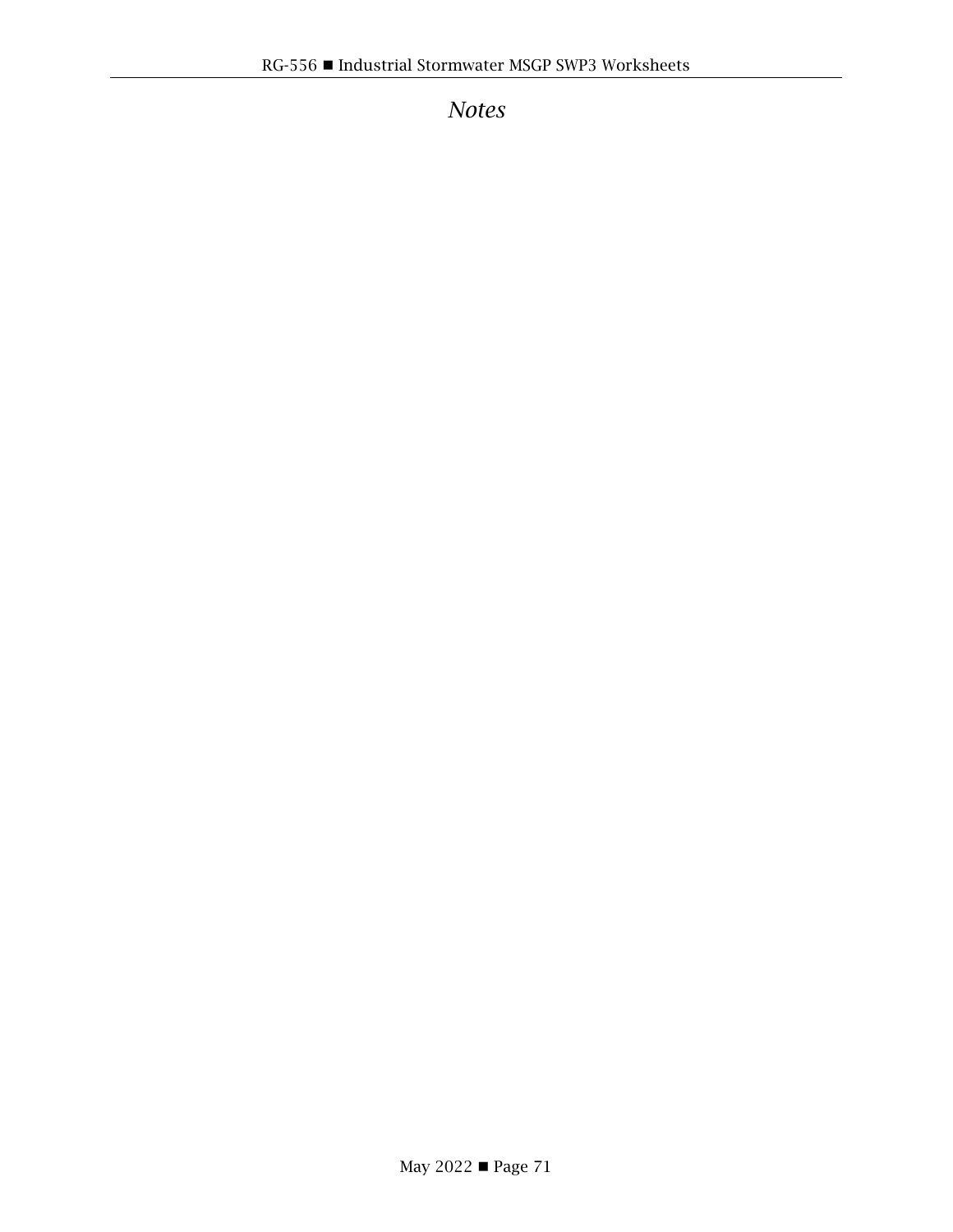# **Spill Cleanup Materials and Equipment: Inventory Sheet**

| <b>Material or Equipment</b> | Quantity | <b>Storage Location</b> | <b>Specific Use</b> |
|------------------------------|----------|-------------------------|---------------------|
|                              |          |                         |                     |
|                              |          |                         |                     |
|                              |          |                         |                     |
|                              |          |                         |                     |
|                              |          |                         |                     |
|                              |          |                         |                     |
|                              |          |                         |                     |
|                              |          |                         |                     |
|                              |          |                         |                     |
|                              |          |                         |                     |
|                              |          |                         |                     |
|                              |          |                         |                     |
|                              |          |                         |                     |
|                              |          |                         |                     |
|                              |          |                         |                     |
|                              |          |                         |                     |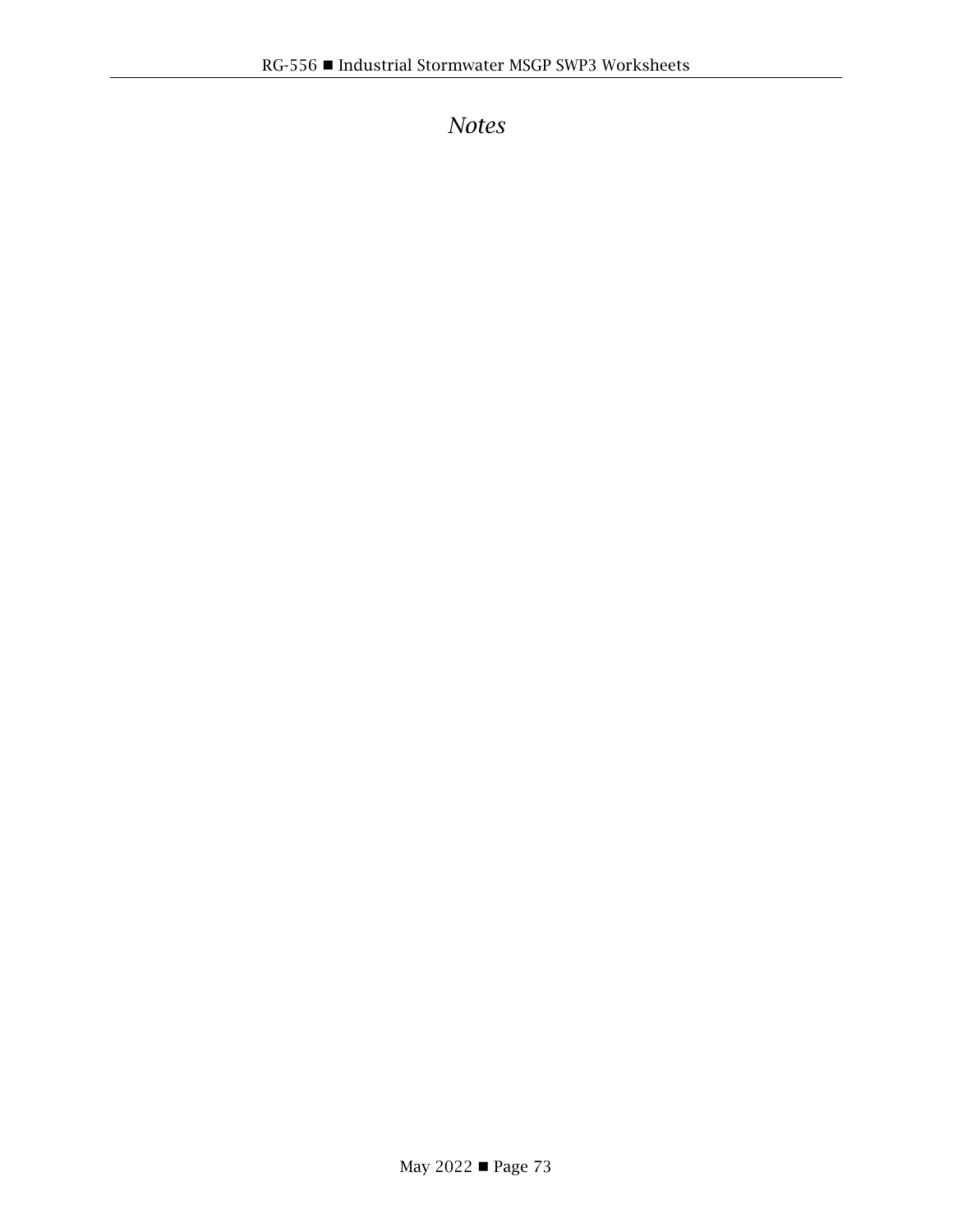# **Periodic Inspections, Maintenance, and Monitoring**

## **Include**

- Spill and Leak Records [\(see page 76\)](#page-78-0)
- Structural Controls Maintenance Records [\(see page 80\)](#page-82-0)
- Routine Facility Inspection Records [\(see page 86\)](#page-88-0)
- Quarterly Visual Monitoring Records [\(see page 90\)](#page-92-0)
- Weather Monitoring Records [\(see page 94\)](#page-96-0)
- Analytical Sampling Plans and Procedures [\(see page 98\)](#page-100-0)
- Inspection Plans and Procedures [\(see page 102\)](#page-104-0)
- Comprehensive Compliance Inspection Reports [\(see page 106\)](#page-108-0)

## **Instructions**

Record and describe your inspection, maintenance, and monitoring practices.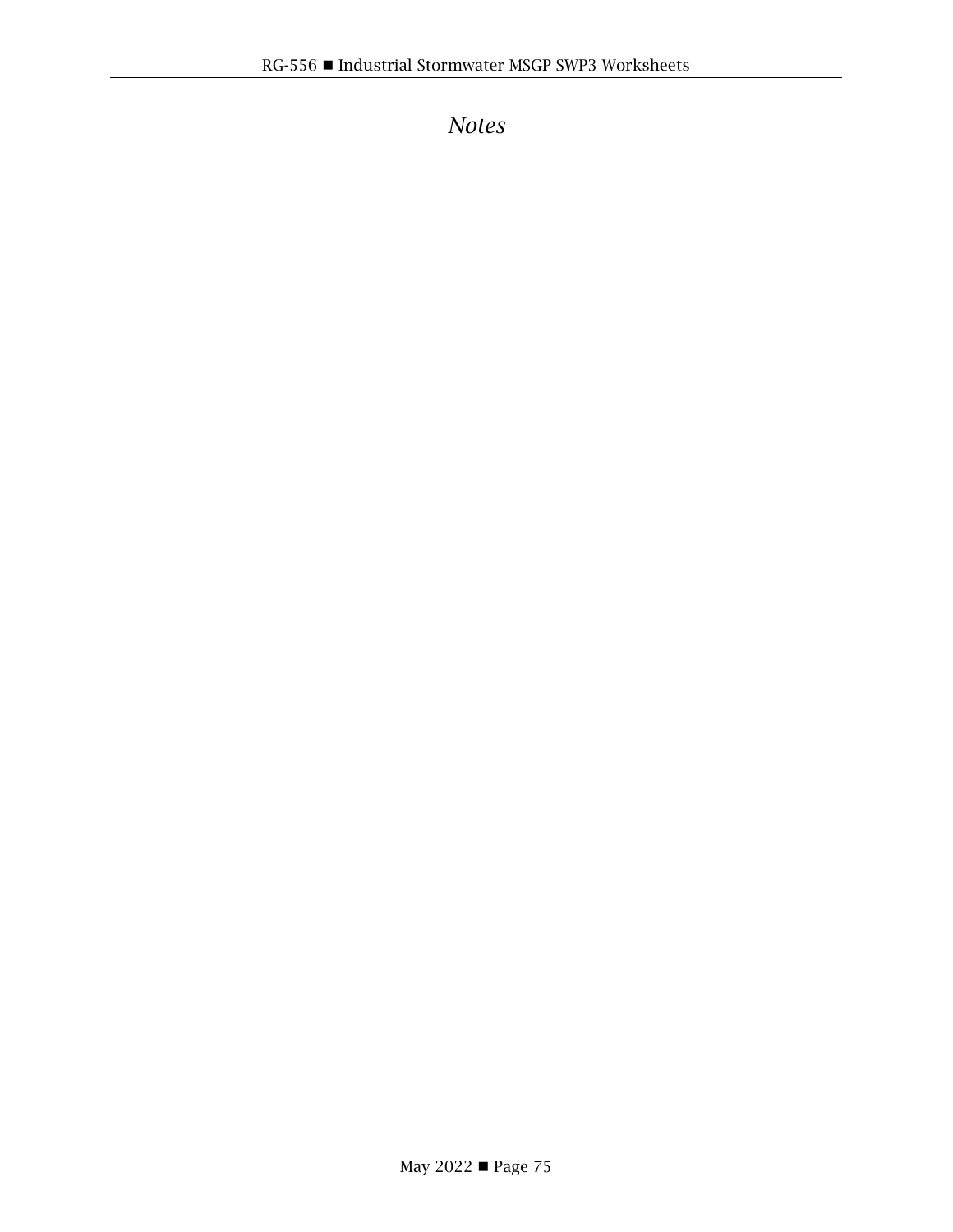# <span id="page-78-0"></span>**Spills and Leaks: Instructions**

*TXR050000 Part III Section A.3.e*

### **Develop a Log of Spills and Leaks**

You must keep a log of all spills and leaks of toxic or hazardous pollutants, including:

- Spills and leaks of reportable quantity that occurred up to three years before submitting your notice of intent application.
- All spills from the last 5 years including those under the reportable quantities.

For each spill or leak, list:

- Date it occurred and date you reported it to TCEQ
- Material and quantity spilled or leaked
- Whether it resulted in a discharge of the material into waters of the state
- Corrective actions taken

## **Report Spills that Meet or Exceed Reportable Quantities**

See our [Spills, Discharges, and Releases](https://www.tceq.texas.gov/response/spills)<sup>[19](#page-78-1)</sup> webpage for more information on reporting spills and leaks. Report spills that meet or exceed reportable quantities to both:

- TCEQ at (800) 832-8224
- National Response Center at (800) 424-8802

## **Update Every 3 Months and Keep with SWP3**

Update the list every 3 months to include all new spills and leaks if they occur while operating under the MSGP. Keep it with your SWP3 for inspections.

<span id="page-78-1"></span><sup>19.</sup> www.tceq.texas.gov/response/spills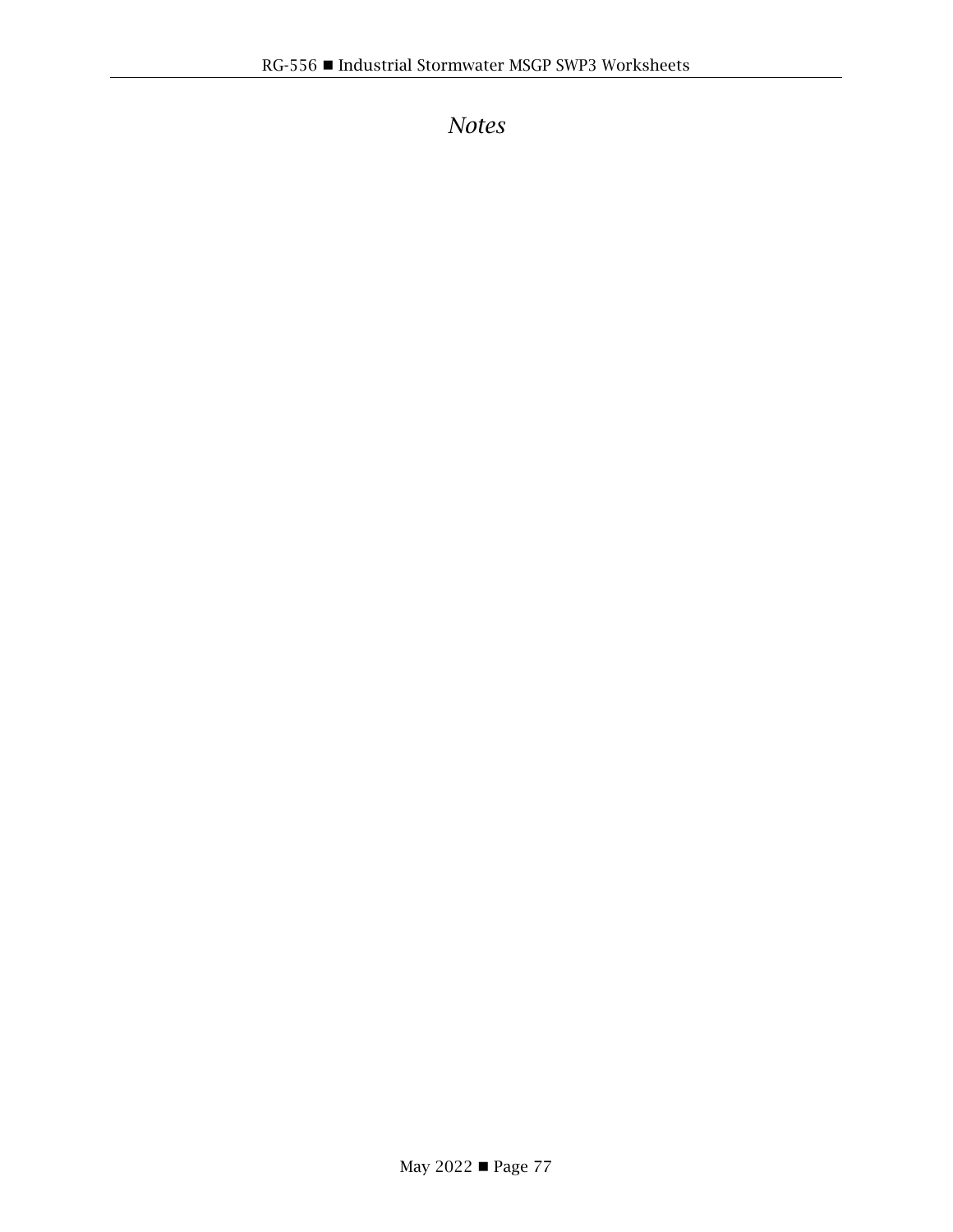# **Spills and Leaks: Log Sheet**

| <b>Date</b> | <b>Date</b><br>Reported<br>to TCEQ | <b>Material</b> | Quantity | Did it<br>Result in a<br><b>Discharge?</b> | <b>Corrective Action Taken</b> |
|-------------|------------------------------------|-----------------|----------|--------------------------------------------|--------------------------------|
|             |                                    |                 |          |                                            |                                |
|             |                                    |                 |          |                                            |                                |
|             |                                    |                 |          |                                            |                                |
|             |                                    |                 |          |                                            |                                |
|             |                                    |                 |          |                                            |                                |
|             |                                    |                 |          |                                            |                                |
|             |                                    |                 |          |                                            |                                |
|             |                                    |                 |          |                                            |                                |
|             |                                    |                 |          |                                            |                                |
|             |                                    |                 |          |                                            |                                |
|             |                                    |                 |          |                                            |                                |
|             |                                    |                 |          |                                            |                                |
|             |                                    |                 |          |                                            |                                |
|             |                                    |                 |          |                                            |                                |
|             |                                    |                 |          |                                            |                                |
|             |                                    |                 |          |                                            |                                |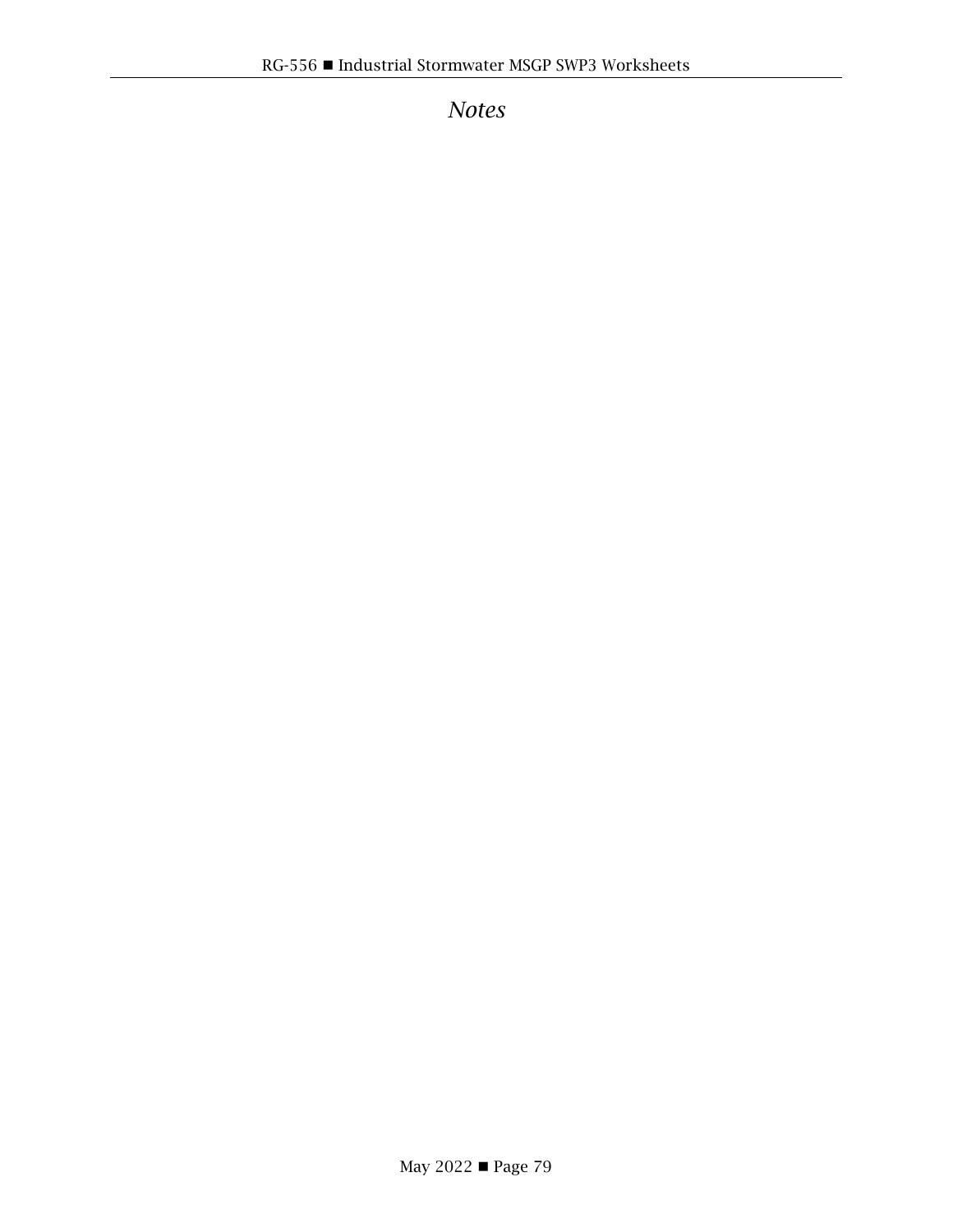# <span id="page-82-0"></span>**Structural Control Maintenance: Instructions**

*TXR050000 Part III Section A.4.e*

## **Establish a Maintenance Program for Structural Controls**

You must establish a maintenance program for stormwater structural controls and keep a log of maintenance activities. Examples of structural controls to inspect regularly includes:

- catch basins and sediment ponds
- oil/water separators
- grass swales
- berms
- any other controls used on-site or mechanical equipment part of a control<sup>[20](#page-82-1)</sup>

Identify personnel qualified to conduct inspections in your stormwater pollution [prevention team](#page-26-0) information.

### **Create an Inspection and Maintenance Schedule**

Record:

- The type of structural control
- How often you inspect the structure controls (weekly, monthly, etc.)
- How often you perform maintenance activities for the structural control (weekly, monthly, etc.)

## **Log Maintenance Activities**

Record:

- Date of inspection or maintenance
- The type of structural control
- Who performed the inspection
- Estimated volume of solids removed<sup>[21](#page-82-2)</sup>

## **Update Often and Keep with SWP3**

Update as needed with changes in structural controls or your SWP3. Keep the log with your SWP3 for inspections.

<span id="page-82-2"></span><span id="page-82-1"></span><sup>20.</sup> May include stormwater pumps, secondary containment drain valves, or other equipment.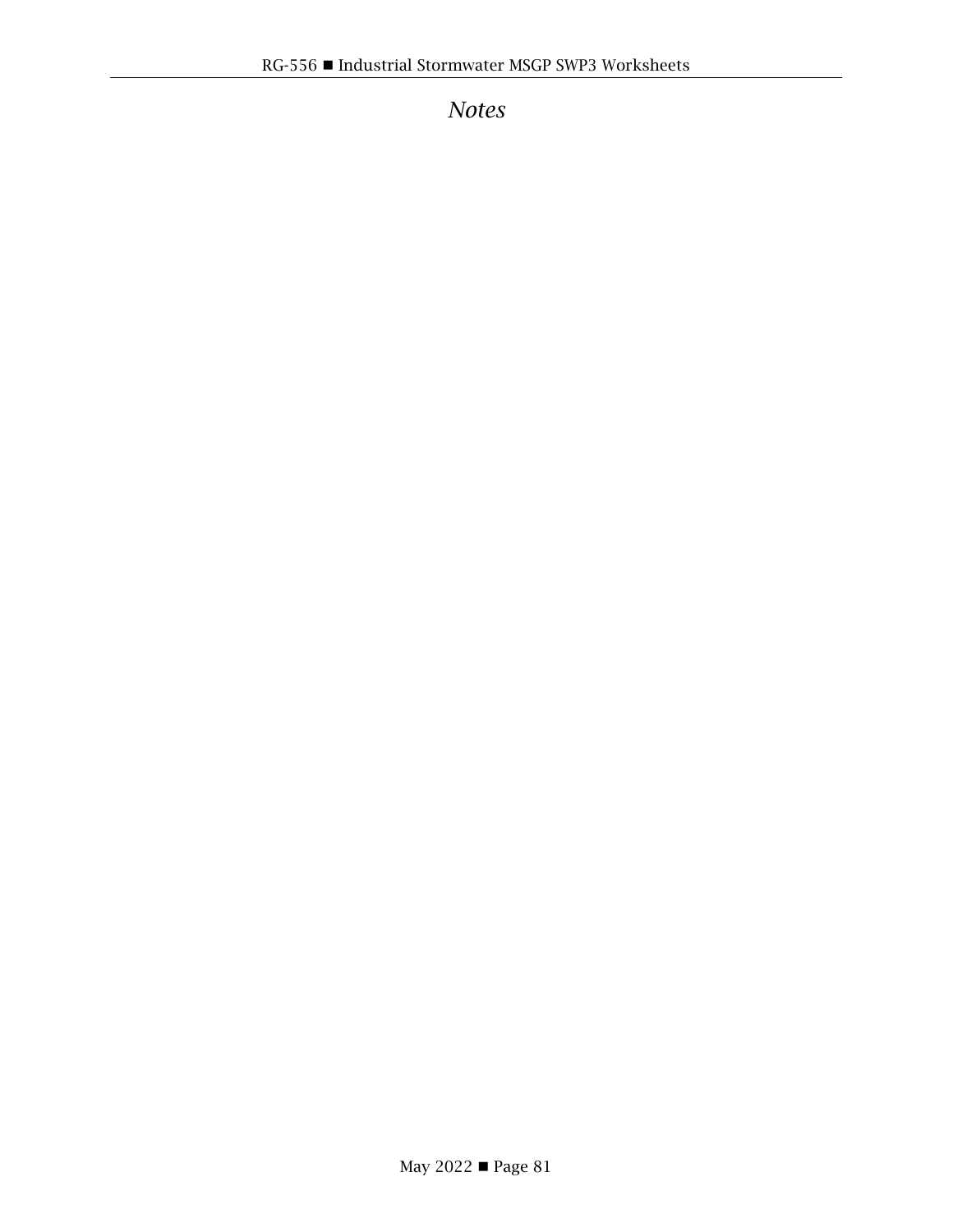# **Structural Control Maintenance Schedule: Log Sheet**

| <b>Structural Control</b> | <b>Inspection Schedule</b> | <b>Maintenance Frequency</b> |
|---------------------------|----------------------------|------------------------------|
|                           |                            |                              |
|                           |                            |                              |
|                           |                            |                              |
|                           |                            |                              |
|                           |                            |                              |
|                           |                            |                              |
|                           |                            |                              |
|                           |                            |                              |
|                           |                            |                              |
|                           |                            |                              |
|                           |                            |                              |
|                           |                            |                              |
|                           |                            |                              |
|                           |                            |                              |
|                           |                            |                              |
|                           |                            |                              |
|                           |                            |                              |
|                           |                            |                              |
|                           |                            |                              |
|                           |                            |                              |
|                           |                            |                              |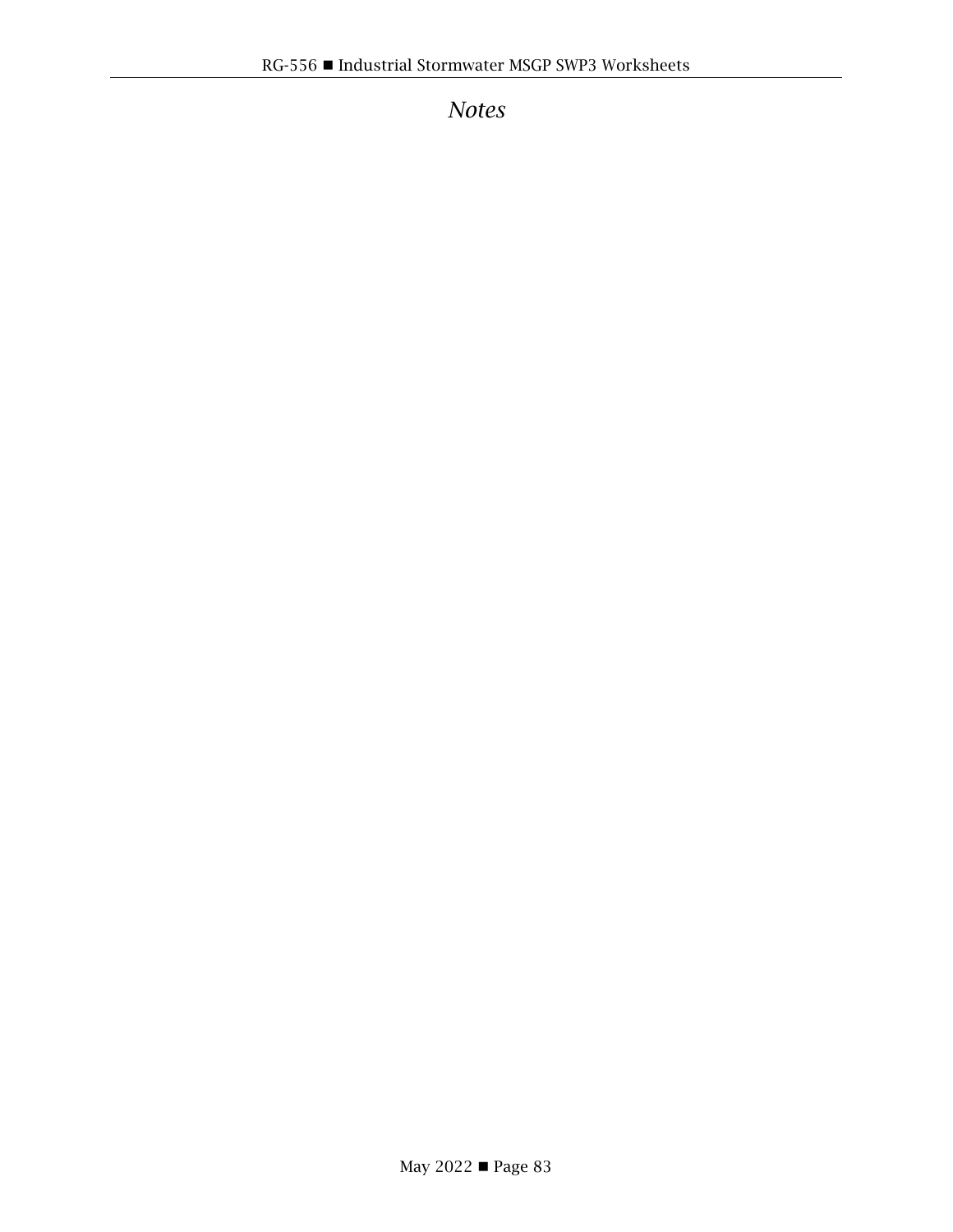# **Structural Control Maintenance: Log Sheet**

| <b>Date</b> | <b>Structural Control</b> | <b>Inspector</b> | <b>Volume of Solids Removed</b> |
|-------------|---------------------------|------------------|---------------------------------|
|             |                           |                  |                                 |
|             |                           |                  |                                 |
|             |                           |                  |                                 |
|             |                           |                  |                                 |
|             |                           |                  |                                 |
|             |                           |                  |                                 |
|             |                           |                  |                                 |
|             |                           |                  |                                 |
|             |                           |                  |                                 |
|             |                           |                  |                                 |
|             |                           |                  |                                 |
|             |                           |                  |                                 |
|             |                           |                  |                                 |
|             |                           |                  |                                 |
|             |                           |                  |                                 |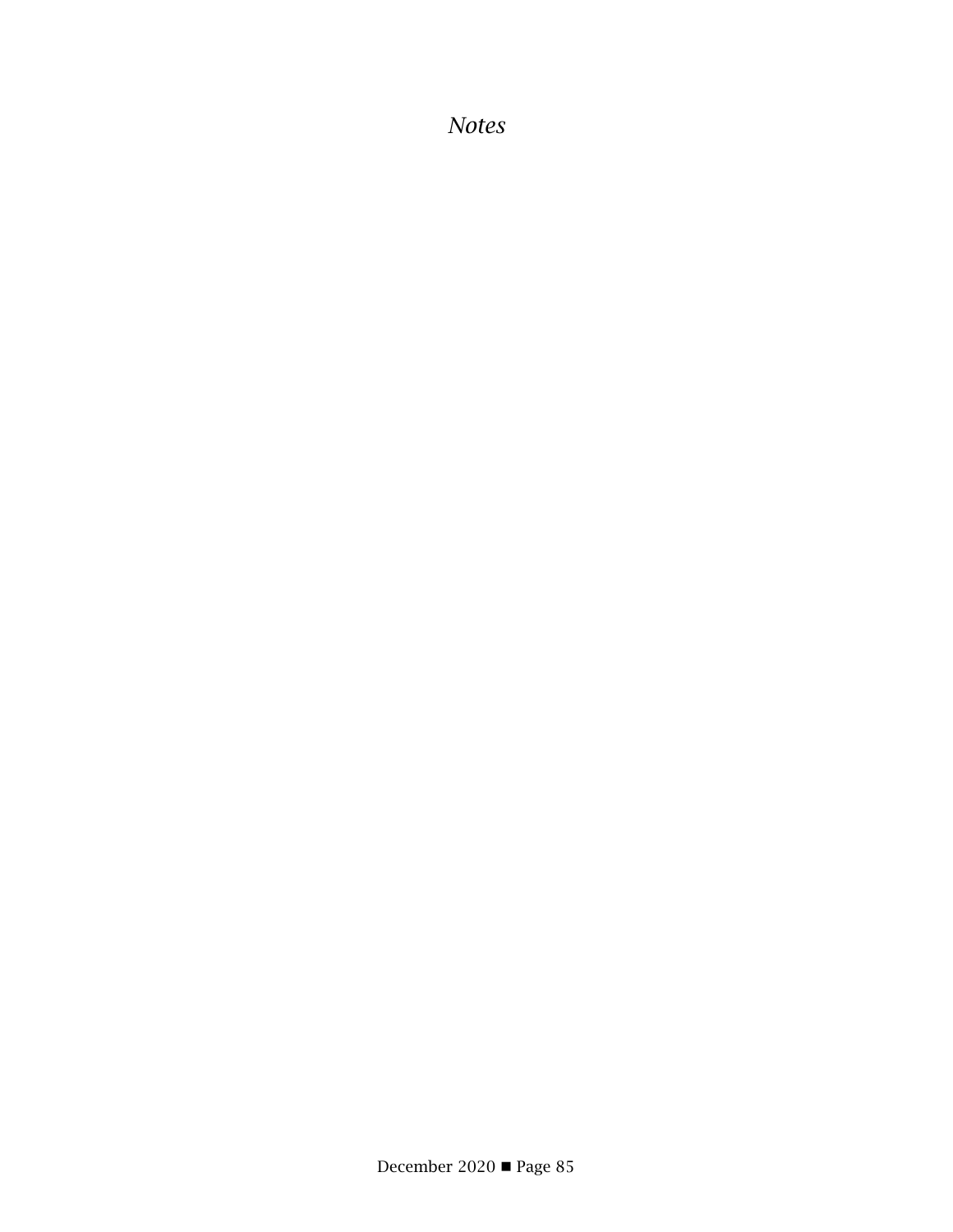# <span id="page-88-0"></span>**Routine Facility Inspection: Instructions**

*TXR050000 Part III Section B.2*

## **Inspect Your Facility Regularly**

A member of your SWPP team must inspect your facility at least once per quarter<sup>[22](#page-88-1)</sup> (every 3 months) to determine the effectiveness of the following:

- good housekeeping and erosion control measures
- spill prevention and response measures
- maintenance or repairs for structural controls
- best management practices
- employee training program

They must also assess any:

- weather information and weather-related discharges at the time of the inspection
- previously unidentified discharges of pollutants from the site
- failed control measures and additional ones needed
- $\bullet$  incidents of noncompliance<sup>[23](#page-88-2)</sup>
- existing BMPs that are not being properly or completely implemented.

## **Keep a Log of Routine Inspections**

If using our template on the next two pages, record the:

- Date, time, and quarter of the year
- Weather conditions during the inspection
- Names of any inspectors

Check "yes" or "no" for each general SWP3 requirement you evaluate during the inspection, then answer the questions that follow.

• Make sure to describe any specifics and have the inspector sign the bottom of the second sheet.

If using your own worksheet, make sure it captures the same information.

## **Update Every 3 Months and Keep with SWP3**

Update this section during each inspection and keep the logs with your SWP3 for TCEQ inspections.

<span id="page-88-1"></span><sup>22.</sup> Unless otherwise specified in Part V of the MSGP.

<span id="page-88-2"></span><sup>23.</sup> Incidents where the SWP3 is not properly implemented, or permit requirements are not met.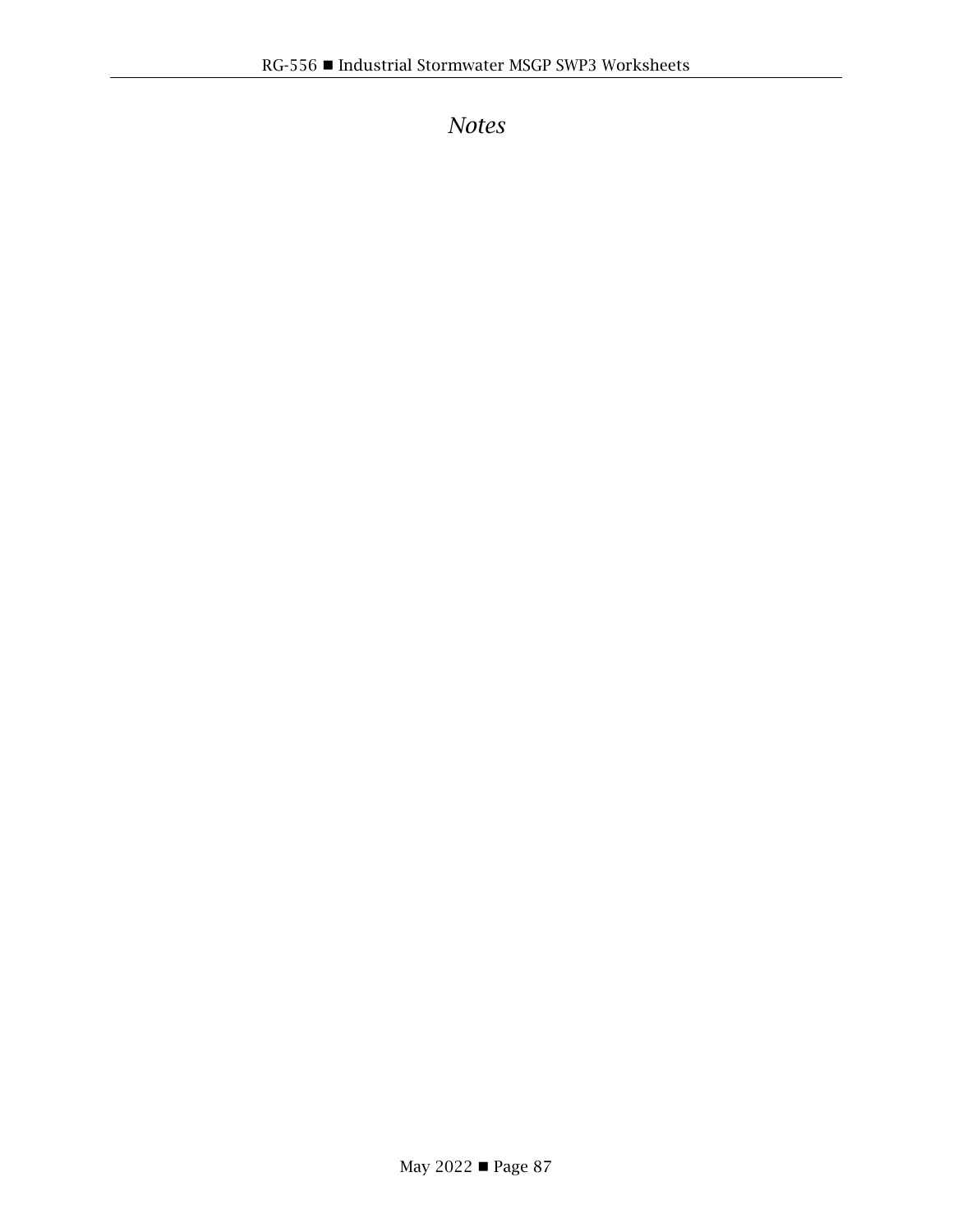# **Routine Facility Inspection: Worksheets**

| <b>Date and Time:</b>      | Quarter: | $\Box$ 1 $\Box$ 2 $\Box$ 3 |  |
|----------------------------|----------|----------------------------|--|
| <b>Weather Conditions:</b> |          |                            |  |
| Name(s) of Inspector(s)    |          |                            |  |

### **Facility Inspection Checklist**

| <b>General SWP3 Requirements</b>                        |       | Evaluated? |  |
|---------------------------------------------------------|-------|------------|--|
| Good house-keeping measures                             | ∣ Yes | l No       |  |
| Best management practices (BMPs)                        | Yes   | No         |  |
| Spill prevention and response measures                  | Yes   | $\perp$ No |  |
| Erosion, sedimentation, and structural control measures | l Yes | l No       |  |
| Employee training and education program                 | Yes   | No         |  |

## **Facility Inspection Questions**

**Did you observe any active discharges during your inspection? Yes (describe below) No**

| Are there any new pollutant discharges from your site? |  |
|--------------------------------------------------------|--|
| $\Box$ Yes (describe below) $\Box$ No                  |  |

| Do any control measures need maintenance, repair, or replacement? |  |
|-------------------------------------------------------------------|--|
| $\Box$ Yes (describe below) $\Box$ No                             |  |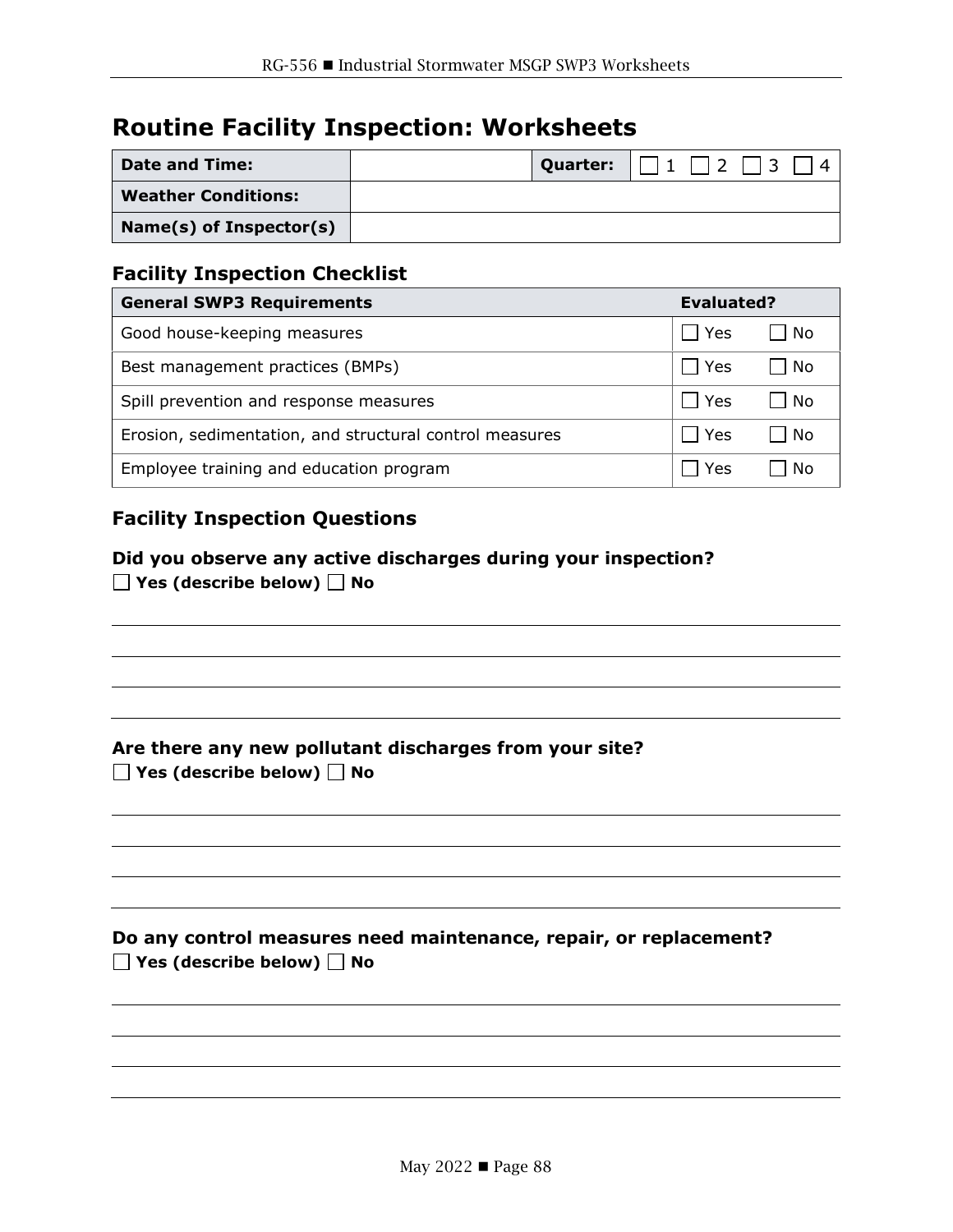### **Did you observe any instances of non-compliance? No** Yes (describe below)  $\Box$  No

**Are additional control measures needed? No** Yes (describe below)  $\Box$  No **Are existing BMPs properly and completely implemented? Yes No (describe below) Do you recommend any corrective actions? No** Yes (describe below)  $\Box$  No Signature: Date: Date: Date: Date: Date: Date: Date: Date: Date: Date: Date: Date: Date: Date: Date: Date: Date:  $\sim$  Date:  $\sim$  0.075  $\mu$ Print Name: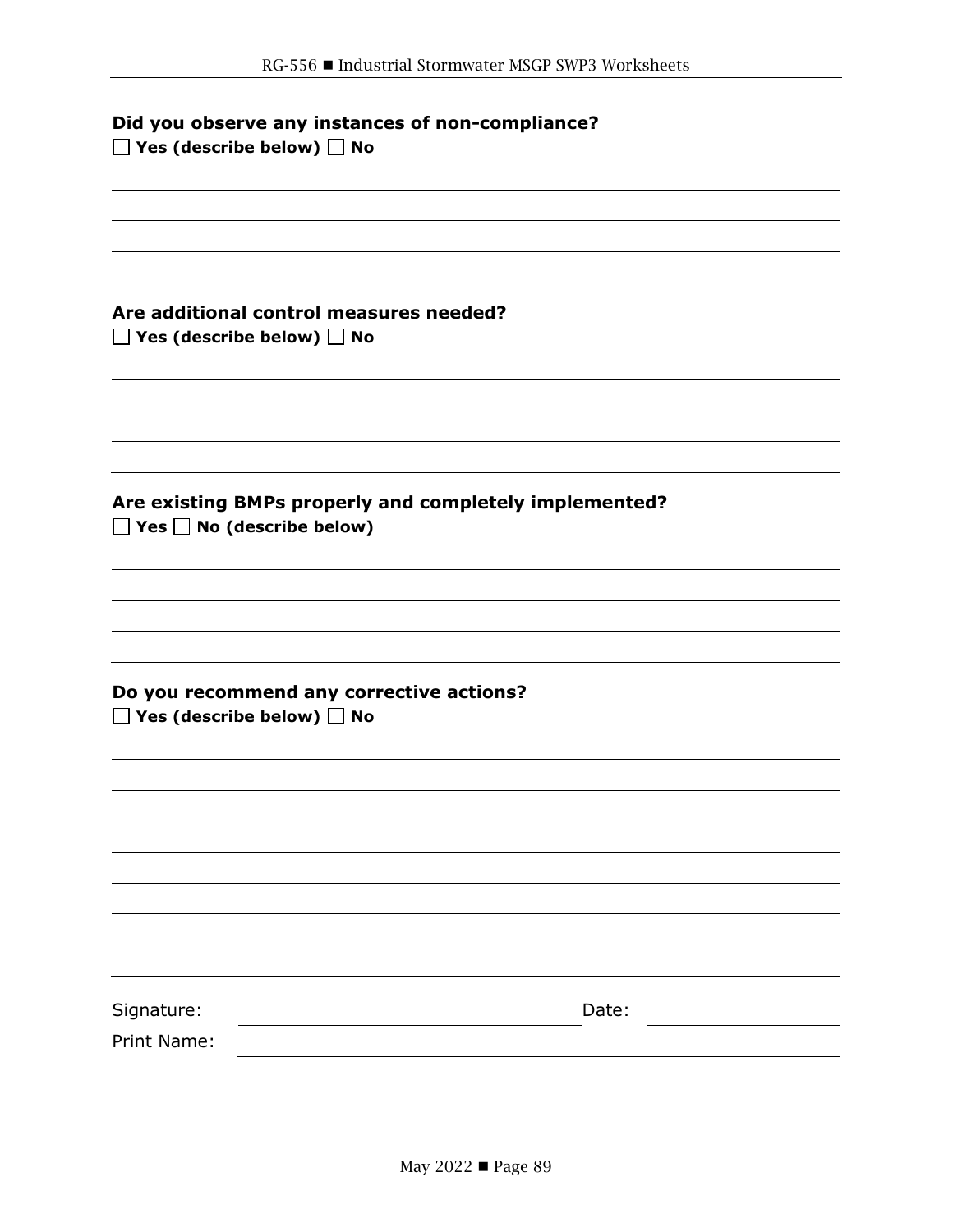# <span id="page-92-0"></span>**Quarterly Visual Monitoring: Instructions**

*TXR050000 Part III Section B.3*

### **Visually Examine Your Outfalls**

Visually monitor stormwater discharges from each outfall authorized by the general permit. Conduct visual monitoring during a discharge that occur because of a qualifying storm event. Fill out a separate log sheet for each sample you collect per outfall.

A representative storm event is precipitation that:

- is measurable
- causes runoff at the outfall
- occurs at least 72 hours (3 days) after the previous storm event

Collect samples in a clean, clear glass, or plastic container and examine in a well-lit area. Document your findings of the following parameters:

- Color and clarity
- Noticeable odors
- Foam or oil sheen
- Floating, settled, and suspended solids
- Other obvious indicators of stormwater pollution

Part V of this general permit may include alternative schedules for visual monitoring at specific industrial sections and may include additional requirements.

### **Update Quarterly and Keep with SWP3**

Update every 3 months with visual monitoring data. Keep it with your SWP3 for inspections.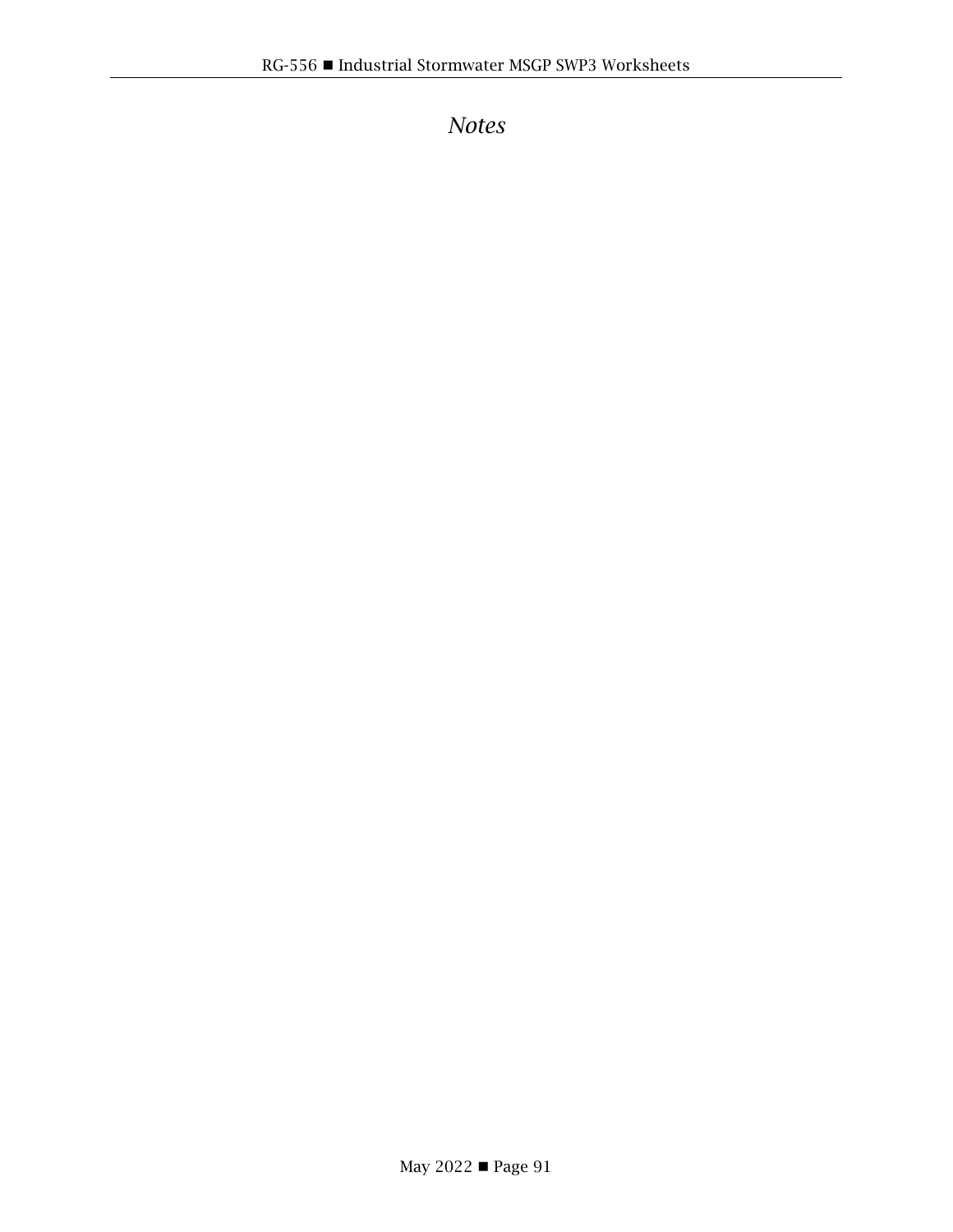# **Quarterly Visual Monitoring: Log Sheet**

| <b>Outfall Number:</b>                     |                                                                                                     |                                  |
|--------------------------------------------|-----------------------------------------------------------------------------------------------------|----------------------------------|
| <b>Quarter:</b>                            | <b>Date &amp; Time Collected:</b>                                                                   | <b>Date &amp; Time Examined:</b> |
| 2<br>3<br>$\mathbf{1}$<br>4                |                                                                                                     |                                  |
| <b>Rainfall Amount</b><br>(include units): | <b>Qualifying event?</b>                                                                            | <b>Runoff source?</b>            |
|                                            | ∃Yes ∏ No                                                                                           | Rainfall $\Box$ Snowmelt         |
| <b>Parameter</b>                           | <b>Parameter Description and</b><br><b>Characteristics</b>                                          | <b>Observations</b>              |
| <b>Color</b>                               | Does the water appear colored?                                                                      | │Yes │ No                        |
|                                            | <b>Describe the color:</b>                                                                          |                                  |
| <b>Clarity</b>                             | Is the water clear or transparent?                                                                  | Yes<br>No.                       |
|                                            | Which of the following best<br>describes the clarity of the water?                                  | Clear $\Box$ Milky<br>Opaque     |
| <b>Oil Sheen</b>                           | Can you see a rainbow effect or<br>sheen on the water surface?                                      | $\vert$ Yes $\Box$ No            |
|                                            | Which of the following best<br>describes the water sheen?                                           | Oily $\Box$ Silver<br>Iridescent |
| Odor                                       | Does the sample have an odor?                                                                       | Yes ∣ No                         |
|                                            | <b>Describe the odor:</b>                                                                           |                                  |
| <b>Floating Solids</b>                     | <b>Is there something floating on the <math>\Box</math></b> Yes $\Box$ No<br>surface of the sample? |                                  |
|                                            | <b>Describe the floating solids:</b>                                                                |                                  |
| <b>Suspended Solids</b>                    | Is there something suspended in<br>the water column of the sample?                                  | $\Box$ Yes $\Box$ No             |
|                                            | <b>Describe the suspended solids:</b>                                                               |                                  |
| <b>Settled Solids</b>                      | Is there something settled at the<br>bottom of the sample?                                          | $\Box$ Yes $\Box$ No             |
|                                            | <b>Describe the settled solids:</b>                                                                 |                                  |
| Foam                                       | Is there foam or material forming<br>on top of the water?                                           | $Yes$ $\Box$<br>No               |
|                                            | <b>Describe the foam:</b>                                                                           |                                  |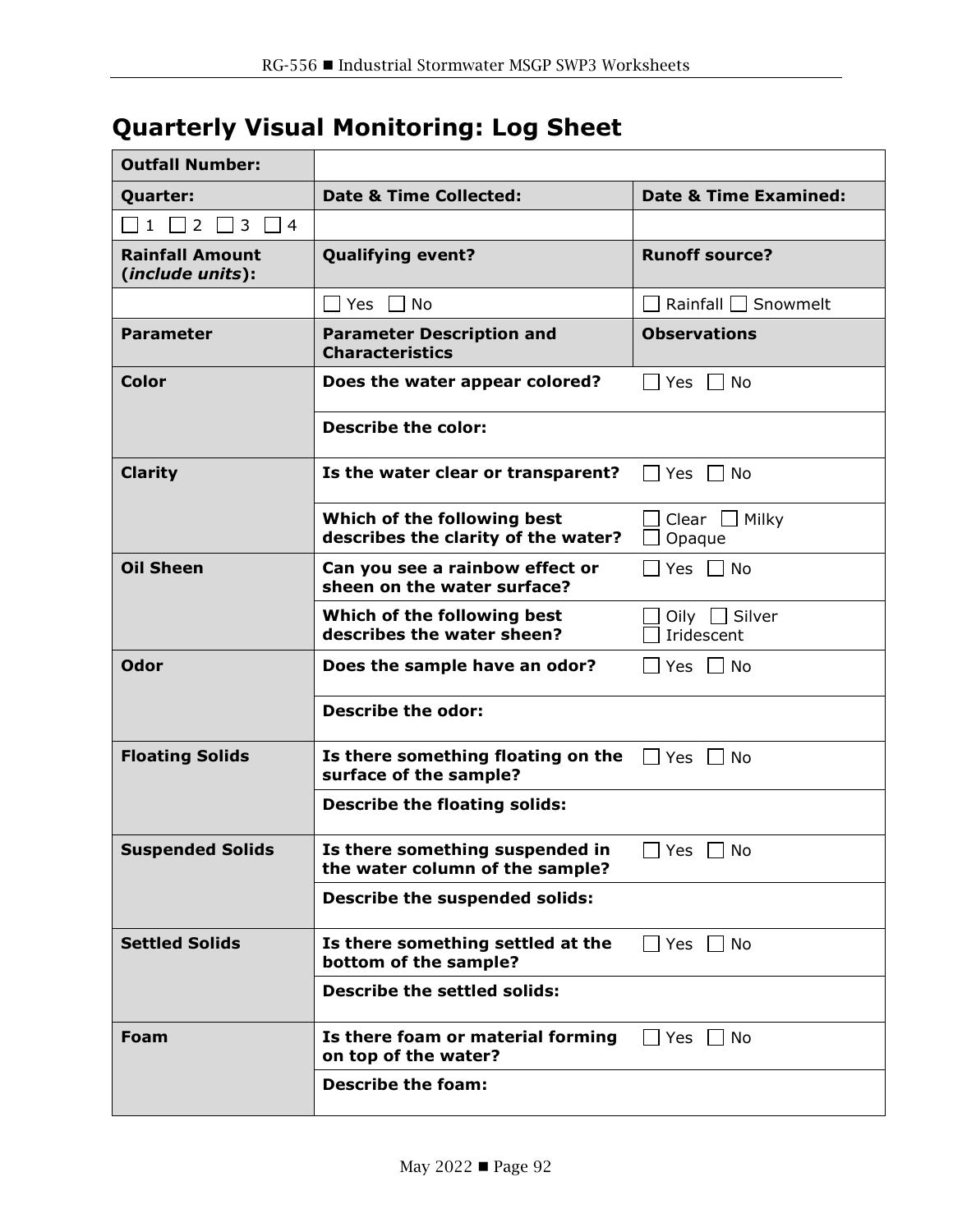### **Describe any concerns, corrective actions taken, and any other obvious indicators of pollution present in the sample:**

| <b>Collector's Signature:</b> |  |
|-------------------------------|--|
| <b>Print Name:</b>            |  |
| <b>Examiner's Signature:</b>  |  |
| (If different than collector) |  |
| <b>Print Name:</b>            |  |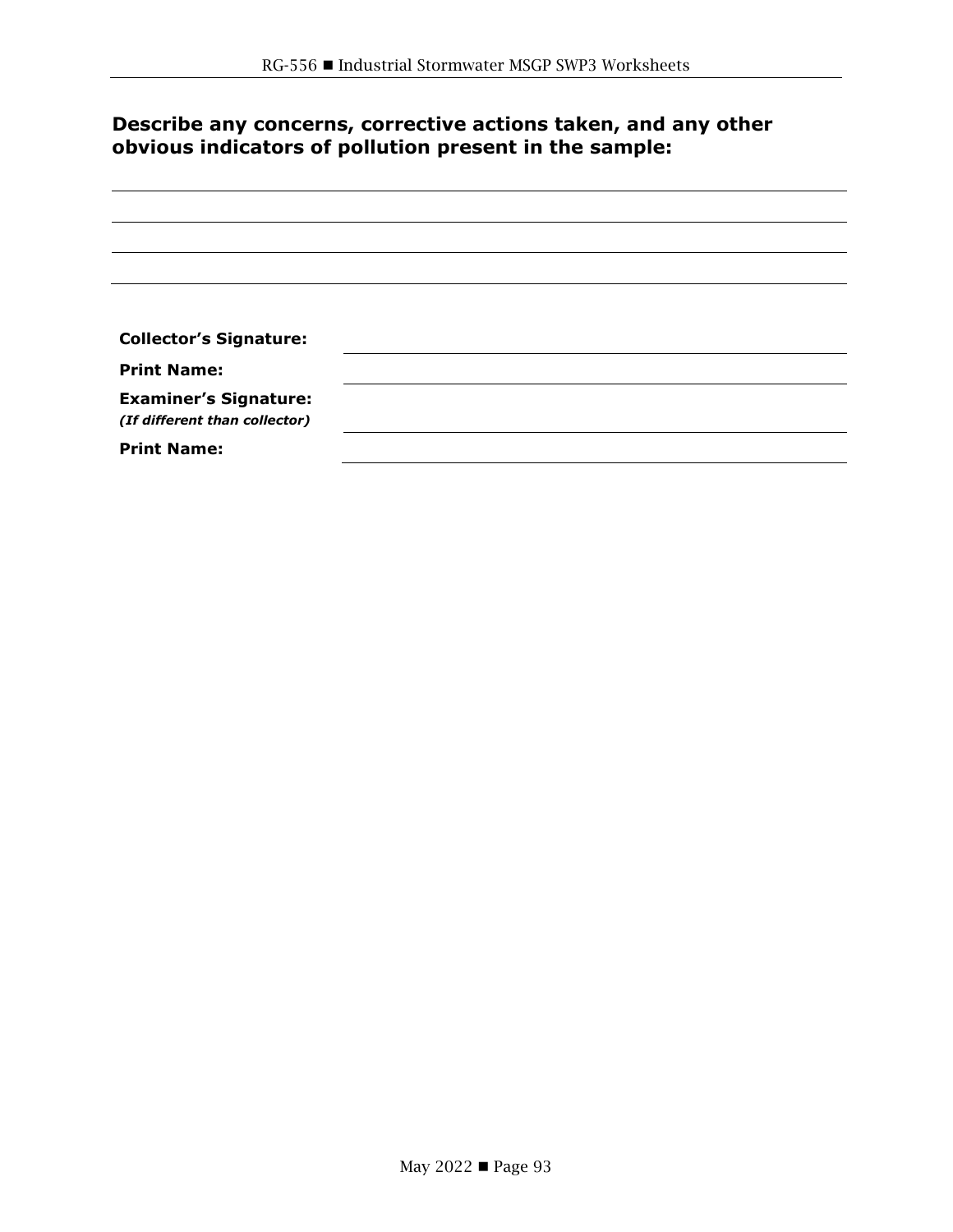# <span id="page-96-0"></span>**Weather Monitoring: Instructions**

*TXR050000 Part III Section D.1*

### **Monitor Rainfall**

Monitor rainfall using an on-site rain gauge, a representative weather station, or an alternative means of compliance.<sup>[24](#page-96-1)</sup> Use rainfall data to determine when a qualifying storm event occurs. A qualifying storm event is precipitation that:

- is measurable.
- causes runoff at the outfall.
- occurs at least 72 hours (3 days) after the previous storm event.

At a minimum, monitor rainfall:

- once per week.
- once per day during a storm event.

If it does not rain during the week, record zero rainfall or no rain.

You can temporarily suspend rainfall monitoring during your monitoring period if you conducted the required sampling and analysis following a representative storm event.

### **Update and Keep with SWP3**

Update this section during each monitoring event. Keep the logs with your SWP3 for inspections.

<span id="page-96-1"></span><sup>24.</sup> Subject to TCEQ approval.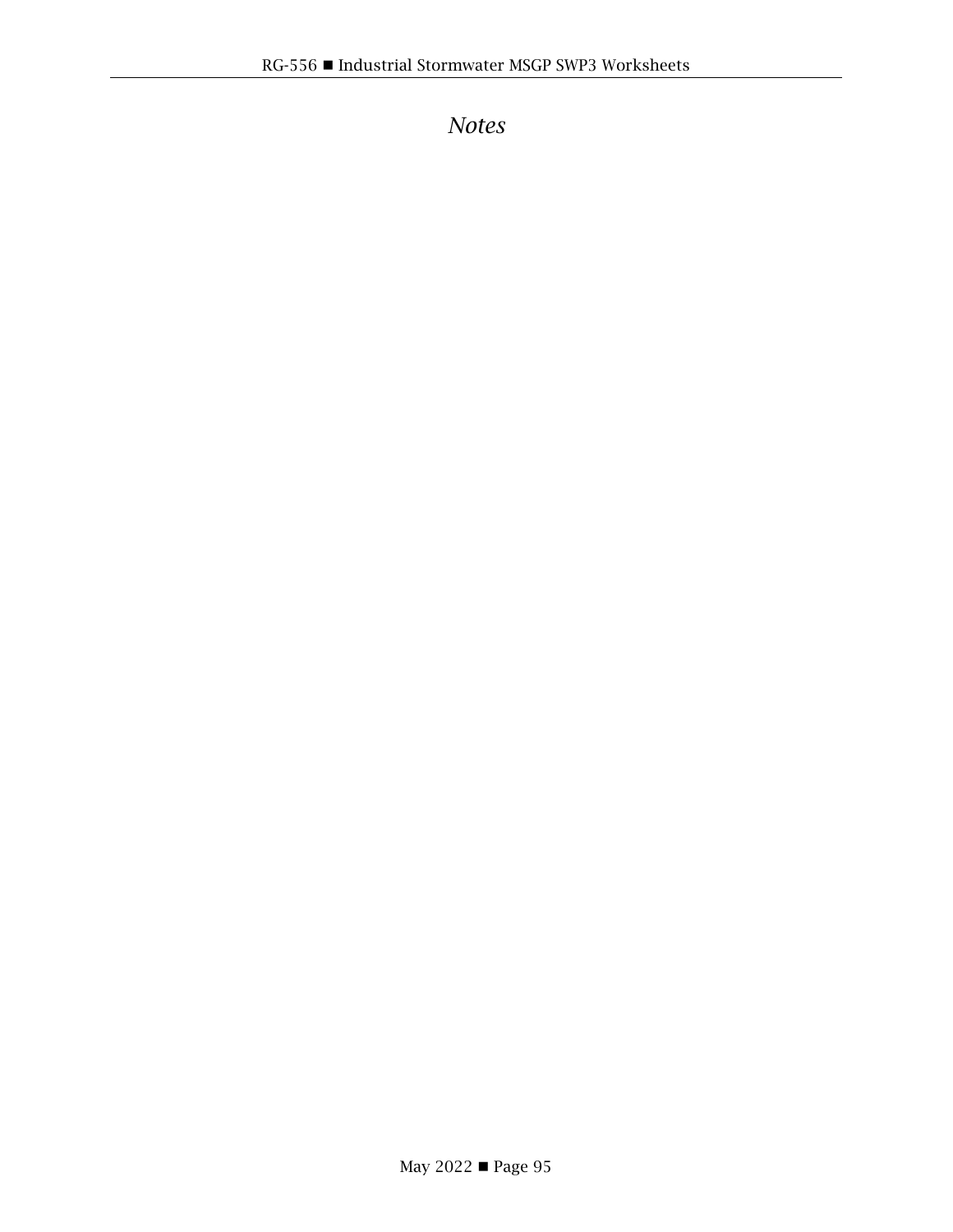# **Weather Monitoring: Log Sheet**

| Month/Year                          |  |
|-------------------------------------|--|
| <b>Rainfall Measurement Source*</b> |  |

*\*Include name and citation of source.*

## **Rainfall Log**

| <b>Date</b> | <b>Time</b> | <b>Rainfall Amount</b> |
|-------------|-------------|------------------------|
|             |             |                        |
|             |             |                        |
|             |             |                        |
|             |             |                        |
|             |             |                        |
|             |             |                        |
|             |             |                        |
|             |             |                        |
|             |             |                        |
|             |             |                        |
|             |             |                        |
|             |             |                        |
|             |             |                        |
|             |             |                        |
|             |             |                        |
|             |             |                        |
|             |             |                        |
|             |             |                        |
|             |             |                        |
|             |             |                        |
|             |             |                        |
|             |             |                        |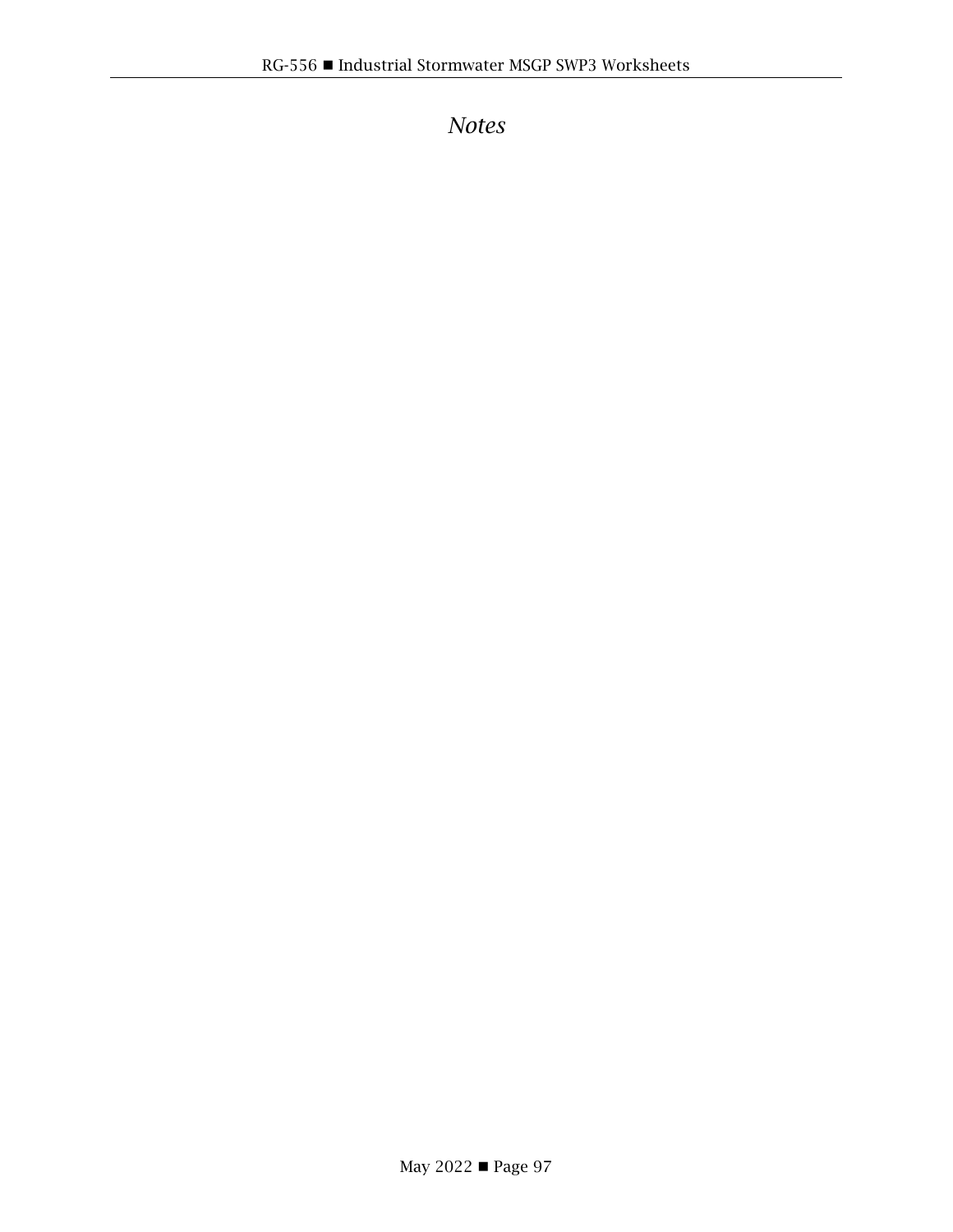# <span id="page-100-0"></span>**Analytical Sampling Plans and Procedures: Instructions**

*TXR050000 Part III Section D.6*

### **Record Analytical Sampling Plans and Procedures**

Document the schedule and procedures your facility uses to conduct required analytical monitoring. Fill out an Analytical Sampling Worksheet for each type of required monitoring at your facility. Your completed plans and procedures should be detailed enough to provide employees with instructions on how to conduct the required monitoring.

Types of analytical monitoring include:

- $\bullet$  benchmark<sup>[25](#page-100-1)</sup>
- numeric effluent limitations<sup>[26](#page-100-2)</sup>
- $\bullet$  hazardous metals<sup>[27](#page-100-3)</sup>

You must monitor for hazardous metals, unless you qualify for a waiver as described in Part III Section C.1(c).

Identify the following for each type of analytical monitoring:

- a list of locations where samples are collected
- schedules for conducting monitoring activities (for example benchmark sampling is scheduled for January through June and from July through December)
- procedures for gathering storm event data
- parameters that must be sampled including the frequency of sampling for each parameter (example frequencies: quarterly, semiannually, or annually)
- any numeric control values applicable to discharges from each outfall (e.g. benchmark sampling levels, numeric effluent limitations, or other requirements)

## **Update and Keep with SWP3**

Update as needed if you change plans and procedures. Keep worksheets in this section of your SWP3 for inspections.

<span id="page-100-1"></span><sup>25.</sup> Find requirements specific to your industrial sector in Part V of the MSGP.

<span id="page-100-2"></span><sup>26.</sup> Only applies to specific sectors. See Part III, Section C.2 Table 3 of the MSGP.

<span id="page-100-3"></span><sup>27.</sup> See limitations in Part III, Section C of the MSGP.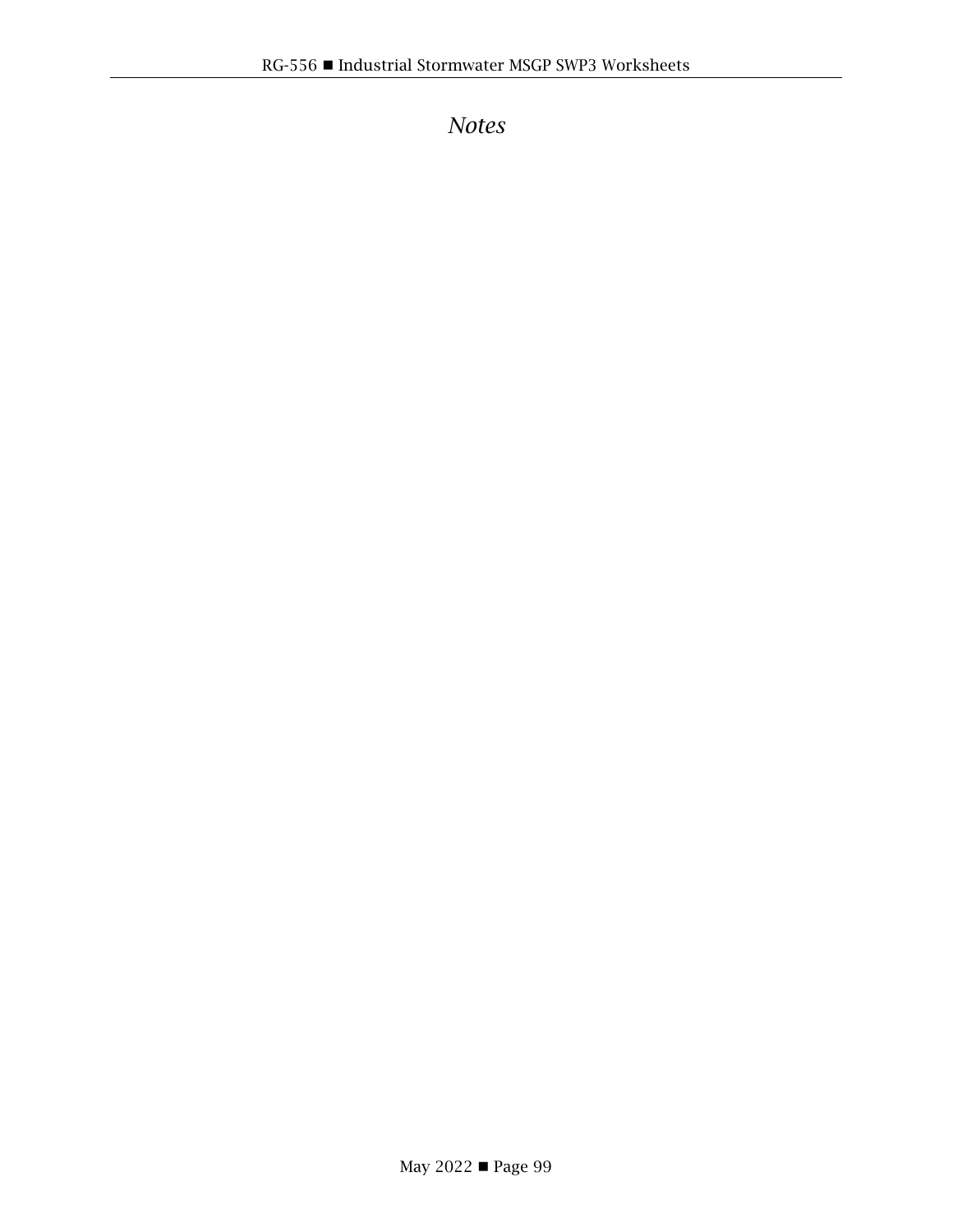# **Analytical Sampling Plans and Procedures: Worksheet**

### **Type of Analytical Sampling:**

**(Example: Benchmark sampling)**

### **Sampling Locations:**

**(include if any outfalls are substantially similar)**

| Outfall:        |  |
|-----------------|--|
| <b>Outfall:</b> |  |
| <b>Outfall:</b> |  |
| <b>Outfall:</b> |  |

#### **Schedule:**

### **(Example: January through June, July-December)**

#### **Procedure to Gather Storm Data:**

### **Analytical Parameters:**

| <b>Parameter</b> | <b>Numeric control value</b><br>(if applicable) | <b>Frequency</b> |
|------------------|-------------------------------------------------|------------------|
|                  |                                                 |                  |
|                  |                                                 |                  |
|                  |                                                 |                  |
|                  |                                                 |                  |
|                  |                                                 |                  |
|                  |                                                 |                  |
|                  |                                                 |                  |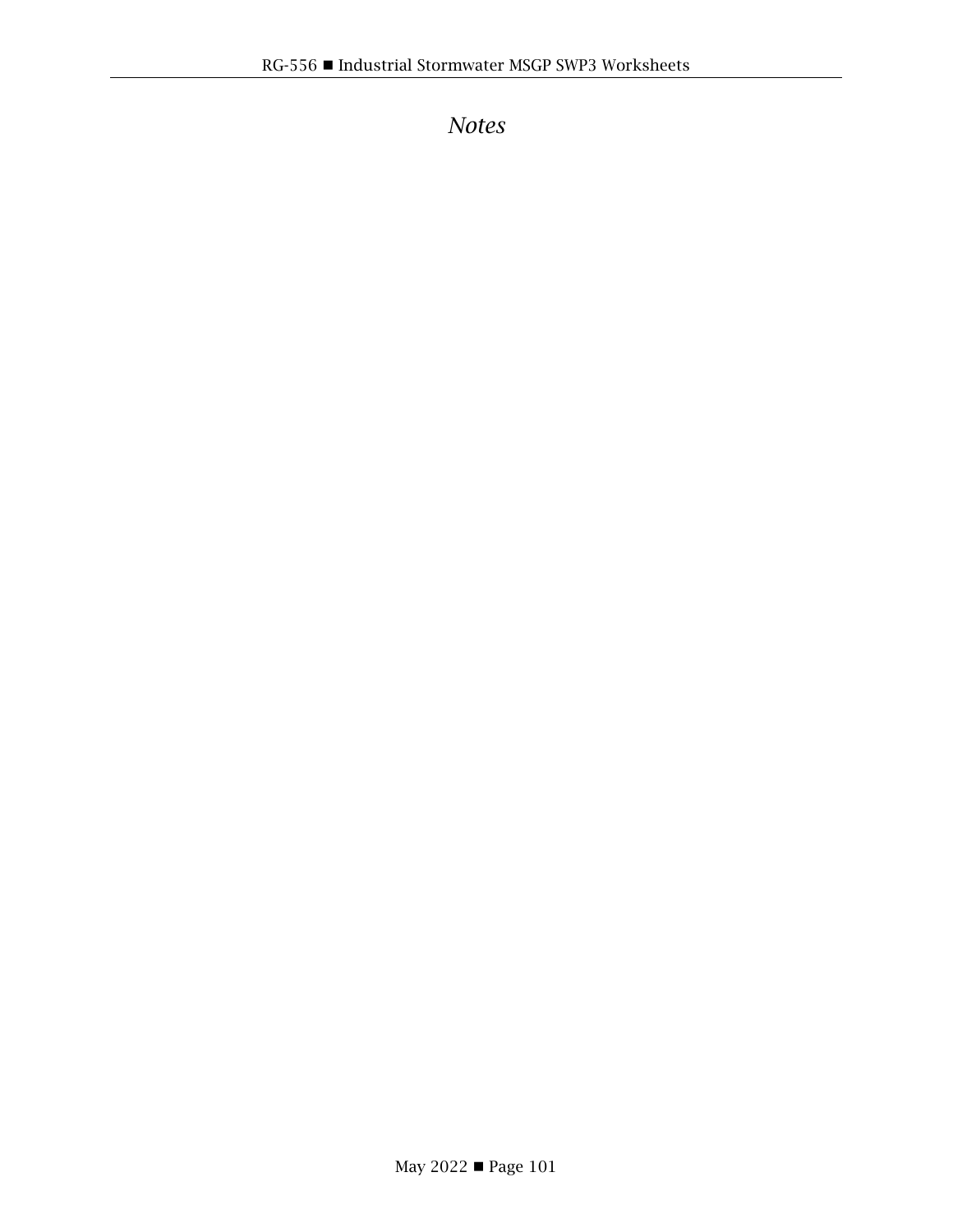## <span id="page-104-0"></span>**Inspection Plans and Procedures: Instructions**

*TXR050000 Part III Section D.6*

### **Record Inspection Plans and Procedures**

Inspect your facility and document your facility inspection procedures. Fill out a separate Inspection Procedures Worksheet for each type of inspection conducted at your facility. Your completed plans and procedures should be detailed enough to provide employees with instructions on how to conduct the required monitoring.

Types of inspections include:

- routine facility inspections
- quarterly visual assessment of stormwater discharges
- comprehensive site inspections

Record the following for each inspection performed:

- person(s) or employee position(s) responsible for inspection
- inspection schedules
- items covered during inspection

### **Keep with SWP3**

Update when you conduct inspections. Keep worksheets in this section of your SWP3 for inspections.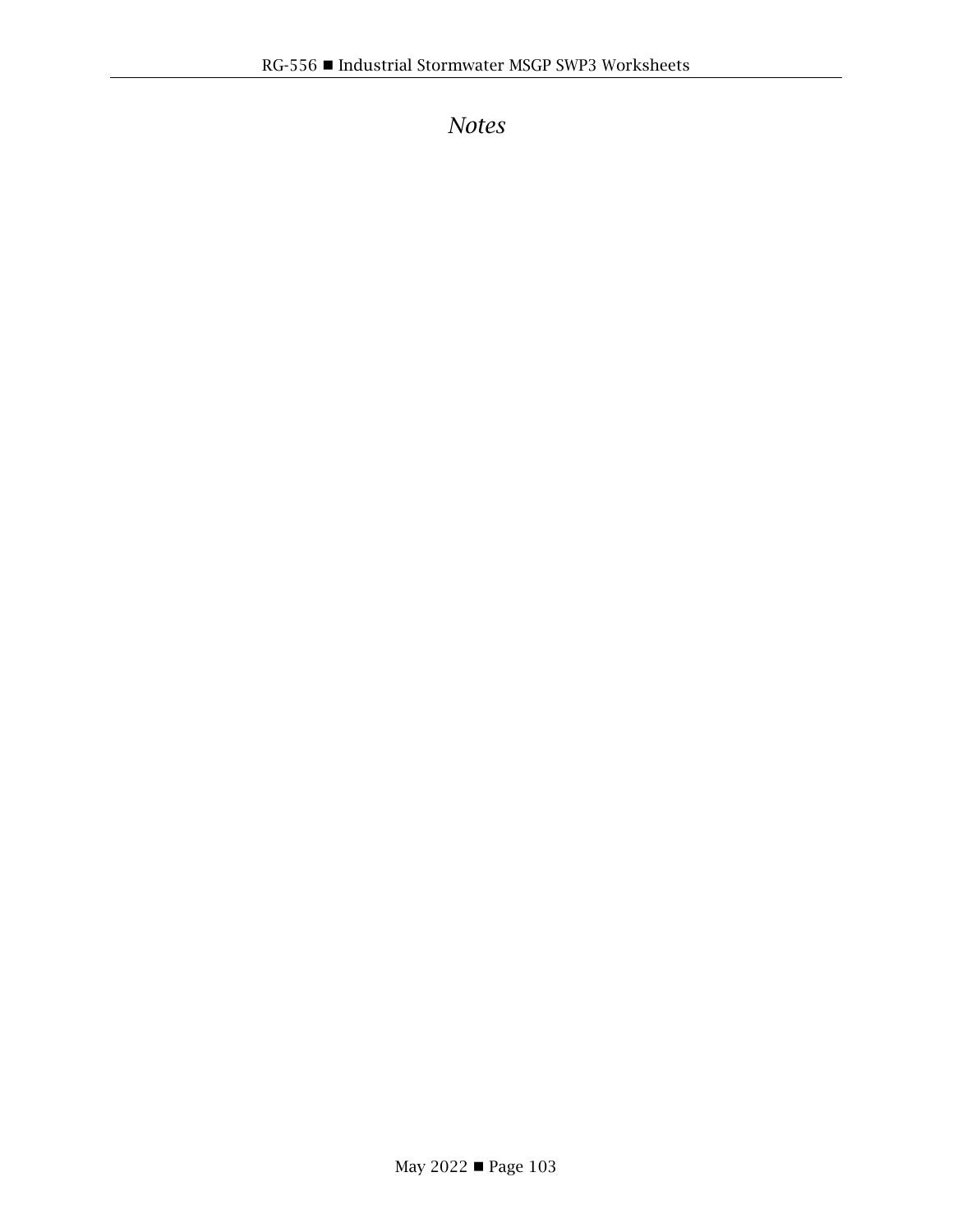# **Inspection Plans and Procedures: Worksheet**

### **Type of Inspection:**

**(Example: Comprehensive site inspections)**

**Person(s) Responsible for Inspection:**

### **Inspection Schedule:**

#### **Inspection Locations:**

**(Example: outfalls) (include if any outfalls are substantially similar)**

| <b>Outfall:</b> |  |
|-----------------|--|
| <b>Outfall:</b> |  |
| <b>Outfall:</b> |  |
| <b>Outfall:</b> |  |

### **Specific items covered during inspection:**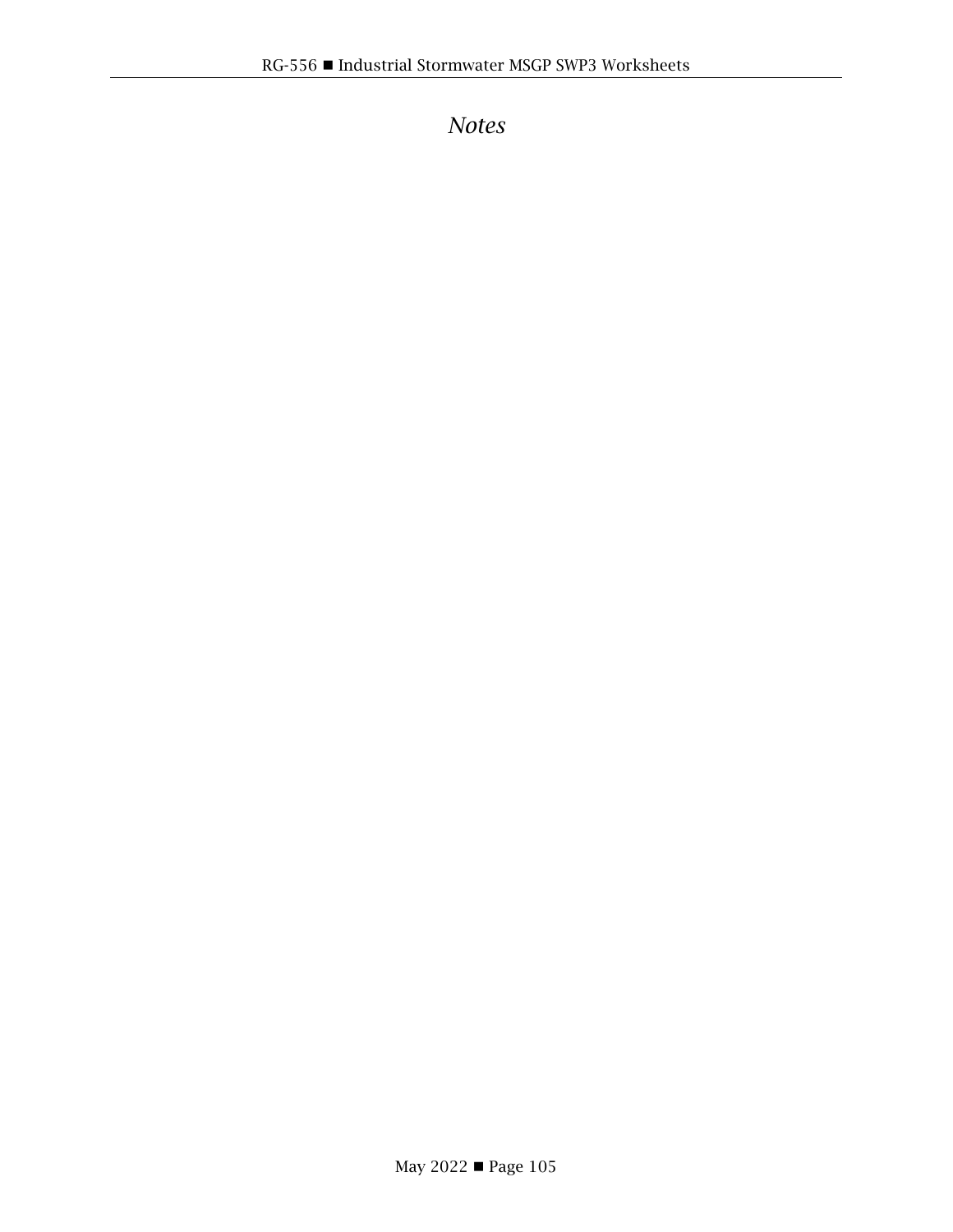# **Comprehensive Compliance Inspection: Instructions**

*TXR050000 Part III Section B.5.a and b*

### **Inspect Your Facility and Assess Your SWP3**

Inspect your facility and assess the effectiveness of your SWP3 annually. The Comprehensive Compliance Inspection may substitute for one [routine facility](#page-87-0)  [inspection](#page-87-0) if you meet all requirements of both inspections.

One or more of the Pollution Prevention Team Members will conduct the evaluation. Include an inspection of:

- areas listed in your Inventory of Exposed Materials.
- structural and nonstructural controls.
- areas with spills and leaks from the past three years.
- industrial materials, residue, or trash historically or currently exposed to stormwater.
- Entrances or exits where vehicles site track industrial or waste materials offsite.
- raw, final, or waste materials tracked or blown from unexposed to exposed areas.
- results of the past year's visual and analytical monitoring from required inspections.
- all reasonably accessible areas immediately downstream of each stormwater outfall authorized by this MSGP.
- control measures that need replacement, maintenance, or repair.

Prepare the report within 30 days of the annual site compliance evaluation date. Include a narrative discussion of your facility's compliance with the current SWP3.

If the Team discovers a noncompliance incident,<sup>[28](#page-108-0)</sup> correct the condition as soon as practical but no later than 12 weeks after the report completion date. If the Team does not discover any incidents of non-compliance, complete the certification statement that the facility is in compliance with the SWP3.

### **Update Annually and Keep on File**

Include the report as part of the SWP3 or reference its location. Keep the report available for TCEQ inspections or as requested by authorized personnel.

<span id="page-108-0"></span><sup>28.</sup> A non-compliance incident is where an element of the SWP3 is not implemented or where specific conditions of the permit are not met.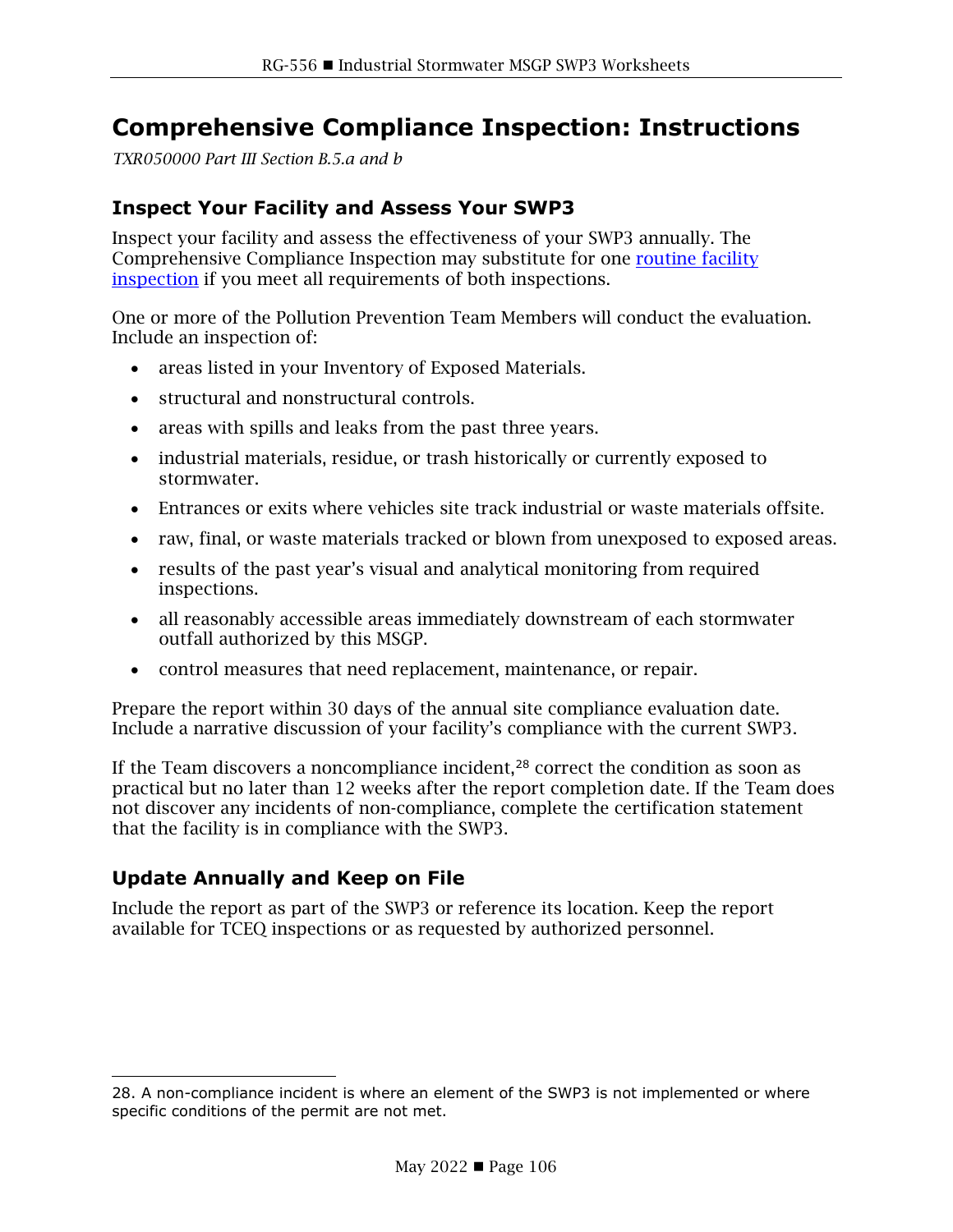*Notes*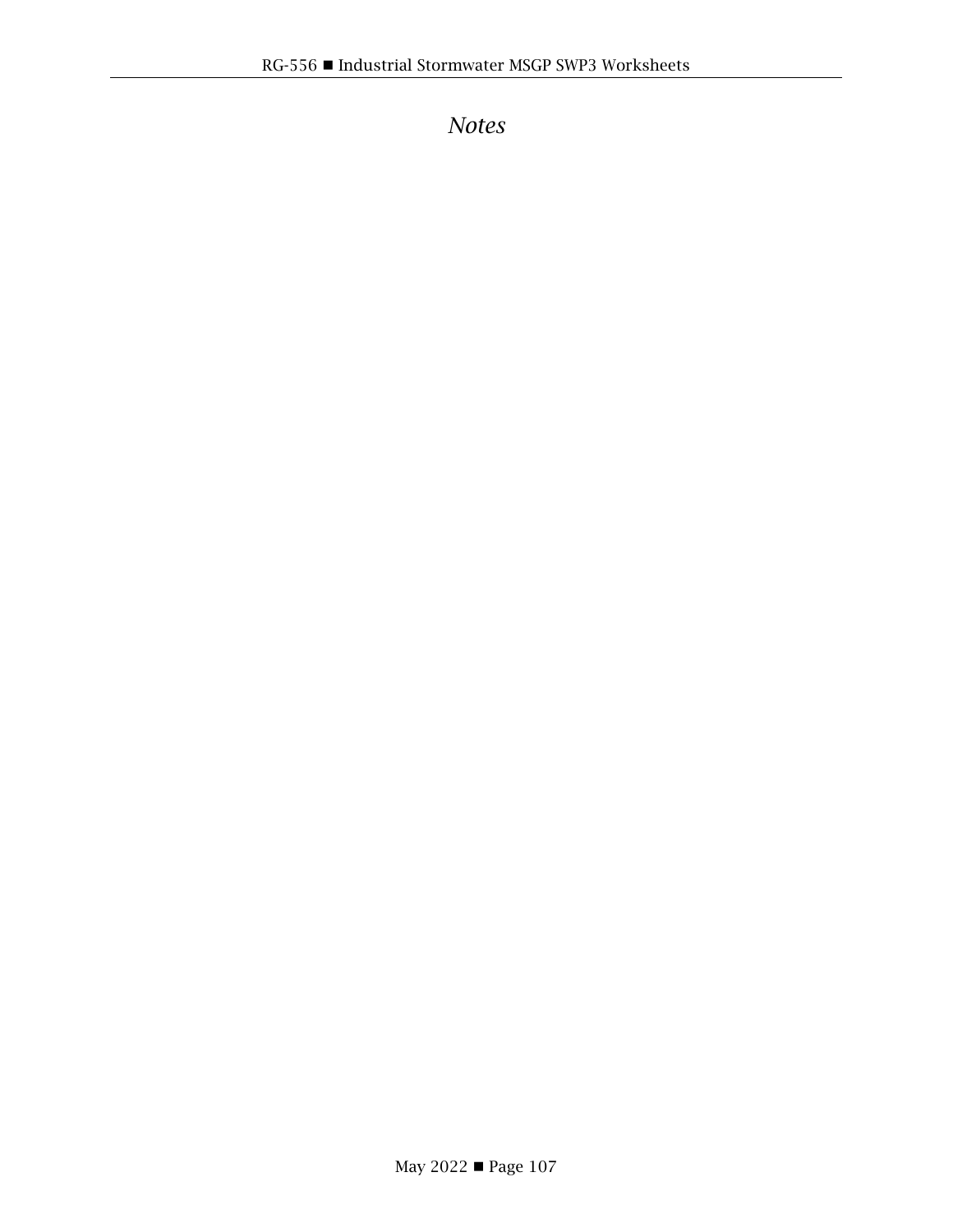## **Comprehensive Compliance Inspection: Worksheet**

| Name and Title of Inspector:           |                  |
|----------------------------------------|------------------|
| <b>Date of Inspection:</b>             |                  |
| <b>Is this a Quarterly Inspection?</b> | <b>Yes</b><br>Nο |

**Describe your inspection results about the facility areas. In your description, name the area of the facility you are describing.**

Facility Area:

**Document any incidents of non-compliance.**

**Describe your observations of your facility's control measure implementation.**

**Describe additional control measures needed to address any issues observed on-site.**

**Describe any previously unidentified discharges from the site.**

**Describe any unidentified pollutants from existing discharges.**

**Describe of any evidence of or potential for pollutants to enter the drainage system.**